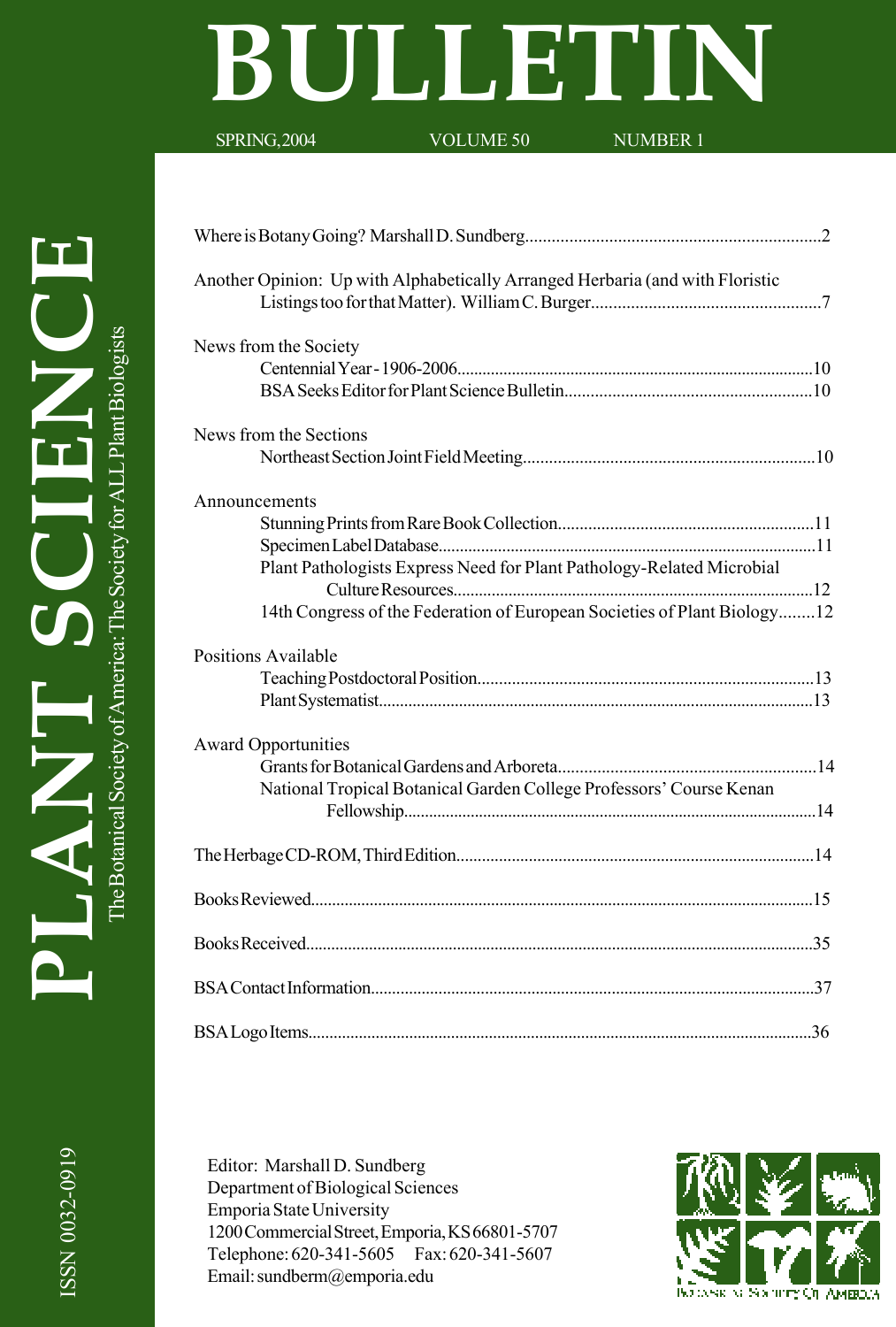### **Where is Botany Going?**

You will note later in this issue that the Centennial Planning Committee of the Botanical Society of America is gearing up for 2006. One hundred years of botanizing is quite an achievement, especially when multiplied by the thousands of individuals who have contributed to the growth of our knowledge of plants. However, a perusal of the nearly 50 years of this publication (in the process of being scanned to the BSA website thanks to Bill Stern's contribution of the early volumes of the run) makes clear a continuing problem which caused Bill to ask:

Quo Vadis, Botanicum? (Stern, 1969).

Since that time a number of articles have appeared in the PSB documenting a disturbing trend of the

dissolution and diffusion of botany programs in colleges and universities throughout the country. The one ironic difference is that 30 years ago zoology was seen as the treat driving the trend; today, zoologists share our fate. In the words of one dean, who orchestrated the demise of two outstanding botany departments in two universities within the past 10 years, "botany and zoology are no longer valid terms." Unfortunately, this misconception is shared by many administrators.

Again the question, where are we going? To help answer this question we surveyed university catalogs of 147 institutions around the country, both large and small (Fig. 1). Fifty-nine research universities were examined, including 40 of the 44 schools described by Eshbaugh (1983) and updated by Sundberg (2000). The sample included



Figure 1. College and University catalogs sampled: red (medium gray), research Universities; blue (dark), comprehensive universities; green (light) liberal arts colleges.

## *PLANT SCIENCE BULLETIN*

#### ISSN 0032-0919

Published quarterly by Botanical Society of America, Inc., 1735 Neil Ave., Columbus, OH 43210. The yearly subscription rate of \$15 is included in the membership dues of the Botanical Society of America, Inc. Periodical postage paid at Columbus, OH and additional mailing office.

| POSTMASTER: Send address changes to: |
|--------------------------------------|
| Botanical Society of America         |
| <b>Business Office</b>               |
| P.O. Box 299                         |
| St. Louis, MO 63166-0299             |
| email: bsa-manager@botany.org        |

Address Editorial Matters (only) to: Marsh Sundberg, Editor Dept. Biol. Sci., Emporia State Univ. 1200 Commercial St. Emporia, KS 66801-5057 Phone 620-341-5605 email: sundberm@emporia.edu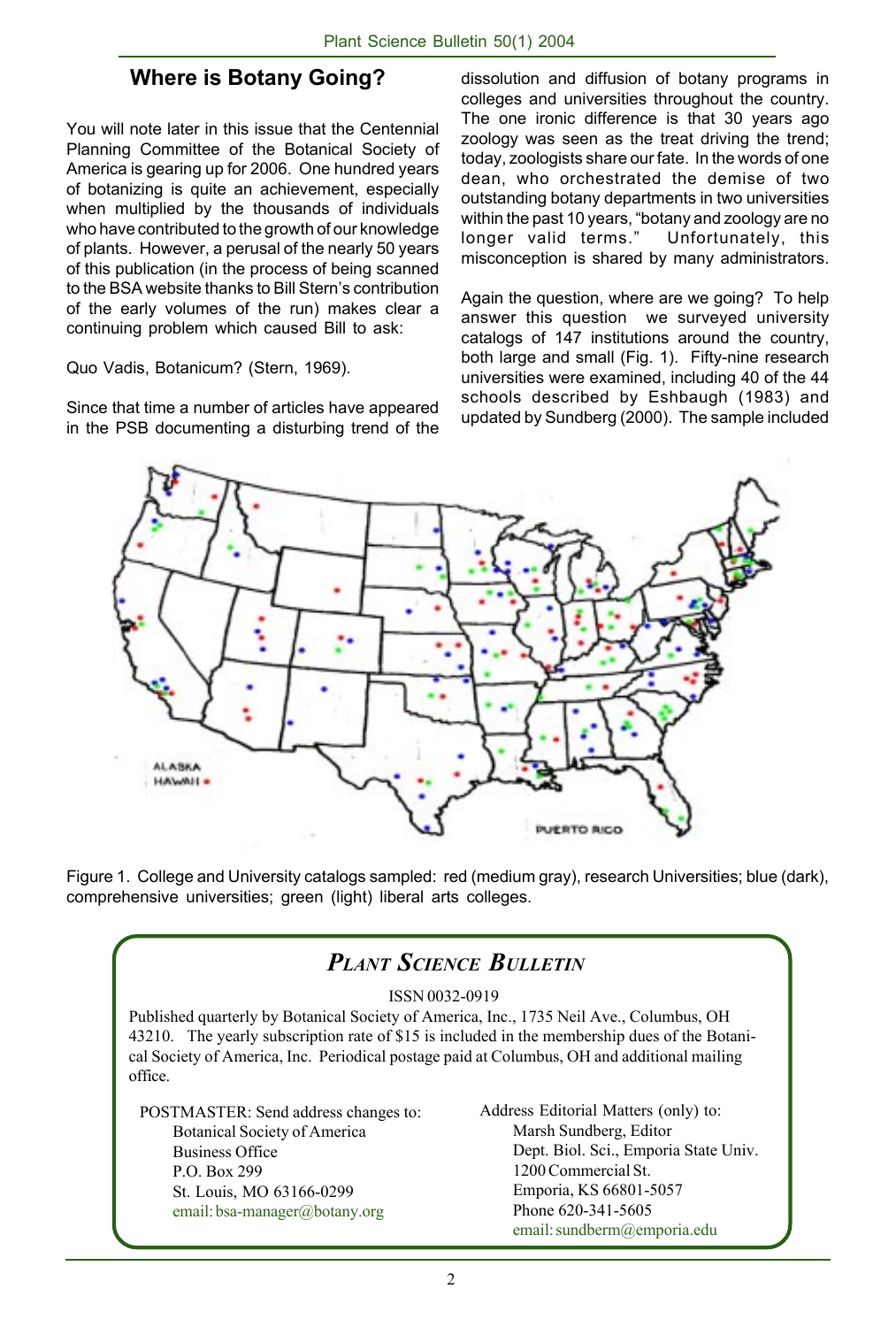an additional 49 comprehensive state universities and 49 liberal arts colleges. In addition to noting which institutions offered botany courses, we tallied the courses offered within the relevant department (s). This provides some broad brush strokes to identify botany or plant biology (vs biology) departments. It also gives a quick picture of what courses are "hot," and which courses "are not."

Botany departments appear to be restricted almost exclusively to research universities (Table 1). Of the universities sampled, about half still have a botany department, but the declining trend noted previously continues. Since we gathered the data, for instance, the botanists at Iowa State University lost their autonomy. Certain disciplines remain wellrepresented, such as plant anatomy, plant ecology, and especially plant physiology. Other areas are becoming a "white hole" in the table – notably traditional taxonomy. What is surprising is that the decline of taxonomic offerings is equally severe in botany and biology departments. Also surprising is that most institutions continue to offer a general botany course, although the trend is toward a one or two-semester sequence of general biology.

The situation at comprehensive universities mirrors the pattern observed at the research universities, but the trends are more evident (Table. 2). The majority of departments still offer general botany, but plant physiology is the only upper-level course offered by most institutions. One pleasant surprise is that plant taxonomy is still taught at half of the institutions - - a slightly higher percentage than at the research universities (Table 4)!

Botany offerings are notably thinner at liberal arts colleges (Table 3). General botany and plant physiology are the most commonly offered courses with upper division offerings limited to the interests of the one or few botanists on staff.

Course offerings by departments at various sized institutions are summarized in Table 4, which quantifies the general trends evident in the preceding tables. The data generally reflect the different sizes and missions of the institutions. Research universities typically have larger departments with more individual faculty members actively focused within a specific sub-discipline. Smaller departments are more dependent on the ability of a few individuals to provide breadth of coverage to the program. But another strong driving force at research universities is the potential for external funding. A good indication of this pressure is a comparison of traditional taxonomy with modern systematics. There is good support for molecular approaches to systematics, but support for traditional taxonomy is weak, as evidenced by the threat to museums and herbaria at some institutions. It is also notable that merged biology departments are more likely to be offering plant molecular biology at the upper level than are traditional botany programs.

What was not evident at first is that comprehensive universities are more likely to offer traditional plant taxonomy than are research universities. This is particularly noteworthy given the expressed need of federal agencies, such as the USDA Forest Service, for individuals trained in plant identification (*Plant Science Bulletin* 48(4)). This may be a strength upon which comprehensive universities could focus - and government agencies could notice..



## *PLANT SCIENCE BULLETIN*

Editorial Committee for Volume 49

James E. Mickle (2004) Department of Botany North Carolina State University Raleigh, NC 27695-7612 james\_mickle@ncsu.edu

Andrew W. Douglas (2005) Department of Biology University of Mississippi University, MS 38677 adouglas@olemiss.edu

Andrea D. Wolfe (2007) Department of EEOB 1735 Neil Ave., OSU Columbus, OH 43210-1293 wolfe.205@osu.edu

 Douglas W. Darnowski (2006) Department of Biology Indiana University Southeast New Albany, IN 47150 ddarnowski2@ius.edu

 Samuel Hammer (2008) College of General Studies Boston University Boston, MA 02215 cladonia@bu.edu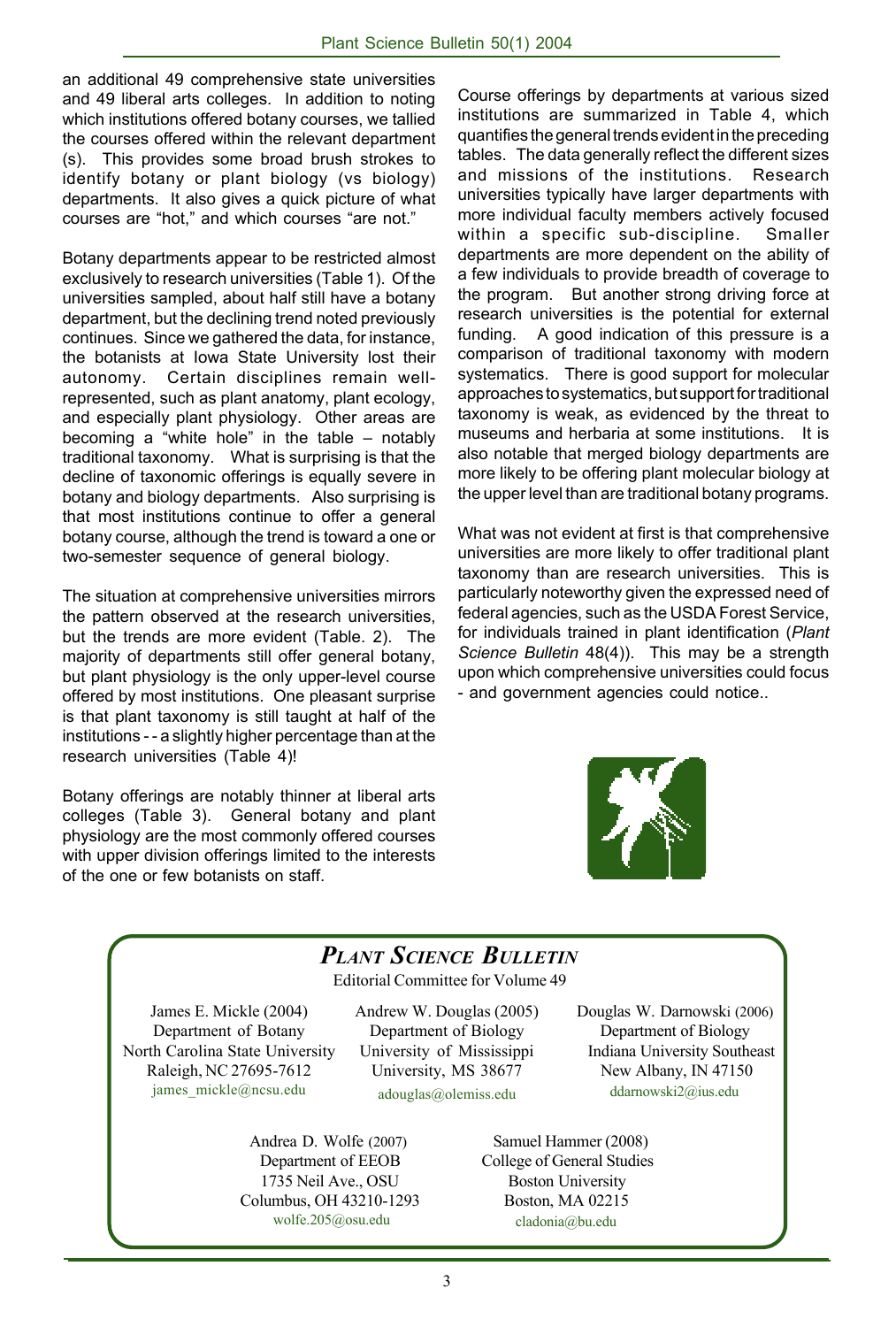#### Plant Science Bulletin 50(1) 2004

| RESEARCH                                    |   |     | Bo Ani No Tai Fio Tre Ani Syl Eci Ph' Pa Eci Ph' My Mo |   | Comprehensiv                  |
|---------------------------------------------|---|-----|--------------------------------------------------------|---|-------------------------------|
| Arizona St Univ                             |   |     |                                                        |   | Alabama State                 |
| Brigham Young Unix                          |   |     |                                                        |   | Appalachian S                 |
| Cornell Univ                                |   |     |                                                        |   | Calif Stata Poly              |
| Duke Univ                                   |   |     |                                                        |   |                               |
| Indiana Usiv<br>lowa State U                |   |     |                                                        |   | Central Michiga               |
| Kansas State U                              |   |     |                                                        |   | Central Missou                |
| Louisiana St.Univ                           |   |     |                                                        |   | Chadron St Co                 |
| Miami University                            |   |     |                                                        |   | Eastern Illinois              |
| Michigan State Univ.                        |   |     |                                                        |   | Frostburg St U                |
| Mississippi State U                         |   |     |                                                        |   | Idaho St Univ                 |
| North Carolina State U                      | ٠ |     |                                                        |   | Jacksonville St               |
| Ohio State U                                |   |     |                                                        |   |                               |
| Ohio University                             |   |     |                                                        |   | James Madiso                  |
| Oragon St Univ                              |   |     |                                                        |   | Kennesaw St l                 |
| Pennsylvania State U                        |   |     |                                                        |   | Langston Univ                 |
| Purdue                                      |   |     |                                                        |   | Lewis Universi                |
| Rutgers Univ                                |   |     |                                                        |   | Loyola Marymo                 |
| Southern Illinois U                         |   |     |                                                        |   |                               |
| Tecas A&M Univ                              |   |     |                                                        |   | Marshall Univ                 |
| Univ.Arizona                                |   |     |                                                        |   | Mercer Univ (G                |
| Univ.Arkansas                               |   |     |                                                        |   | Murray State U                |
| Univ California - Berkeloy                  |   |     |                                                        |   | New Mexico Hi                 |
| Univ California - Davis                     |   |     |                                                        |   | New Mexico W                  |
| Univ California - Los Angeles               |   |     |                                                        |   | North Dakota S                |
| Univ California - Riverside<br>Univ Chicago |   | ٠   |                                                        |   | Northeastern (                |
| Univ Colorado                               |   |     |                                                        |   |                               |
| Univ Conneticutt                            |   |     |                                                        |   | Northern Michi                |
| Univ Florida                                |   |     |                                                        |   | Pittsburg St                  |
| Univ Georgia                                |   |     |                                                        |   | Portland St. Ur               |
| Univ Hawaii - Manoa                         |   |     | ٠                                                      |   | Providence Co                 |
| Univ of Illinois                            |   |     | ٠                                                      |   | S.W. Texas St!                |
| Usiv Ilinois - Chicago                      |   |     |                                                        |   | Samford Unv (                 |
| Univ lowa                                   |   |     |                                                        |   |                               |
| Univ Kansas                                 |   |     |                                                        |   | Shippensburg                  |
| Univ Kantucky                               |   |     |                                                        |   | Simmons Coll                  |
| Univ Maryland                               |   |     |                                                        |   | South Dakota 9                |
| Univ Massachusetts                          |   |     |                                                        |   | Southeastern I                |
| Univ Michigan                               |   |     |                                                        |   | Southern Utah                 |
| Univ Minnesota                              |   |     |                                                        |   | St. Cloud St U                |
| Usiv Mississippi                            |   |     |                                                        |   |                               |
| <b>Univ Missouri</b>                        |   |     |                                                        |   | Stephen F. Aus                |
| Univ Montana                                |   |     |                                                        |   | Trinity Univ- (T)             |
| Univ Nebraska                               |   |     |                                                        |   | Truman State I                |
| Univ New Hampshire                          |   |     |                                                        |   | U.N. Carolina-i               |
| Univ North Carolina                         |   |     |                                                        |   | U. N Carolina-Y               |
| Univ Notre Dame                             |   |     |                                                        |   | Univ Central Ar               |
| Univ Oklahoma                               |   |     |                                                        |   | Univ Northern                 |
| Univ Tennessee                              |   |     |                                                        |   |                               |
| Univ Texas                                  |   |     |                                                        |   | Univ Wisc-Eau                 |
| Univ'Vermont                                |   |     | ۴                                                      | ٠ | Univ. Southern                |
| Univ Washington (Seattle)                   |   |     | ×,                                                     | ı | Univ. Texas Pa                |
| Univ/Wisconson                              |   |     | ŕ.                                                     | ٠ | Univ. Wisc-Ste                |
| Univ/Wyoming                                |   | t x | ٠                                                      |   | Villanova Univ                |
|                                             |   |     |                                                        |   |                               |
| Utah State Univ                             |   |     | ٠                                                      |   |                               |
| Wake Forest Univ<br>Washington State U      |   |     |                                                        |   | Weber State U<br>Western Wash |

| Comprehensive              |   |   | Bo An McTa: Fic TreAq Sy Ec Ph Pa Pi   Ph my mo |    |   |   |   |   |   |   |   |   |   |   |
|----------------------------|---|---|-------------------------------------------------|----|---|---|---|---|---|---|---|---|---|---|
| Alabama State              | X |   |                                                 |    |   |   | X |   |   | X |   |   |   | X |
| Appalachian State U        | X |   |                                                 |    |   |   |   | X |   | X |   |   |   | X |
| Calif Stata Polytech. Univ |   | X | X                                               |    | X |   |   |   |   |   |   | X |   |   |
| Central Michigan U         | X |   | X                                               | χ  |   |   | X |   |   | X |   | X |   |   |
| Central Missouri St        |   |   |                                                 |    |   |   |   | X |   | X |   |   |   |   |
| Chadron St College (NE)    | X |   | χ                                               | χ  | X |   |   |   | X | X |   |   |   |   |
| Eastern Illinois U         | X | X | X                                               | X  |   |   |   |   | X | X | X |   | X | X |
| Frostburg St U (MD)        |   |   |                                                 | X  |   |   |   |   |   | X |   |   |   |   |
| Idaho St Univ              | X | X | X                                               |    | X |   |   | X |   | X |   | χ |   |   |
| Jacksonville St U (AL)     | X | X |                                                 | X  |   |   |   |   | X | X |   | X | χ | X |
| James Madison U (VA)       | X |   | X                                               |    |   |   |   | X |   | X |   |   |   |   |
| Kennesaw St U (GA)         |   |   | X                                               |    |   |   |   |   |   | X |   |   |   |   |
| Langston Univ, (OK)        | X |   |                                                 |    |   |   |   |   |   |   |   |   |   |   |
| Lewis University (IL)      | X |   |                                                 |    |   |   |   |   |   |   |   |   |   |   |
| Loyola Marymount Univ (CA) | X |   |                                                 |    |   |   |   |   |   | X |   |   |   |   |
| Marshall Univ (VVV)        |   | X | X                                               | X  |   |   |   |   | X | X |   | X | χ | Χ |
| Mercer Univ (GA)           | X |   |                                                 |    |   |   |   |   |   |   |   |   |   |   |
| Murray State Univ (KY)     | X |   |                                                 |    |   |   |   |   |   |   |   |   |   |   |
| New Mexico Highlands       |   |   |                                                 |    |   |   |   |   |   | X |   |   |   |   |
| New Mexico Western         | X |   | χ                                               |    |   |   |   | X |   |   |   |   |   |   |
| North Dakota St U          |   |   | χ                                               |    |   |   |   | χ | χ | X |   | X | X |   |
| Northeastern Oklahoma St   |   |   | X                                               |    | X | X |   |   |   | X |   |   |   |   |
| Northern Michigan          |   | X | X                                               | X  | X |   |   |   |   | X |   | X |   |   |
| Pittsburg St               | X |   |                                                 | X  | X |   |   |   |   | X |   |   |   | X |
| Portland St. Univ (OR)     |   |   | X                                               |    |   |   |   | X |   | X |   |   |   |   |
| Providence College (RI)    | X |   |                                                 |    |   |   |   |   | χ | χ |   |   |   |   |
| S.W. Texas St U            | X | X | X                                               | χ  |   |   | X |   | χ | χ |   | X |   | X |
| Samford Unv (AL)           | X |   |                                                 | X  | X |   |   |   |   |   |   |   |   |   |
| Shippensburg U (PA)        | X |   |                                                 | χ  |   |   |   |   |   |   |   |   | X |   |
| Simmons College (MA)       |   |   |                                                 |    |   |   |   |   |   | X |   |   |   |   |
| South Dakota St U          | X | X | χ                                               |    |   |   |   | X |   | X |   | X |   | X |
| Southeastern Louisiana     | X | X |                                                 | X  |   |   |   | χ |   | X |   | χ | χ | χ |
| Southern Utah Univ         |   | X |                                                 | X  |   |   |   |   |   | X |   |   |   |   |
| St. Cloud St U (MN)        | X | X | X                                               | χ  |   |   |   |   | χ | X |   | X | χ |   |
| Stephen F. Austin (TX)     | X | χ | X                                               | X. | Χ |   |   |   | χ | X |   |   |   | X |
| Trinity Univ- (TX)         | X |   |                                                 |    |   |   |   |   |   | X |   |   |   |   |
| Truman State Univ (MO)     | X | X | X                                               | X  | X |   |   |   |   | X |   |   |   | X |
| U N. Carolina-Charlotte    | X | χ |                                                 |    |   |   |   | X | X | χ |   |   |   | χ |
| U. N Carolina-Wilmington   | X |   | X                                               | X  |   |   | X |   |   | X |   |   | χ | χ |
| Univ Central Arkansas      |   |   |                                                 | X  |   |   |   |   | X | X |   |   |   | X |
| Univ Northern Arizona      | X |   |                                                 | X  |   |   | X |   | χ | χ |   |   | χ | X |
| Univ Wisc-Eau Claire       |   |   |                                                 | X  |   |   |   |   | χ | X |   | X |   |   |
| Univ. Southern Alabama     |   |   | X                                               | χ  |   |   |   |   |   | X |   |   |   | X |
| Univ. Texas Pan American   |   |   |                                                 |    |   |   |   |   |   | X |   |   | χ |   |
| Univ. Wisc-Stevens Point   |   |   | X                                               | X  |   |   | χ |   |   |   |   |   |   |   |
| Villanova Univ (PA)        | X | X | X                                               | X  |   |   |   |   |   | X | X | X | χ | X |
| Weber State U (UT)         |   |   |                                                 |    |   |   |   |   |   | X |   |   |   |   |
| Western Washington U       | X |   | X                                               | X. | χ |   | X | χ | χ | X |   | X |   | X |
|                            |   |   |                                                 |    |   |   |   | χ |   | X |   |   |   |   |

#### Table 1

Tables 1-3. Fields (in order): General Botany, Bo; Anatomy, An; Morphology, Mo; Taxonomy, Ta; Flora, Fl; Trees & Shrubs, Tr: Agrostology, Ag; Aquatic Plants, Aq; Systematics, Sy; Economic Botany, Ec; Physiology, Ph; Paleobotany, Pa; Plant Ecology, Ec; Phycology, Ph, Mcology, My; Plant Molecular Biology, Mo. Color: Green (light), Botany; Blue (dark), Biology.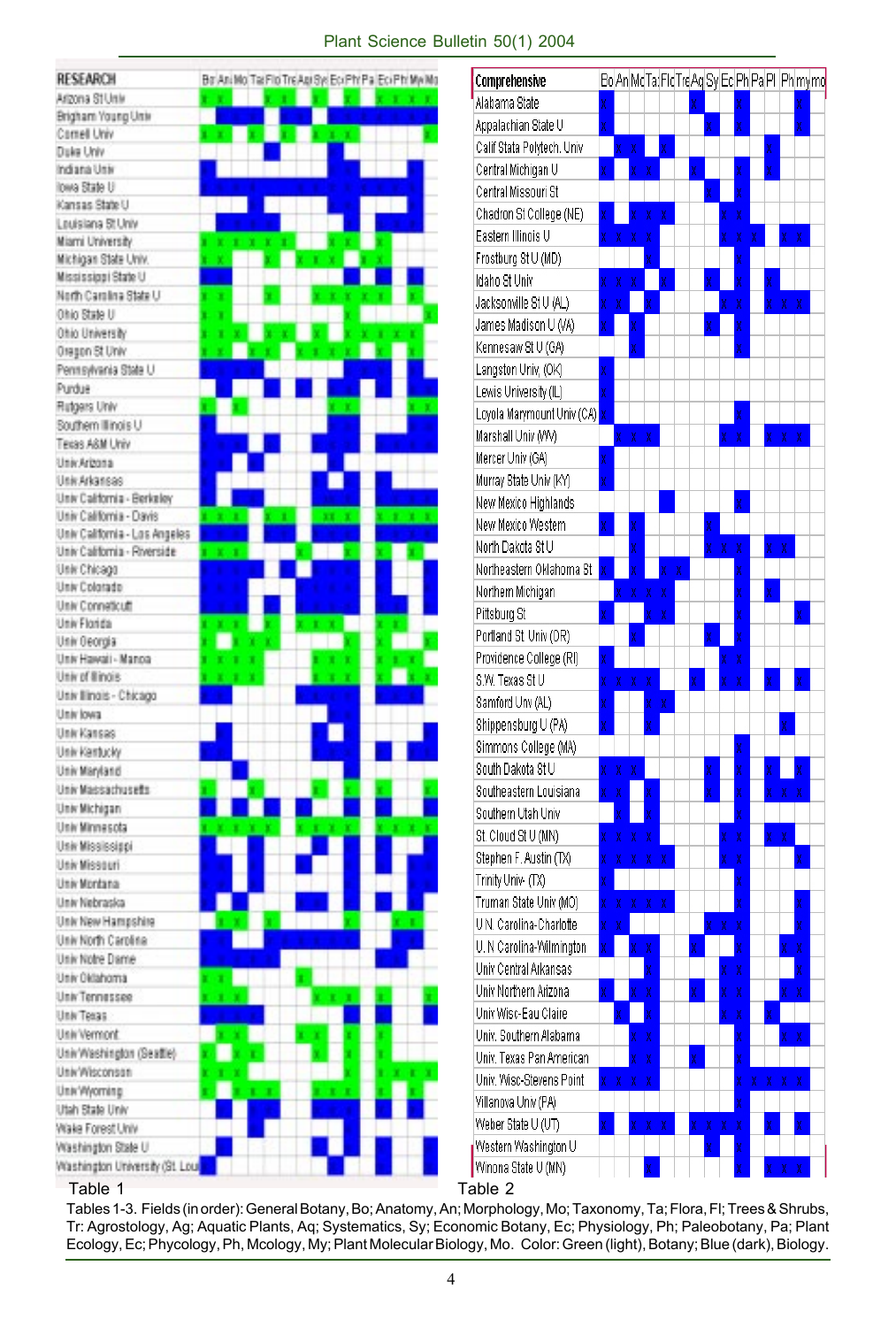

| Plant Science Bulletin 50(1) 2004 |  |  |  |
|-----------------------------------|--|--|--|
|-----------------------------------|--|--|--|

|                        | Research |      |        |      | <b>Comprehensive Liberal Arts</b> |      |  |
|------------------------|----------|------|--------|------|-----------------------------------|------|--|
|                        | Number   | ч.   | Number | ч,   | Number                            | %    |  |
| Botany                 | 46       | 0.78 | 31     | 0.63 | 30                                | 0.61 |  |
| Anatomy                | 40       | 0.68 | 16     | 0.33 | Б                                 | 0.12 |  |
| Morphology             | 31       | 0.53 | 24     | 0.49 | 7                                 | 0.14 |  |
| Таховотту              | 25       | 0.42 | 25     | 0.51 | 5                                 | 0.1  |  |
| Flora                  | 21       | 0.36 | 11     | 0.22 | 8                                 | 0.16 |  |
| Trees/shrubs           | 8        | 0.14 | 1      | 0.02 | 0                                 | 0    |  |
| <b>Aquatic Betany</b>  | 17       | 0.29 | 7      | 0.14 | 2                                 | 0.04 |  |
| Systematics            | 31       | 0.53 | 12     | 0.24 | 9                                 | 0.18 |  |
| <b>Economic Botary</b> | 32       | 8.54 | 14     | 0.29 | 8                                 | 0.16 |  |
| PI Physiology          | 52       | 0.88 | 41     | 0.84 | 23                                | 0.47 |  |
| Paleobotany            | в        | 0.1  | 2      | 0.04 | 0                                 | Ũ    |  |
| PI Ecology             | 42       | 0.71 | 15     | 0.31 | 10                                | 0.2  |  |
| Phycology              | 18       | 0.31 | 12     | 0.24 | 1                                 | 0.00 |  |
| Mycology               | 32       | 0.54 | 19     | 0.39 | 5                                 | 0.1  |  |
| PI Molecular           | 29       | 0.49 | o      |      | 2                                 | 0.04 |  |

Table 4. Comparison of botany course offerings at institutions of different size and mission.

Of course, data from university catalogs is not an entirely accurate indicator of actual course offerings. Although it was usually clear from the catalog description into which of the above categories a particular course should be tallied, this was not always the case. Furthermore, catalog listings do not indicate how frequently courses are offered (if at all) and they do not provide any information on impact – how many students are enrolled in a particular course.

It was in response to that need for this kind of information that we requested feedback from the membership in 2002. Your responses, initially summarized in *Plant Science Bulletin* 49(1), are expanded in Table 5. In some cases a single individual could provide information for an entire department, but in some cases only partial information was reported. At larger institutions information was frequently gathered by department secretaries, either by semester or by year. As a result, the data only can be considered a best approximation. Nevertheless, some trends are clear and frequently anecdotal information was forwarded along with numerical tallies that provided additional detail to the interpretation.



Table 3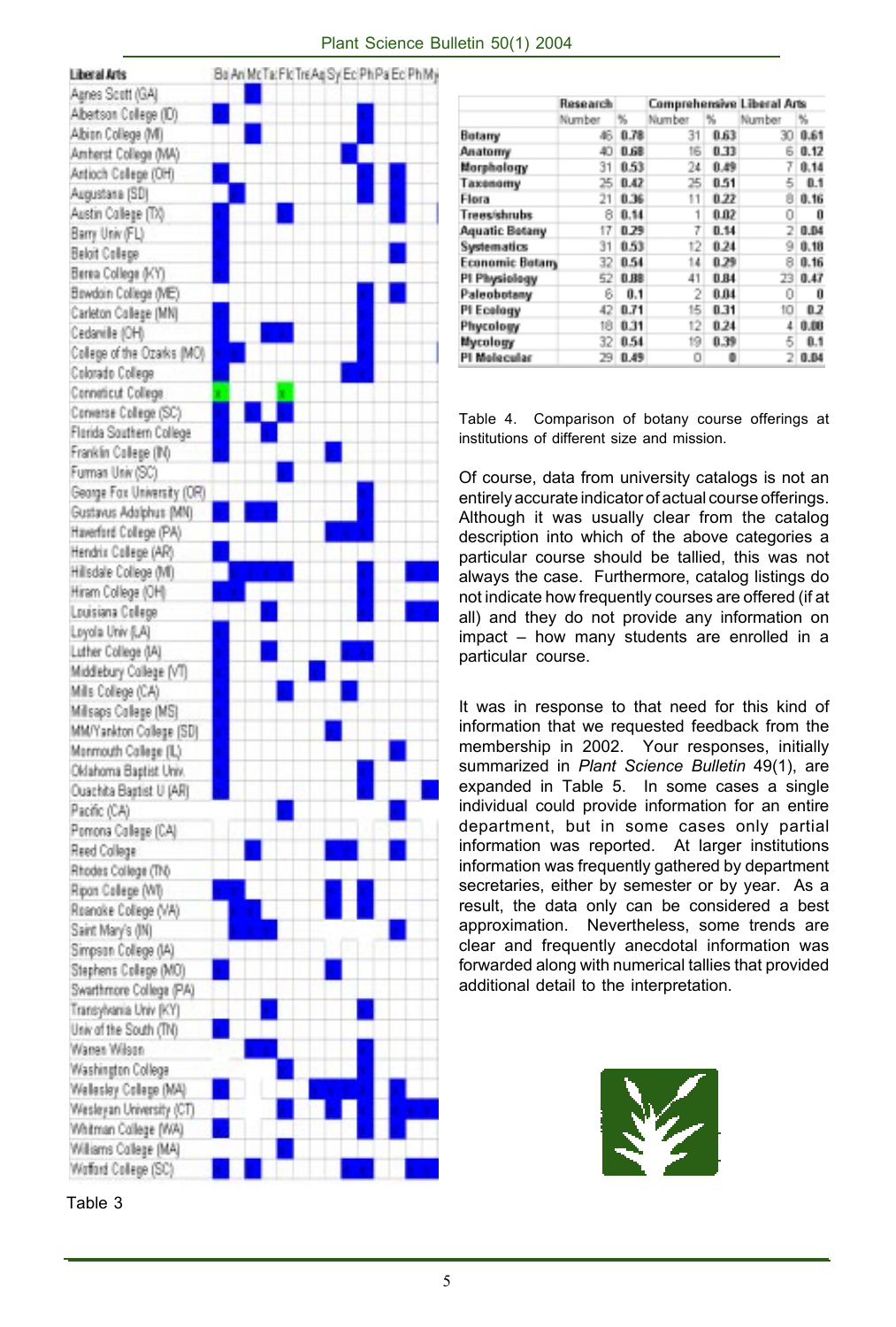#### Taable %. Course Enrollment.

|                           |        |             |           |                            |               |          |        |    |                |                         |     |         |                |             |                      |        |         | Bot. Ana. Mor. Tax. Flo Tree Agro Aquatic Sys. Econ Grow& Dev Phys Pal Ecol Phycol Mycol Bryo&Lich Pl Gen. Cell Biol |     |
|---------------------------|--------|-------------|-----------|----------------------------|---------------|----------|--------|----|----------------|-------------------------|-----|---------|----------------|-------------|----------------------|--------|---------|----------------------------------------------------------------------------------------------------------------------|-----|
| Research                  |        |             |           |                            |               |          |        |    |                |                         |     |         |                |             |                      |        |         |                                                                                                                      |     |
| Illinois State Univ       |        |             | 23        | 12                         |               |          |        |    |                | 24                      |     |         |                | 20          | - 15                 |        | 8(alt)  |                                                                                                                      |     |
| Louisiana State           |        |             |           | 17                         |               |          |        | 45 |                |                         |     | 23      |                | 196(gen) 13 |                      | 8      |         |                                                                                                                      | 36  |
| Miami Univ                | 420    | 5           | 51        | 28                         | 120           | 10       |        |    |                | 450                     |     | 21      |                | $120 + *$   |                      |        |         |                                                                                                                      |     |
| Mich St Univ              | 293    | 5           |           |                            | 28            |          |        | 14 | 40             | 8                       |     |         | 14             | 32          |                      |        |         |                                                                                                                      |     |
| Ohio Univ                 |        | 45 4(alt)   | 6         |                            | 15            | 18       |        |    | 22             |                         |     | 10      | $\overline{2}$ |             | $100+* 13(alt)$      | 11     |         | 15                                                                                                                   |     |
| Univ. Calif. Davis        |        | 31          | 15        |                            | $30+$         | $\times$ | X      |    | 22             | 30                      | 100 | 60      |                | $50+$       | X                    | X      | X       | X                                                                                                                    | 58  |
| Univ. Colorado            |        | 30          | 24        |                            |               |          |        |    | 20             |                         |     | 30      |                | 67          |                      |        |         |                                                                                                                      |     |
| Univ. Conneticutt         | 55     | 10          | $17 - 26$ |                            | 10            |          |        |    |                | 12(alt) 18(alt) 10(alt) |     |         |                | 12          | 10(alt)              |        | 10(alt) |                                                                                                                      |     |
| Univ. Florida             | X      | X           | X         | $50+$                      | X             |          |        | X  |                | Х                       |     | X       | X              | X           |                      |        |         |                                                                                                                      |     |
| Univ. Minnesota           | 200 42 |             |           |                            |               |          |        |    |                | 26                      |     |         |                |             |                      |        |         |                                                                                                                      |     |
| Univ. Rhode Island        | 200 45 |             | 35        | 25                         |               |          |        | 36 |                |                         |     | 31      |                |             | 14                   | 13     |         |                                                                                                                      |     |
| Univ Oklahoma             | 920    |             | 15        |                            |               |          |        |    |                |                         |     | 10      |                | 10          |                      |        |         |                                                                                                                      | 100 |
| Univ. Tennessee           | 350 8  |             | 10        |                            | 30            |          |        |    |                |                         |     | 30      |                |             |                      |        |         |                                                                                                                      | 8   |
| Univ Vermont              |        | X           |           | X                          |               |          |        |    | X              |                         |     | X       |                | X           |                      |        |         |                                                                                                                      |     |
| Comprehensive             |        |             |           |                            |               |          |        |    |                |                         |     |         |                |             |                      |        |         |                                                                                                                      |     |
| Adams St (CO)             |        |             | X(alt)    |                            |               |          |        |    | X(alt)         |                         |     | X(alt)  |                | X(alt)      |                      |        |         |                                                                                                                      |     |
| Cal St-San Bern           | 24     |             |           |                            | 24            |          |        |    |                | 24                      |     |         |                |             |                      |        |         |                                                                                                                      |     |
| Cal St Polytechnic        |        | 180 20(alt) |           | 150                        | 45            | 24       |        |    | 15             |                         |     | 150     |                | 54          | 20                   | $100+$ |         | 55                                                                                                                   |     |
| Delaware St U             | 8      |             |           |                            |               |          |        |    | 10             |                         |     | 5       |                |             |                      |        |         |                                                                                                                      |     |
| E. Kentucky               | 200    |             |           |                            |               | 15       |        | 15 | 15             |                         |     |         |                |             |                      |        |         |                                                                                                                      |     |
| E. Michigan               |        | 16 5(alt)   |           |                            |               | 16       |        |    | 10(alt) 5(alt) |                         |     |         |                |             | 3(alt) 5(alt) 5(alt) |        |         |                                                                                                                      |     |
| Emporia St                | 70     |             | 4(alt)    |                            | 10 10(su) 10  |          | 6(alt) |    |                | 12(alt)                 |     | 3(alt)  |                |             |                      | 3(alt) |         |                                                                                                                      |     |
| Humboldt St**             |        | 12          | 12        | 100                        |               |          | 12     |    |                | 24                      |     | 24      |                | 24          | 24                   | 48*    |         |                                                                                                                      |     |
| Millersville (PA)         | 160 22 |             |           |                            |               |          |        |    | 24             |                         |     | 18      |                |             |                      |        |         |                                                                                                                      |     |
| N. Colo.                  |        | 18(alt)     |           | 20                         |               |          |        |    |                | 24                      |     | 27      |                |             |                      |        |         | 20(alt)                                                                                                              |     |
| N. Iowa                   |        | 33          | 15        |                            |               |          |        |    | 23             | 25                      |     | 33      |                |             |                      |        |         |                                                                                                                      |     |
| Old Dominion              | 40     |             |           | 10(alt) 15                 |               |          |        |    |                |                         |     | 24(alt) |                | 15          |                      |        |         |                                                                                                                      |     |
| U.W.LaCrosse              | 130 5  |             |           | 15                         |               | 12       |        | 18 |                | 24                      |     | 27      |                |             |                      |        |         |                                                                                                                      |     |
| UW Stevens Pt             |        |             |           | 500 12(alt) 12(alt) 120 24 |               |          | 28     | 20 |                |                         |     | 70      |                | 12(alt) 24  | 16                   | 16     |         | 16(alt) 12(alt)                                                                                                      |     |
| <b>UW Whitewater</b>      | 125    |             |           | 15(alt) 16(alt)            |               |          |        |    |                |                         |     |         |                | $60$ (gen)  |                      |        |         |                                                                                                                      |     |
|                           |        |             |           |                            |               |          |        |    |                |                         |     |         |                |             |                      |        |         |                                                                                                                      |     |
| <b>Liberal Arts</b>       |        |             |           |                            |               |          |        |    |                |                         |     |         |                |             |                      |        |         |                                                                                                                      |     |
| Cedarville (OH)           | 35     |             |           |                            | 3(alt) 7(alt) |          |        |    |                |                         |     | 3(alt)  |                |             |                      |        |         |                                                                                                                      |     |
| Gustavus Adolphus         | 150*** |             | 10        | 15                         |               |          |        |    |                |                         |     | 10      |                |             |                      |        |         |                                                                                                                      |     |
| Pacific                   |        |             |           |                            | 10            |          |        |    |                |                         |     |         |                |             |                      |        |         |                                                                                                                      |     |
| St Mary's (IN)            |        |             |           | 14(alt)14(alt) 16(alt)     |               |          |        |    |                | 24(alt)                 |     |         |                |             |                      |        |         |                                                                                                                      |     |
| Warren Wilson             |        |             | 17        | 17                         |               |          |        |    |                |                         |     | 17      |                |             |                      |        |         |                                                                                                                      |     |
| Washington C.             |        |             |           |                            | 11            |          |        |    |                |                         |     | 3       |                |             |                      |        |         |                                                                                                                      |     |
| <b>Community Col</b>      |        |             |           |                            |               |          |        |    |                |                         |     |         |                |             |                      |        |         |                                                                                                                      |     |
| Allan Hancock (CA)X       |        |             |           |                            | X             |          |        |    |                |                         |     |         |                |             |                      |        |         |                                                                                                                      |     |
| Santa Barbara             | х      |             | X         |                            |               |          |        |    |                |                         |     |         |                |             |                      |        |         |                                                                                                                      |     |
| Cuesta College (CA)       | X      |             |           |                            |               |          |        |    |                | X                       |     |         |                |             |                      |        |         |                                                                                                                      |     |
| * sum of multiple courses |        |             |           |                            |               |          |        |    |                |                         |     |         |                |             |                      |        |         |                                                                                                                      |     |
| **based on#labs, 12/lab   |        |             |           |                            |               |          |        |    |                |                         |     |         |                |             |                      |        |         |                                                                                                                      |     |
|                           |        |             |           |                            |               |          |        |    |                |                         |     |         |                |             |                      |        |         |                                                                                                                      |     |

split w/zoology

One of the first trends evident is that if general botany is offered at an institution, it is still part of a core curriculum and sees high enrollment. It is an opportunity to attract students to botany that we cannot ignore. Andy Nell notes that at his community college, when general botany had to be dropped because of low enrollments, he developed a Plants and Society course that quickly filled to its capacity of 25. "This class is attractive to a large pool of nonmajors requiring science electives for AA and AS degrees….I hope a few non-majors get inspired to become plant science majors."

Beyond the introductory course there is a significant drop off in enrollments. Somewhat surprising is that course enrollments in upper division courses has little association with school size. While these numbers may have held steady during recent years at the comprehensive and liberal arts schools, anecdotal evidence suggests there has been dramatic decline at the research schools. This may relate to a declining interest in traditional service areas as much as to a decline in interest in botany

*per se*. David Longstreth noted: "The traditional plant courses are now mostly filled with our majors as opposed to Ag majors. The number of Ag majors has declined …" Yet, as Scott Ruhren notes, at some institutions "Students are hungry for plant electives! …I have witnessed the dwindling offerings yet not a correlated dwindling interest as suggested by upper level administrators - - less botany offerings largely because of retiring botanists with no replacement." At many institutions, including my own, you cannot depend on a retirement opening remaining in the department, much less a specific discipline. In our current climate, justification is in terms of headcount.

Low enrollment numbers may be particularly critical at comprehensive universities where many offerings are already on an every-other year rotation as a limited number of botanists attempt to maintain the breadth of coverage. Gary Hannon reports that with the exception of general botany for non-majors and a winter trees and shrubs for majors "The other courses are offered only every other year, and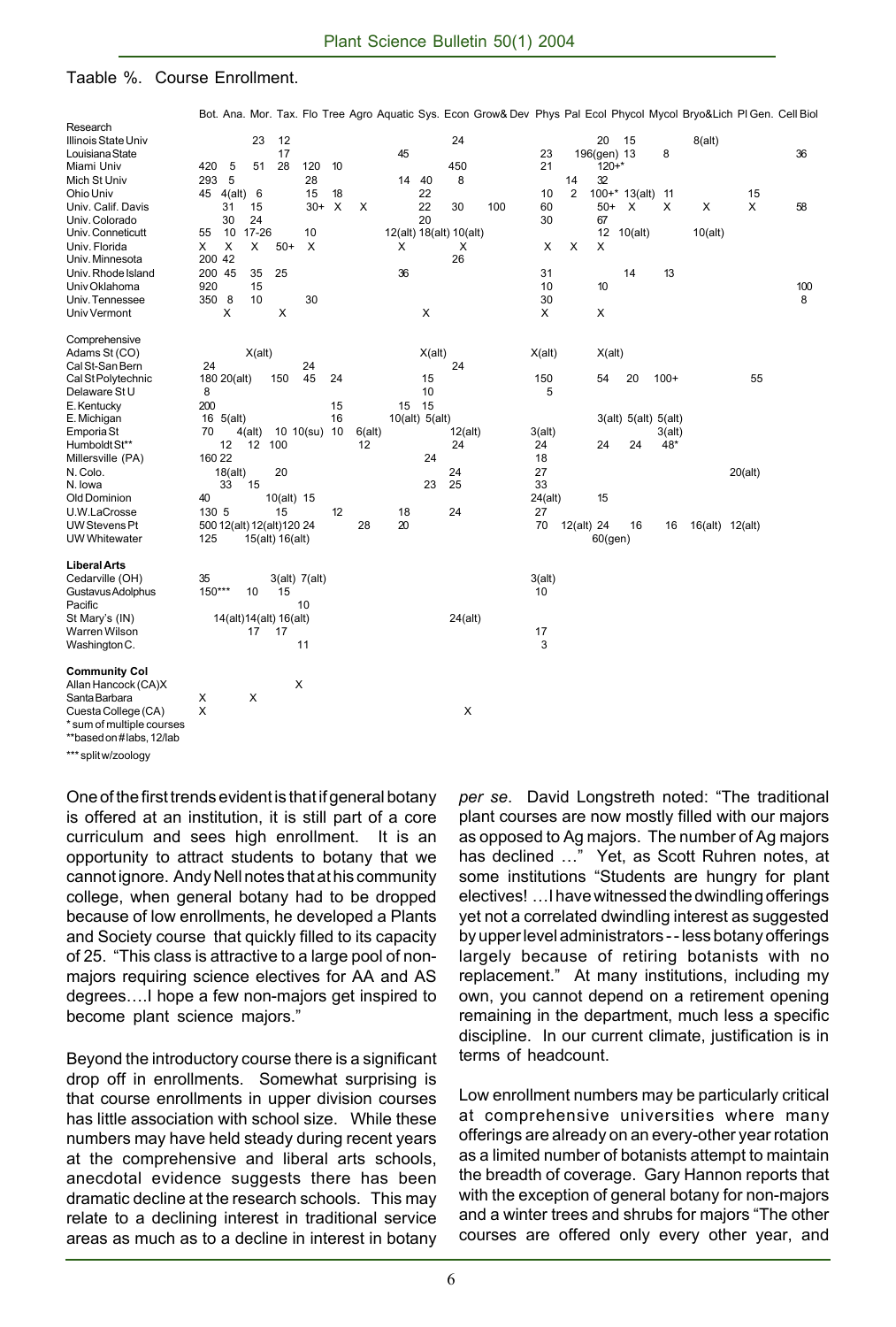sometimes they do not have enough enrollment to avoid being cancelled (at the Dean's insistence)." Unfortunately, when low enrollment forces cancellation, it is the students who are interested in botany that are hurt. In such cases it is important that we examine scheduling carefully to avoid as many competing courses as possible - including math and chemistry as well as other biology.

It is clear from comments by contributors that student interest is there, but we may have to work harder to nurture it. "If UNC (Northern Colorado) is indicative of the US in general, undergraduate students still seem very drawn to plant taxonomy and enjoy working in the herbarium…In all cases these students came to me requesting these activities… In short, active herbaria lure students into independent studies and research projects very readily. This is important because a student who can take ownership to some degree in his or her program of study will almost assuredly…become enthusiastic about their course of study."

The data suggest that several institutions continue to do a good job of stimulating student interest and enjoy a viable program with "good numbers" at all levels. One of these, Michigan State University, was highlighted by Frank Ewers (2000) in our first volume of the new millennium. The next issue of PSB will focus on a few of the more successful programs identified above.

Acknowledgements: Thanks to Tatiana Pachkova and Katie Roggenkamp for assisting with the online catalog survey and to the membership who responded with course enrollment data.

Marshall D. Sundberg, Emporia State University, Emporia, KS 66801 sundberm@emporia.edu

References:

Eschbaugh, H. 1983. Plant Biology in the Future. *Plant Science Bulletin* 29(6):41-43.

Ewers, Frank. 2000 Growing an Undergraduate Botany and Plant Pathology Program. *Plant Science Bulletin* 46(1):4-5.

Stern, William L. 1969. Quo Vadis, Botanicum. *Plant Science Bulletin* 15(2):1-4.

Sundberg, Marshall D. 2000. Plant Biology at the Beginning of the New Millennium. *Plant Science Bulletin* 46(1):2-3.

## **ANOTHER OPINION : UP WITH ALPHABETICALLY ARRANGED HERBARIA (AND WITH FLORISTIC LISTINGS TOO FOR THAT MATTER).**

I clearly remember the feeling of relief and elation when I first joined the staff of Field Museum and discovered that its almost two million angiosperm specimens, after a division into monocots and dicots, were arranged alphabetically by family. The genera, too, were in that same arrangement. Within genera, species were divided into eight major geographical regions and then, they too, were in alphabetical order. Over the ensuing thirty-eight years, I cannot recall having ever yearned for a "phylogenetically arranged" collection.

Perhaps it was the terrible abuse I suffered as a graduate student that prompted such a euphoric reaction. As herbarium assistant at the Missouri Botanic Garden, I spent many miserable hours looking up Della Torre and Harms "genus numbers" for just about every damn sheet being added to the herbarium —and having to scribble those same dumb numbers onto each sheet so that we'd know where to file it. Of course, this miserable employment helped keep me alive through graduate school, but it seemed like such a huge waste of effort for a benefit I never really appreciated.

While I very much enjoyed the opinion piece by Vicki Funk (2003) and agree with a number of her points, I can't resist getting on a soapbox of my own. Here are a few counter-arguments for some of the points presented by synantherologist Funk.

First point: **phylogenetic systems are much easier to use for identification purposes**. This may be true if you already have a good idea of the family or order to which an unidentified specimen belongs. Obviously, an alphabetical arrangement is not helpful for identification, but other artificial arrangements can be very effective in helping people identify plants whose family they do not recognize. Linnaeus had so huge an impact because his system was utterly artificial and eminently practical. With the Linnaean system, people could put names on their specimens; arranging them according to their real affinities came later. While in Ethiopia, I spent more than a year trying to find the family for a very unusual plant. This strange organism had a greenish trunk about a foot thick and three feet tall; from the top of that trunk emerged green vines with tendrils! The long slender greenish flowers had a tubular perianth with five stamens. So far so good, but then came the real problem. This plant's flowers had an itty bitty pistilode with no clue to locule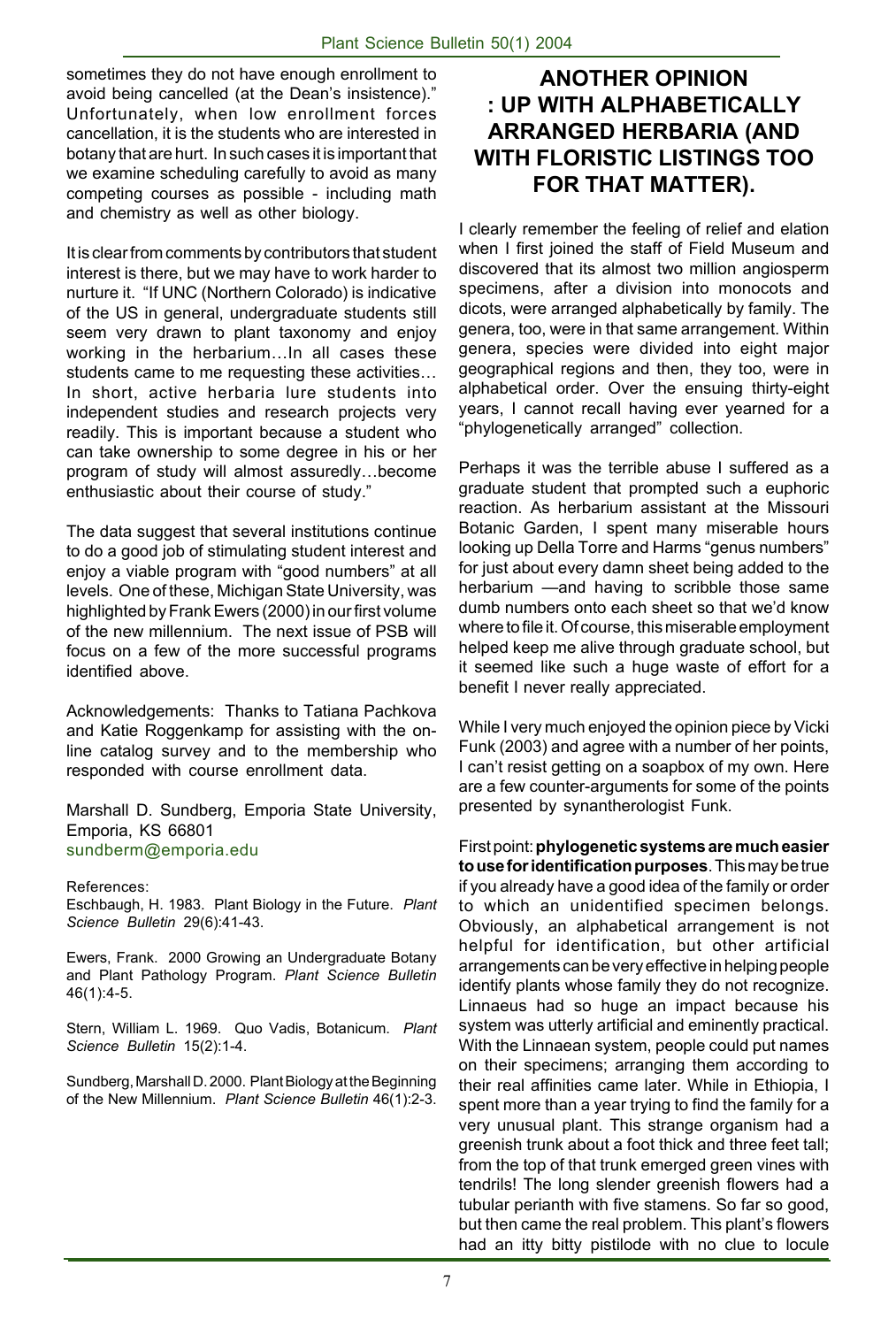number or placentation. Clearly, it was a male plant. Of course, misinterpreting the position of the tendrils did not help in my search for a family. But I often thought: "if only we hadn't given up on Linnaeus's sexual system I might find the name of this strange thing!" It took well over a year, searching through miles of arid thornbush, before I found a female plant in flower. Would you believe a stalked ovary having a single locule and parietal placentation? I had been dealing with a species of Adenia in the Passifloraceae!

Yes, phylogenetic systems enhance identification, but only if you have a very good idea of where it is you're at. Dichotomous keys that really work in identification use easy-to-see and require easy-tointerpret characters —not subtle phylogenetic dichotomies. User-friendly keys rarely follow phylogenetic patterns. Why should they? Their purpose is to identify taxa, not organize them. Roger Tory Peterson, who helped make our birds recognizable, arranged his wildflower guide by flower color, and it still outsells those arranged by families. For beginners, artificial systems are the only way to go. Phylogenetic arrangements work best for those who already understand them.

Second point: **One learns when one files in a phylogenetic herbarium.** Sounds great; but since when are people filing plants as a learning experience? My job as an herbarium assistant was to file as much as possible, as fast as possible. In those earlier times, the noxious stench of napthalene and paradichlorbenzene helped accelerate our filing efforts. After a couple of hours, one needed to find fresh air to revive oneself. Filing is a good way of getting to recognize some lineages, but it doesn't make clear the more subtle features (floral details, placentation, pollen morphology, etc.) that distinguish most families. In large herbaria or small, filing specimens alphabetically or phylogenetically is a similar learning experience. Either way, the specimens will be arranged into families before filing begins.

Dr. Funk's third point —**working in a phylogenetic herbarium makes systematic work easier** — is right on the mark. This is especially true when working in large, genera-rich, families. But how many people are doing this kind of "work" in the herbarium these days? From what I see, everybody's in front of their computer screen or in the DNA lab.

Fourth point: **It is easier to work with undetermined specimens in a phylogenetically arranged herbarium**. This is true if you have a good idea of the family you're dealing with. But I would rephrase this idea to read: it is easier to work with undetermined specimens in as small a herbarium as possible. Nothing beats a small local herbarium for the quick

and effective identification of a species. It took about twenty minutes in our little herbarium in eastern Ethiopia to compare a new collection with all our grasses or all our legumes. That little herbarium had been put in alphabetical order before I got there, and I saw no reason to change. The size of a herbarium is the biggest factor in how quickly you can find a match, regardless of the arrangement of species and genera. And that's why so many herbaria have small "special collections" to deal with the identification of plants in small regional areas.

One of the huge problems in current identification is that some large Neotropical genera do not have effective phylogenetic classifications. And it's not because earlier workers didn't try. In the neotropics Piper, Croton, Miconia, Eugenia and many others are difficult to work with because these genera do not have clear-cut divisions, and they lack effective recent treatments. For these it's the old "herbarium crawl" to try and find a match. In these genera; that crawl is just as effective in an alphabetical system as it is in a so-called phylogenetic one.

Fifth point: **Phylogenetically arranged herbaria are great for teaching**. Who in the world teaches in a herbarium? The first thing most people do when visiting our herbarium is to complain about the smell. And that's ten years after we stopped using nasty chemicals. I cannot imagine people scrunched into a narrow herbarium aisle becoming acquainted with the characteristics of a plant family. Seems to me that lots of color slides, lots of illustrations of vegetative and floral morphology, floral dissection under a stereo microscope, and studying a wide variety of herbarium sheets under bright light is how you teach plant families.

Sixth point: **Lumpers, splitters and the arrangement of herbaria**. I would guess that whether one likes to lump or to split is largely a function of personality or early training. The advantage of being a splitter in the description of species is that an over-split species is usually pretty easy to put into a more realistic larger entity. An over-lumped species, however, may be more difficult to disentangle. That's a problem at the species level, regardless of how your herbarium is arranged.

When it comes to generic and family splitting we run into one of the most serious problems in modern classification: taxonomic inflation. There seems to be an innate tendency to make one's own work more impressive by (1) elevating the rank of the taxon under study, (2) discovering that what was once a genus is "actually" several, or (3) overturning as much earlier nomenclature as possible. Each of these activities allows the investigator to expand their self-esteem, while moistening the hydrant of published wisdom anew. The debacle of what was once the "Liliaceae" is a recent example. Meanwhile,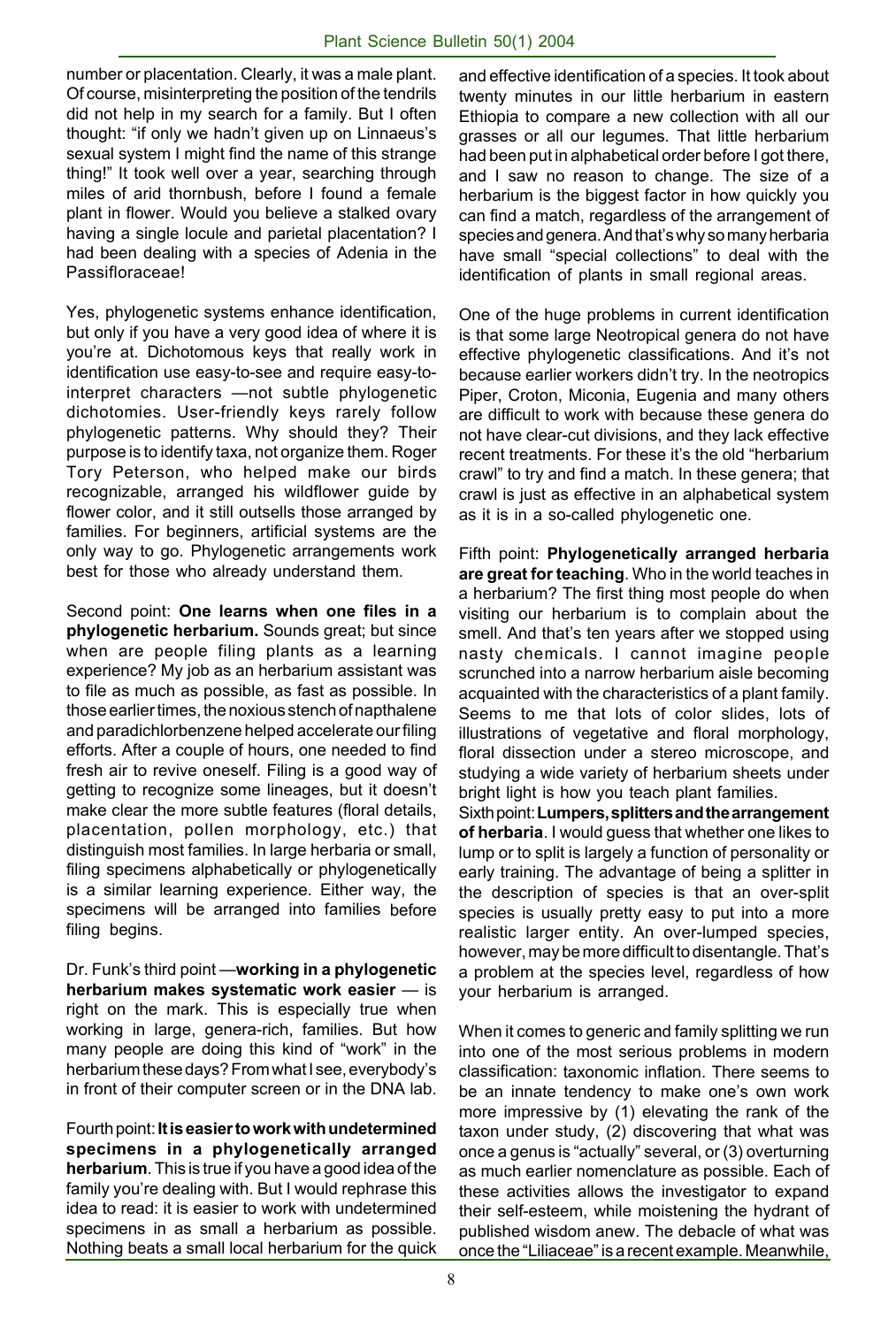Senecio, Eupatorium, Cassia, Eucalyptus and other large genera have been attacked by "experts" who fail to explain why the rank of subgenus is incapable of providing meaningful arrangements in larger genera. Clearly, it seems that human nature, emboldened by the discovery of new knowledge, is the driving force in these trends, not the nature of herbarium organization.

Another point: **Alphabetically arranged floras and checklists**. Phylogenetically arranged identification manuals are surely more useful for the trained student. No argument here. However, there are other texts where an alphabetical listing is more practical. Here in the Chicago region we are blessed with a very unusual book: Plants of the Chicago Region, by the late Floyd Swink and Gerould Wilhelm (1994). This 921 page manual does have keys to families, genera within families, and species within genera. However, a lack of descriptions and illustrations limit its use for identification. What this book does have is county maps, flowering times, and (get this) lists of plants commonly found associated with each species. In addition, the book has something very unusual: a "species conservatism index" on a scale of 1 to 10. This scale rates highly adaptable species that can live under most any condition very low, and gives a high rating to those native species that are particularly sensitive to habitat disturhance or require very special environments. This rating allows a natural area to be evaluated for "floristic quality," critical to many conservation efforts. The index is also useful in monitoring remediation efforts, as "sensitive" species become reestablished. Clearly, this volume is one terrific source for a lot of local information. Better yet, the book is entirely alphabetical! Families, genera, and common names are all in the same alphabetical sequence. Here is a reference that I've used hundreds of times —taking only seconds to get to the information I was after. For such an encyclopedia-like volume, as well as for many checklists, the alphabet is unbeatable.

Final point: **Phylogenetic "trees" cannot be transformed into linear rows of cases or pages in a book**. Evolution has produced complex multibranched "trees" of descent. In fact, if we include many differing features in the evolution of lineages we need to construct multidimensional vectors in hyperspace (I think I read that somewhere). Such complex multi-dimensional concepts, or even simple two-dimensional "trees," cannot be translated into a linear sequence. After reaching the end of one evolutionary branch, you've got to go back within the tree to pick up the next closest branch. Whether the sequence is a row of herbarium cases or the pages of a book, a linear sequence cannot mimic a deeply branched tree. The tree needs first to be cut into many linear sections, and these sections must be arbitrarily forced into a single sequence. Here's where books work so well, allowing one to compare several families by simply flipping back and forth between them.

Convergence and parallelism have been rampant in the living world. In fact, recent DNA data has revealed a number of areas where superficial morphology has misled us in the past. Remember the blue green algae? Unfortunately, new DNA phylogenies are ripping apart some families and orders that seemed to make sense for over a hundred years. Now they're putting Buxus and Gunnera next to the Caryophyllales. The latest arrangement has Aquifoliales standing between the Apiales and Asterales —not bad alphabetically if you're filing by order, but who does that? Huge herbaria, and little ones as well, are mostly used for information retrieval: do we have a specimen, where does it grow, what does it look like? Answering such questions quickly can best be done with a simple ordering sequence that doesn't need to be referred to over and over again. Apart from matching specimens, botanical systematics is not done in the aisles of a herbarium. In order to "shuffle the sheets" you need space, light and a lot of time.

Nowadays, with increasing emphasis on conservation and biodiversity, our herbaria have become the primary "data base" for many scientific activities outside of systematics. Ecologists, conservationists, and local naturalists come to use our collections for verification and for distribution records. These are biologists for whom phylogenetic relationships are of little concern. And, as we serve these people more and more, we're finding that our alphabetical system works just fine.

William C. Burger, Curator Emeritus Department of Botany, The Field Museum, Chicago, IL, 60605-2496 wburger@fmnh.org

Literature cited:

Funk, Vicki A., 2003. An opinion. Down with alphabetically arranged herbaria (and alphabetically arranged floras too for that matter). *Plant Science Bull*. 49 (4): 131-132.

Swink, Floyd, & Gerould Wilhelm, 1994. *Plants of the Chicago Region, 4th Edition*. Indiana Academy of Science, Indianapolis, IN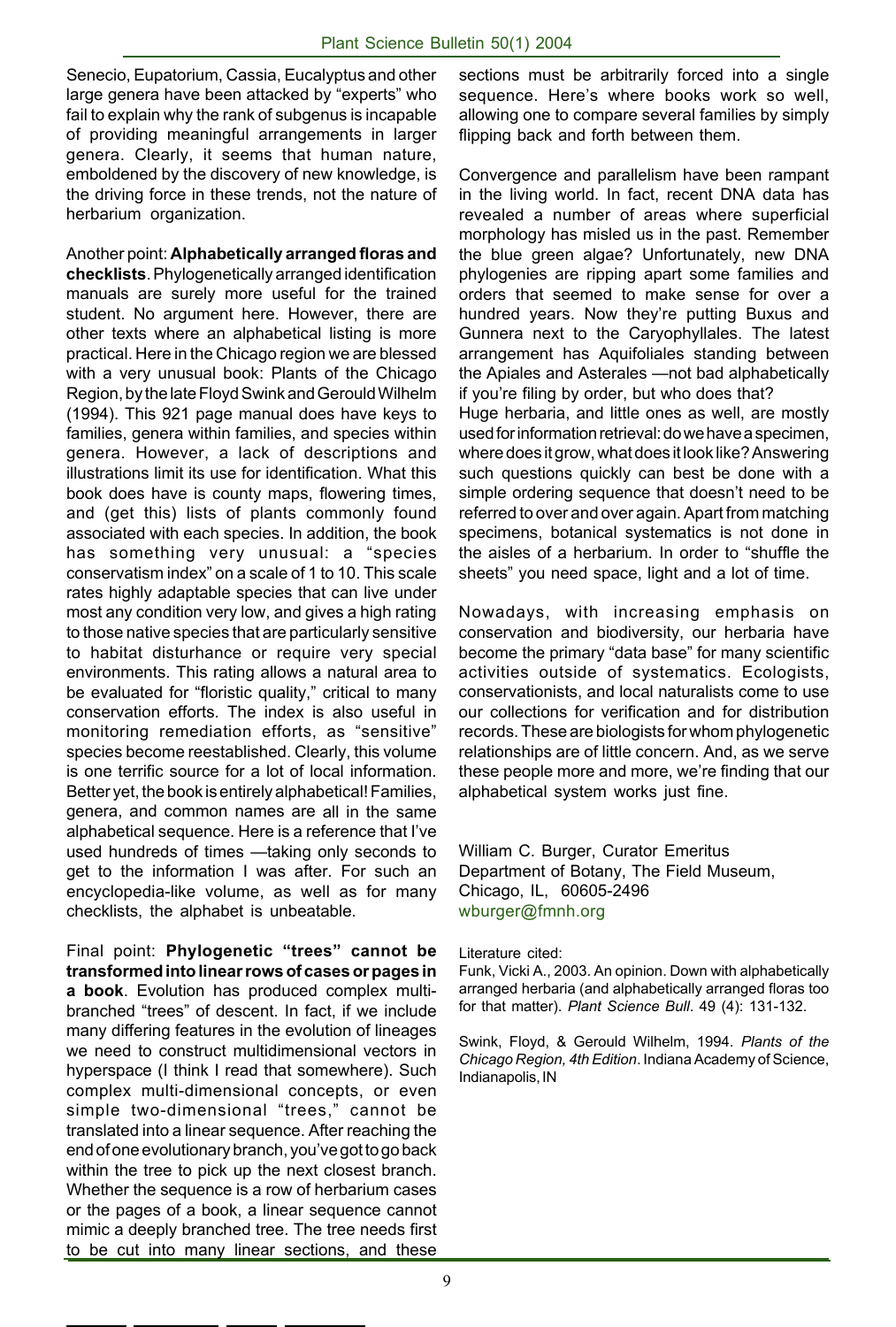## **News from the Society**

## **CENTENNIAL YEAR – 1906-2006**

The Botanical Society of America will be celebrating its Centennial during 2006, and particularly at the 2006 Annual Meeting. A Centennial Planning Committee (CPC) was established late last fall, and has begun the initial phase of planning for the Centennial. To insure that the entire BSA membership has an opportunity to help plan for this once-in-a-lifetime event, the CPC is asking each of you to provide ideas that could help enrich this unique celebration.

At this point, the CPC has identified and is pursuing these ideas:

v Written history of the BSA, particularly the last 50 years

v Articles that represent past milestones in botanical research

v Articles that identify future, significant areas of research in botany

- v A theme for the centennial
- v A commemorative US postage stamp(s)
- v A Centennial medallion
- v Special symposia and talks
- v Display(s) of BSA memorabilia
- v Establish a special centennial fund

Obviously, there are more things that can be done to celebrate 100 years of botany. This is why each of you is being asked to contribute ideas that extend the list of ideas just presented. *One item of immediate importance is creating an appropriate theme for the Centennial that could go on the medallion, and possibly the BSA letterhead*.

To help you contribute your ideas, the names and emails of the present CPC are listed. Please email any of them with your ideas, and they will be seriously considered. Thank you for your help in planning the Centennial!

#### Greg Anderson

 <mailto:ander@uconnvm.uconn.edu> Carol Baskin <mailto:ccbask0@pop.uky.edu> Pat Gensel <mailto:pgensel@bio.unc.edu> Linda Graham <lkgraham@facstaff.wisc.edu> Jack Horner <hth@iastate.edu> (chair) Lee Kass <mailto:lbk7@cornell.edu> Karl Niklas <mailto:kjn2@cornell.edu> Bill Dahl <mailto:wdahl@botany.org> Judy Jernstedt <mailto:jjernstedt@ucdavis.edu> Betty Smocovitus

 <mailto:bsmocovi@history.ufl.edu> Allison Snow <mailto:snow.1@osu.edu>

## **BSA Seeks Editor for Plant Science Bulletin**

Plant Science Bulletin needs a new editor to begin with Volume 51 (March, 2005).

Are you interested in desktop publishing? Would you like to correspond with botanical colleagues in many disciplines about books, articles, and matters of interest to the BSA? Are you looking for a meaningful way to serve the Botanical Society of America? Need more information?

If your answer to ANY of these questions is yes, please communicate your interest to Dr. Andrea Schwarzbach (Chair, BSA Publication Committee). Department of Biological Sciences, Kent State University, Kent, OH 44242; telephone 330-672- 3370, E-mail mailto:aschwarz@kent.edu). Applications are welcome any time and no later than July 1, 2004. The BSA Publication Committee will begin reviewing interested candidates during summer of 2004.

For a description of the Plant Science Bulletin see http://www.botany.org/newsite/publications/ pubpsb.

## **News from the Sections**

## **Northeast Section Joint Field Meeting**

 The 2004 Joint Field Meeting of the Northeast Section of the Botanical Society of America will take place June 13 to June 17 on the Bruce Peninsula in Southern Ontario. Housing will be at the Wildwood Lodge in Red Bay. The Bruce Peninsula is noted for its rich flora, and particularly for orchids and ferns. Field trips are planned to several locations on the Niagara Escarpment, to Flowerpot Island, and to locations on the shores of Lake Huron. There will also be evening programs. The registration fee for the meeting will be \$335.00 per person, double occupancy. This includes the field trips, evening programs, some local transportation, a boat trip to Flowerpot Island, and meals from Sunday dinner through Thursday breakfast. Everyone interested in native plants is welcome to attend. Space is limited and pre-registration is required. For additional information, contact Chairperson Nancy Williams, 36 Brown Road, Rowe MA 01367; phone 413-339- 5598; email NNWROWE@aol.com.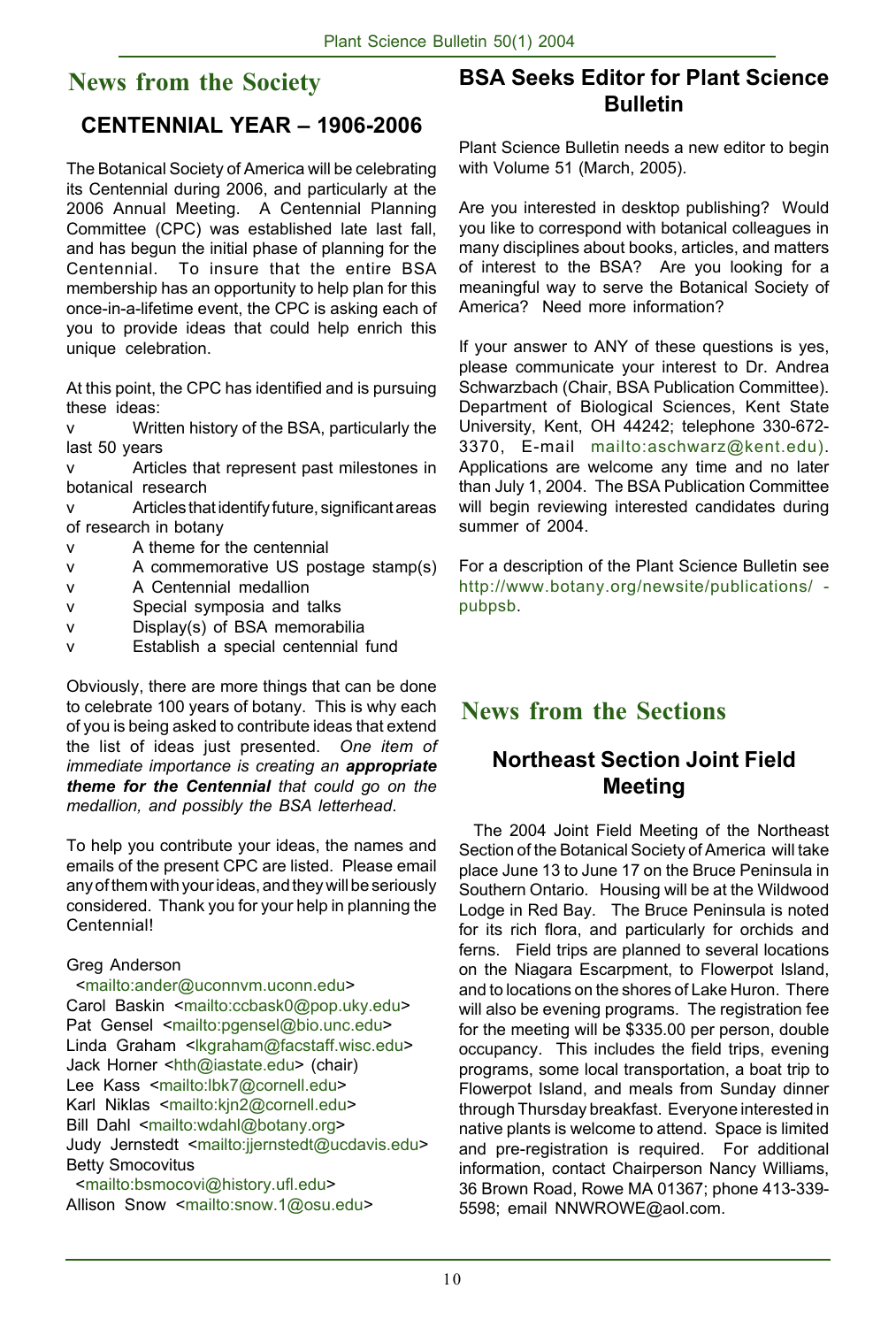## **Announcements**

#### **Stunning Prints from Rare Book Collection**

The Chicago Botanic Garden, on the one-year anniversary of its rare books acquisition from the Massachusetts Horticultural Society, introduces the first series of prints based on illustrations from the collection.

Limited numbers of these stunning prints, taken from Timothy Sheldrake's *Botanicum Medicinale*, published in 1759, are for sale in The Garden Shop,



10,000 dots per inch. Alecto used the digitized images to create matted prints of 15 images in two editions.

The first edition, limited to no more than 250 copies of each image, is an exact, full-scale reproduction of the hand-colored engravings. The second, unlimited edition is mechanically colored, with each plate reproduced at two-thirds the original size. Unframed, limited edition prints, which are matted, sell for \$300 each. Unlimited edition prints sell for \$30 each. The images, which are primarily of fruits and vegetables, can be viewed on the Web at www.chicagobotanic.org.

Prints of additional images from *Botanicum Medicinale* can be viewed and special-ordered on the Web at www.chicagobotanic.org. Images from other books in the Garden's rare book collection will be released in 2004.

For more information on purchasing prints, contact Cynthia Palmer, manager, The Garden Shop, at (1- 847) 835-6804, or at cpalmer@chicagobotanic.org. For more information on the Garden's rare books collection, contact Ed Valauskas at (1-847) 835- 8202, or at evalauskas@chicagobotanic.org.



## **Specimen Label Database**

The University of Colorado at Boulder database of vascular plant specimen labels from Colorado housed at Herbarium COLO is now searchable online at "http://cumuseum.colorado.edu/ Research/Botany/Databases/search.php". Approximately 70,000 records of the ca. 90,000 Colorado specimens have been entered to date.

Tom A. Ranker

Associate Professor & Curator University of Colorado Museum 265 UCB - Bruce Curtis Building Boulder, CO 80309-0265

just in time for Valentine's Day.

This introduction is part of a long-range plan to make these botanical treasures more available to bibliophiles, historians and gardeners," said Ed Valauskas, manager, Library and Plant Information Office, Chicago Botanic Garden.

The prints are created through a cooperative arrangement with two firms, Octavo, Oakland, Calif., and Editions Alecto, United Kingdom. Octavo photographed the complete book at a resolution of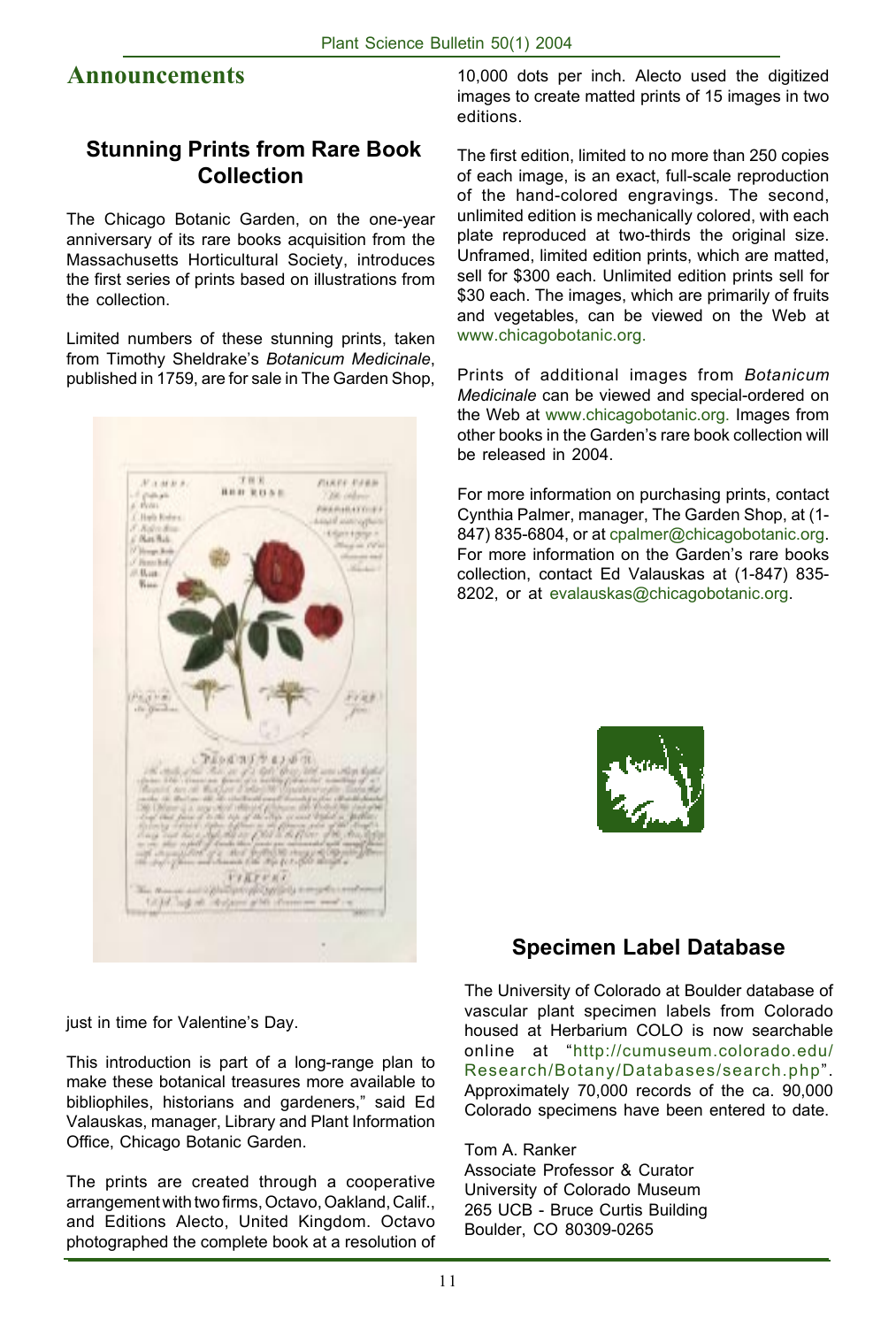## **Plant Pathologists Express Need for Plant Pathology-Related Microbial Culture Resources**

St. Paul, Minn. (December 5, 2003) - Microbial culture collections have played a crucial part in accelerating the progress of research in the biological sciences, but a collection dedicated to plant pathogens is still needed, say plant pathologists with the American Phytopathological Society (APS).

While many collections of relevance to plant pathology do exist, there is a need for a comprehensive repository of plant pathogens for the preservation of materials used in plant pathology research, said Kevin McCluskey, Research Assistant Professor, Department of Microbiology at the University of Kansas Medical Center. "Collections have a specific focus, and the long-term preservation of the diversity of plant pathogens is one area that is generally overlooked," he said.

Collections of plant pathogens have often been generated and maintained by individual researchers, and when those individuals retire or change their research emphasis, the collections may be neglected or discarded, said McCluskey. "Resources have certainly been lost over the years, and this process is continuing," he said. "A specific repository, dedicated to preserving and distributing plant pathogenic organisms would be a valuable tool advancing the goals of plant protection for the United States and the world," said McCluskey.

More on this subject, including funding opportunities for collections, the variety of collections in existence, and trends in organization, is available in this month's APS feature article that can be found on the APS website at http://www.apsnet.org. The American Phytopathological Society (APS) is a nonprofit, professional scientific organization dedicated to the study and management of plant disease with 5,000 members worldwide.

T

## **14th Congress of the Federation of European Societies of Plant Biology August 2004.**

The Congress will be held at the Cracow University of Economics Conference Centre. Cracow is a stunningly beautiful city of considerable academic and historical significance. With a population of nearly one million it is one of the most frequently visited cities in Europe and a vibrant centre of scientific, economic and social life. These are the abundance, uniqueness and variety of cultural values that make the city offer highly appealing to its guests.

The key objective in planning the scientific programme was to ensure that the event would achieve the highest levels of scientific interest and topicality. Hence, the programme combines scope and depth underpinned by a record number of acknowledged speakers. It allows plenary session lectures, mini-symposium sessions, as well as poster session. It would give a comprehensive overview of the most recent development in field of plant biology and would surely stimulate fruitful discussions between attendees anticipated in the amount of 1000.

The 14th FESPB Congress seems to be the exceptional one, at least by two reasons. The first one is of great importance for Poland. This will be the biggest scientific assembly of plant biologists that has ever been organized in our country. Apart from Poland's accession to the European Union the Congress will be an excellent occasion for Polish scientists both to present their scientific attainments and to affiliate scientific collaboration with their European colleagues. The second one is of great importance for the Federation. It will be the first Congress of the Federation under its new name. Undoubtedly, it was a decision not deprived of great consequences as the Federation remarkably disseminated its scientific field of interests and activities. Against this background the scientific programme of the Congress has been expanded to reflect the vigorous development of present-day plant biology in Europe and beyond.

Symposia themes include then areas as varied as seeds, plant growth and development, genomics and post genomics, root development, plant breeding and improvement, fruit development and ripening, respiration, water relations, photosynthesis, mineral nutrition, biotic and abiotic stress, plant cell biology, pollination and flowering, high throughput technologies, secondary metabolism, tissue culture and plant microbe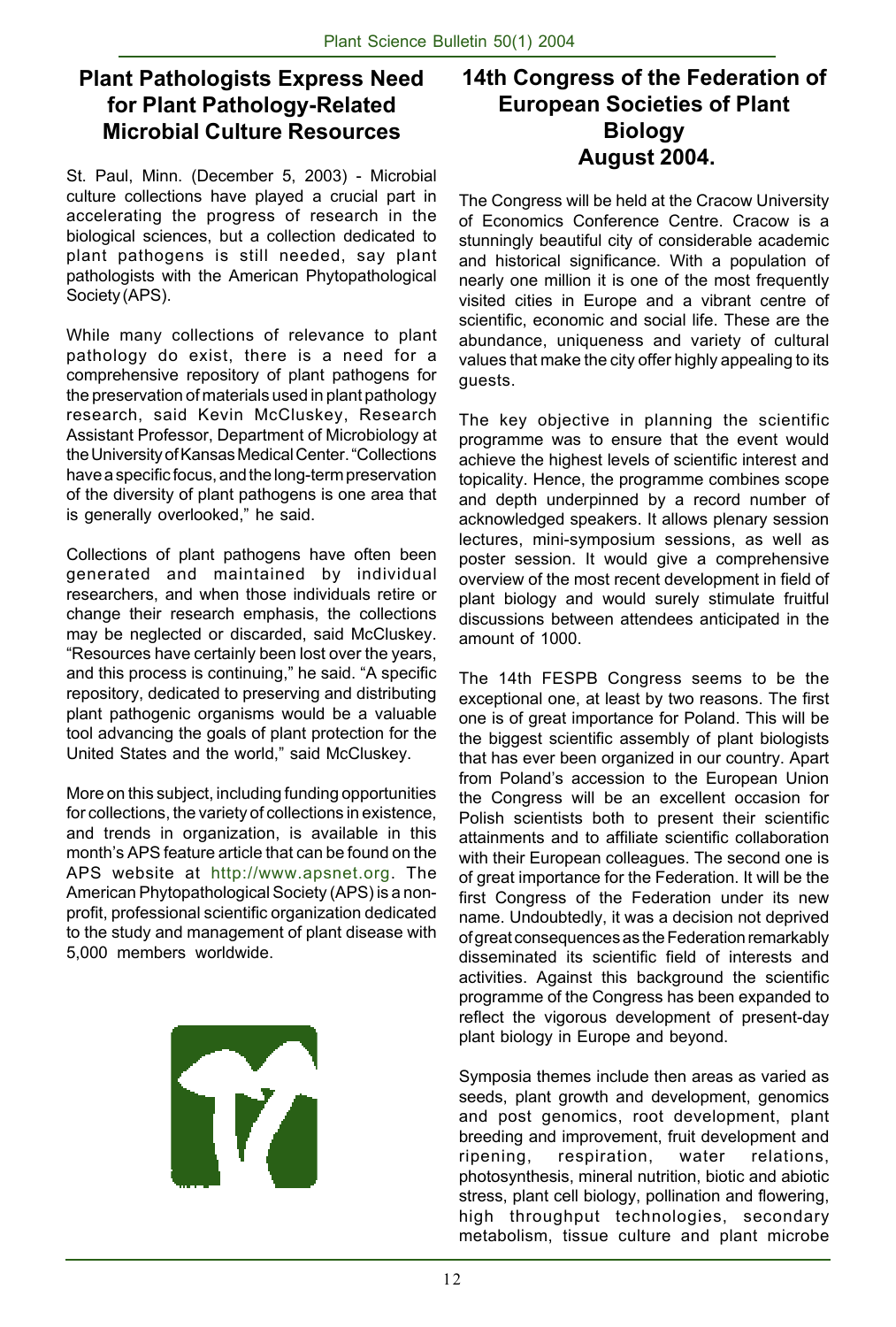interactions. Furthermore, I expect that the workshop on transcriptomics and session on didactics and teaching in plant biology will be of interest too. I care of these in particular for the sake of young scientists who will certainly bestow upon plant science a new dimension in the future.

I hope very much that you will fill able to attend the 14th FESPB Congress in Cracow and enjoy meeting with colleagues whose names so far was known to you only from literature. I look forward to seeing you play a full part in making the 2004 Congress our most successful yet.

For More information see: www.fespb.org or www.ifr-pan.krakow.pl/konf/

## **Positions Available**

## **Teaching Postdoctoral Position**

The Department of Botany and Microbiology at the University of Oklahoma announces a teaching postdoctoral position beginning in August 2004. A Ph.D. in biology is required (exceptional ABD candidates will be considered). This position is for one year with the option for renewal of an additional year based on job performance.

Responsibilities include teaching an Introductory Botany course (taught using the inquiry method of instruction), other botany courses depending on background, and supervising teaching assistants for introductory level courses. The successful candidate should be highly computer literate and able to help maintain laboratory computers, probe wear, and class web-based material.

The successful candidate will have the opportunity to learn and hone inquiry skills and should be interested in the scholarship of teaching and learning biology. The 9-month salary is approximately \$23,000 (with benefits) with option of teaching in summer for additional funding.

Interested candidates should send a cover letter, curriculum vitae (with teaching philosophy), a brief description of skills, a list of possible courses that could be taught, and three letters of reference to Dr. Gordon Uno, Department of Botany and Microbiology, George Lynn Cross Hall, 770 Van Vleet Oval, University of Oklahoma, Norman, OK 73019-0245. Direct inquiries to: guno@ou.edu. Review for this position begins in March and will continue until the position is filled.

(The University of Oklahoma is an equal opportunity, affirmative-action employer.)

## **PLANT SYSTEMATIST Millersville University**

The Department of Biology at Millersville University invites applications for a tenure track position at the Assistant Professor level beginning in the Fall term 2004. The ideal candidate can a) teach undergraduate courses in introductory botany, introductory biology, and plant systematics (with emphasis on vascular plants of Eastern U.S.) plus another course in either plant population biology or plant ecology, b) supervise undergraduate research, and c) serve as curator of the James C. Parks Herbarium.

**Required**: Ph.D. in botany /biological science with specialization in vascular plant systematics or related field; a strong commitment to undergraduate teaching and to liberal arts education; a good general knowledge of biology; some undergraduate teaching experience, expertise in field identification of vascular plants of eastern U.S., publications or manuscripts accepted for publication in refereed scientific journals, evidence of expertise in molecular systematics, successful interview and teaching demonstration. Preference will be given to candidates with postdoctoral experience, presentations at scientific meetings, and/or curatorial knowledge or experience. It is desirable that the candidate have interests that complement existing programs, in a department currently consisting of 17 full-time faculty and over 450 undergraduate majors.

Millersville University, founded in 1855, is one of 14 institutions of the PA State System of Higher Education. Located in historic Lancaster County, this 250-acre campus is within three hours drive of numerous cultural and recreational opportunities in the cities of Baltimore, Philadelphia, Washington, New York, the Pocono Mountains, and the Atlantic Ocean beaches. For additional information about the university and department, visit our Web-site at www.millersville.edu

Full consideration given to applications received by **March 2, 2004**. To apply, please submit 1) statement of teaching and research interests/goals, 2) current curriculum vitae, 3) recent published reprints or submitted manuscripts, and 4) three current letters of reference (at least one of which addresses teaching skill or potential), sent separately, to:

Dr. David Dobbins, Chair, Search Committee Biology Dept./**PSB0204** Millersville University P.O. Box 1002 Millersville, PA 17551-0302 An EO/AA Institution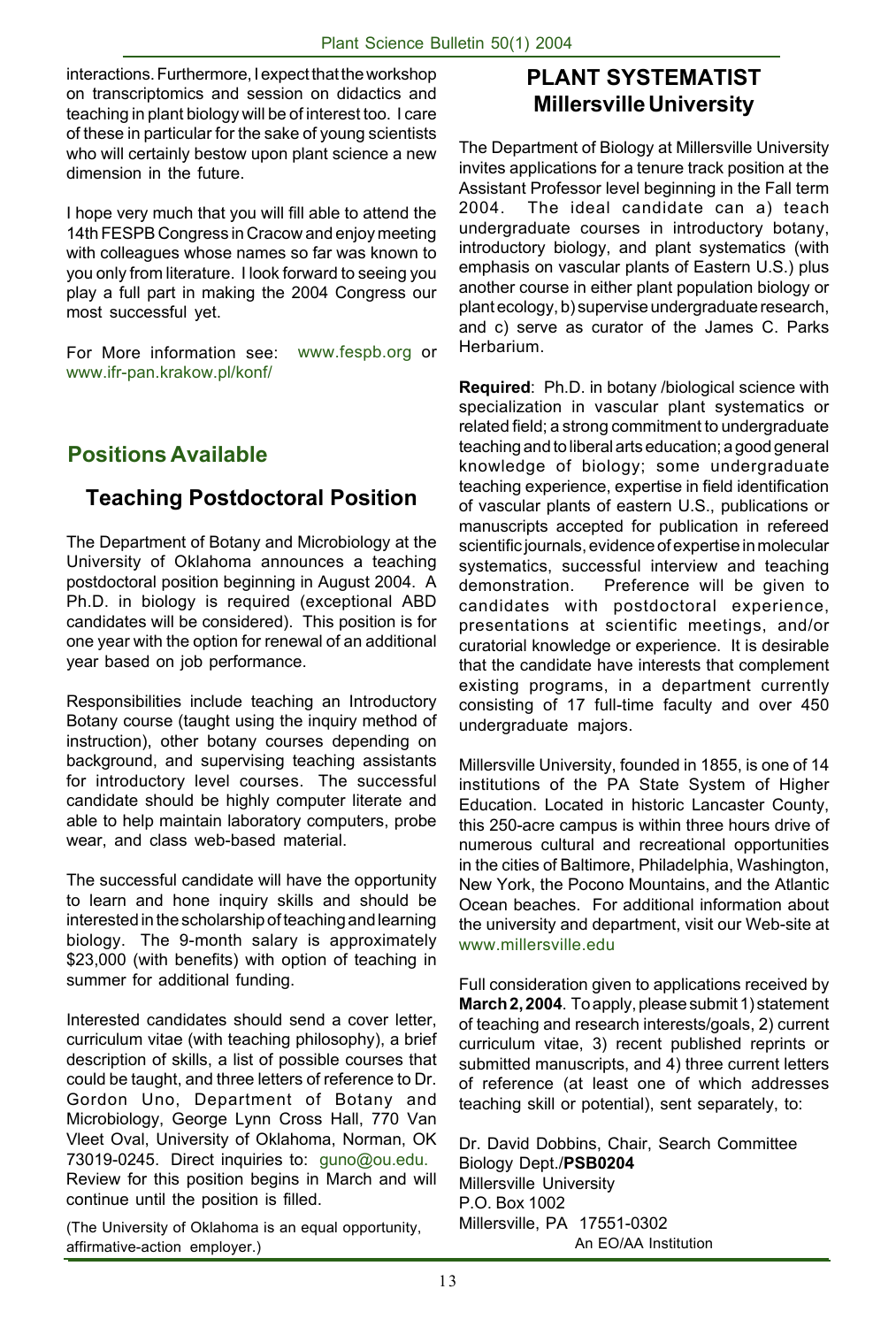## **Award Opportunities**

#### **GRANTS FOR BOTANICAL GARDENS AND ARBORETA**

The Stanley Smith Horticultural Trust invites applications for grants up to \$20,000 for education and research in ornamental horticulture. Not-forprofit botanical gardens, arboreta, and similar institutions are eligible. The deadline for applications is August 15, 2004. For current guidelines, contact Thomas F. Daniel, Grants Director, SSHT, Dept. of Botany, California Academy of Sciences, Golden Gate Park, San Francisco, CA 94118, USA (email: tdaniel@calacademy.org; tel. (415) 750-7191).

— Thomas F. Daniel, Curator Department of Botany, California Academy of Sciences Golden Gate Park San Francisco, CA 94118 Tel. (415) 750-7191 \*\*\* Fax (415) 750-7186

### **NATIONAL TROPICAL BOTANICAL GARDEN COLLEGE PROFESSORS' COURSE KENAN FELLOWSHIP**

Program Operation: July 7-14, 2004 Deadline to Apply: April 23, 2004 Notification of Acceptance: May 7, 2004

#### COURSE DESCRIPTION

The National Tropical Botanical Garden (NTBG) will host another very exciting course for college professors of introductory biology from July 7-14, 2004 in Kaua'i, Hawaii. College professors accepted to the fellowship will become Kenan Fellows at the National Tropical Botanical Garden.

The goal of the NTBG Kenan Fellowship is to improve the quality of teaching in introductory biology classes at the undergraduate level. Facilitated by Professor P. Barry Tomlinson of Harvard University and the Dr. Paul Alan Cox of the Institute for Ethnobotany of the NTBG, the course is designed to show instructors how to use examples from tropical plants in discussing issues of form and function, evolution, and conservation. Fellows will develop teaching modules to be shared and implemented in the introductory biology classroom. Basically, we are looking for the very best biology faculty, those who can fire the imagination of major and non-major biology students. Although botanists will be considered, we also welcome applications from faculty who lack previous botanical experiences as well as those who have not previously worked in the tropics. The fellowship will be limited to 10 Kenan Fellows.

Applications must include:

- -Two letters of recommendation
- -Complete Curriculum Vitae
- -Copy of the most recent teacher evaluation
- -A non-refundable \$USD30 application fee in the form of a check or money order made payable to the National Tropical Botanical Garden.

The Kenan Fellowship will cover the most economical roundtrip airfare, accommodation and meals in Kaua'i, Hawai'i, tuition and fees, texts, equipment, and ground transportation

Requests about the NTBG Kenan Fellowship must be directed to:Namulau'ulu G. Tavana, Ph.D., Director of Education, National Tropical Botanical Garden, 3530 Papalina Road, Kalaheo, HI 96741

## **The Herbage CD-ROM, Third Edition**

Tim Johnson

Preview URL: http://www.web-of-life.org/herbage/ Mirror: http://www.ecocopia.com/herbage/herbage/

The Herbage CD-ROM contains a database of over 28,000 concise monographs of medicinal plant species characteristics - and an inventory of claimed attributes and historical uses by cultures throughout the world - the result of more than a decade of independent research.

Monographs are linked to millions of articles and images via the world wide web, providing an exhaustive tool for in-depth global her research. The arrangement of this material wil be of interest to those all over the world who study plants and their uses.

The Herbage CD-Rom, Third Edition was released on April 23rd, 2003. It is web-browser based, compatible with any Windows of Macintosh computer.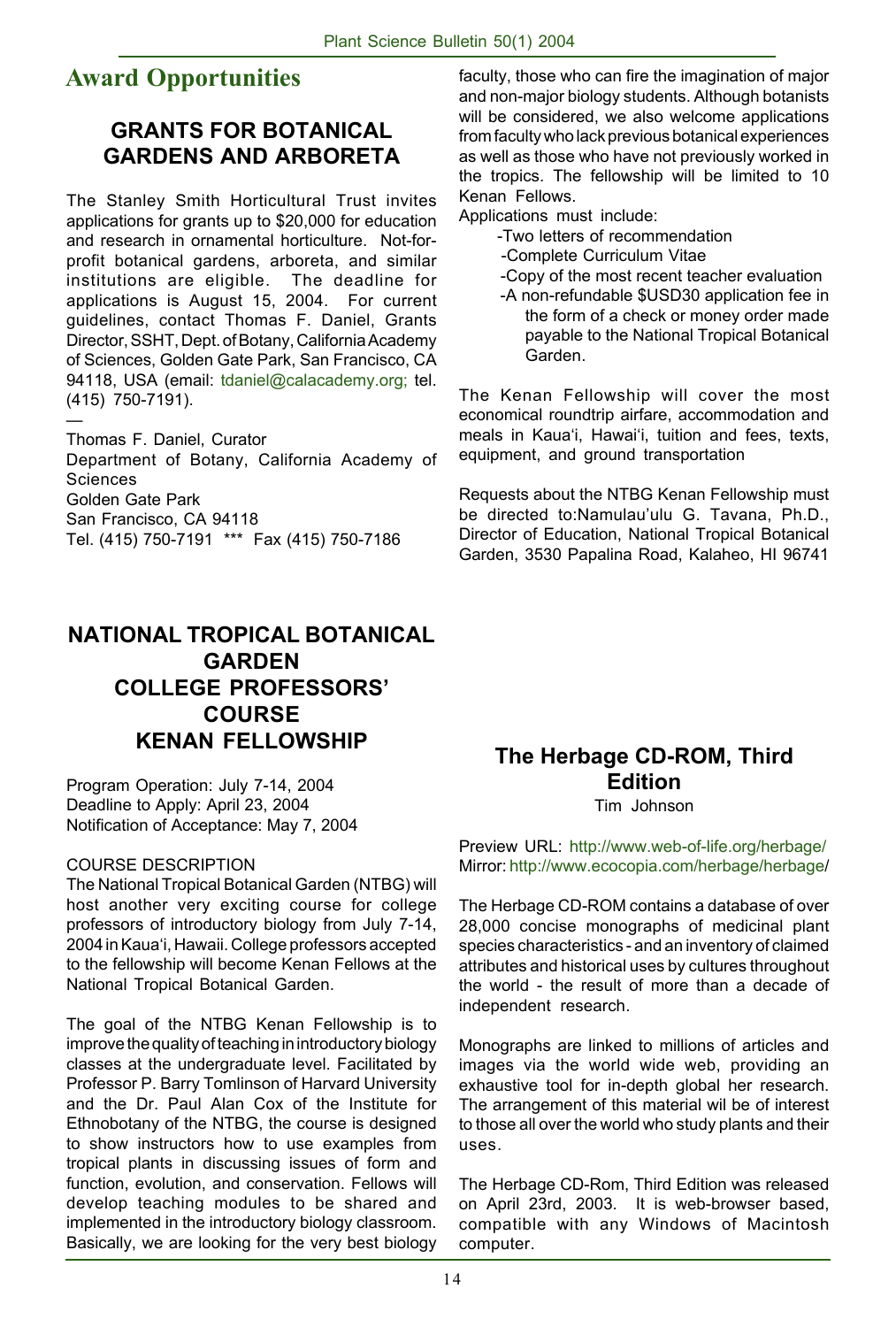## **Books Reviewed In this issue:**

#### **ECOLOGY**

| Arthropods of Tropical Forests: Spatio-temporal Dynamics and Resource Use in the Canopy.                          |  |
|-------------------------------------------------------------------------------------------------------------------|--|
| Introduction to California Plant Life, R. Ordnuff, P.M. Faber, and T. Keeler-Wolf. - Samuel Hammer17              |  |
| Primary Succession and Ecosystem Rehabilitation. Walker, Lawrence R. and Roger del Moral.                         |  |
|                                                                                                                   |  |
| Weed Ecology in Natural and Agricultural Systems. Booth, B.D., S.D. Murphy and C.J. Swanton.                      |  |
|                                                                                                                   |  |
|                                                                                                                   |  |
| <b>ECONOMIC BOTANY</b>                                                                                            |  |
| Chinese Medicinal Herbs: A Modern Edition of a Classic Sixteenth-Century Manual. Li, Shih-Chen,                   |  |
|                                                                                                                   |  |
| A Color Handbook of Biological Control in Plant Protection. Helyer, Beil, Kevin Brown, and Nigel D.               |  |
|                                                                                                                   |  |
| Crop Production in Saline Environments: Global and Integrative Perspectives. Goyal, Sham S.,                      |  |
|                                                                                                                   |  |
|                                                                                                                   |  |
|                                                                                                                   |  |
|                                                                                                                   |  |
| Specialty Cut Flowers: The Production of Annuals, Perennials, Bulbs, and Woody Plants for Fresh                   |  |
| and Dried Cut Flowers, Second Edition. Armitage, Allan M. and Judy M. Laushman.                                   |  |
|                                                                                                                   |  |
|                                                                                                                   |  |
| <b>GENETICS</b><br>Encyclopedic Dictionary of Plant Breeding and Related Subjects. Rolf H.J. Schlegel. - Henry R. |  |
| <b>PHYSIOLOGY</b>                                                                                                 |  |
| Natural Growth Inhibitors and Phytohormones in Plants and Environment. Kefeli, Valentine I. and                   |  |
|                                                                                                                   |  |
|                                                                                                                   |  |
| <b>SYSTEMATICS</b>                                                                                                |  |
| Atlas of the Vascular Plants of Texas. B.L. Turner, Holly Nichols, Geoffrey Denny and Oded Doron.                 |  |
|                                                                                                                   |  |
| The Color Encyclopedia of Cape Bulbs. Manning, J., P. Goldblatt, D. Snijman.                                      |  |
|                                                                                                                   |  |
| Flora of North America North of Mexico. Volume 25: Magnoliophyta: Commelinidae (in part):                         |  |
| Poaceae, part 2. Barkworth, M.E., K.M. Capels, S. Long, & M.B. Piep (eds). - Tyler Smith30                        |  |
| Genera Orchidacearum Volume 3 Orchidoideae (Part two) Vanilloideae. A. M. Pridgeon,                               |  |
|                                                                                                                   |  |
| Introduction to California's Mountain Wildflowers, revised edition. Munz, Phillip A., edited by Dianne            |  |
|                                                                                                                   |  |
| A Utah Flora, 3rd ed., revised. Stanley L. Welsh, N. Duane Atwood, Sherel Goodrich, and                           |  |
|                                                                                                                   |  |
|                                                                                                                   |  |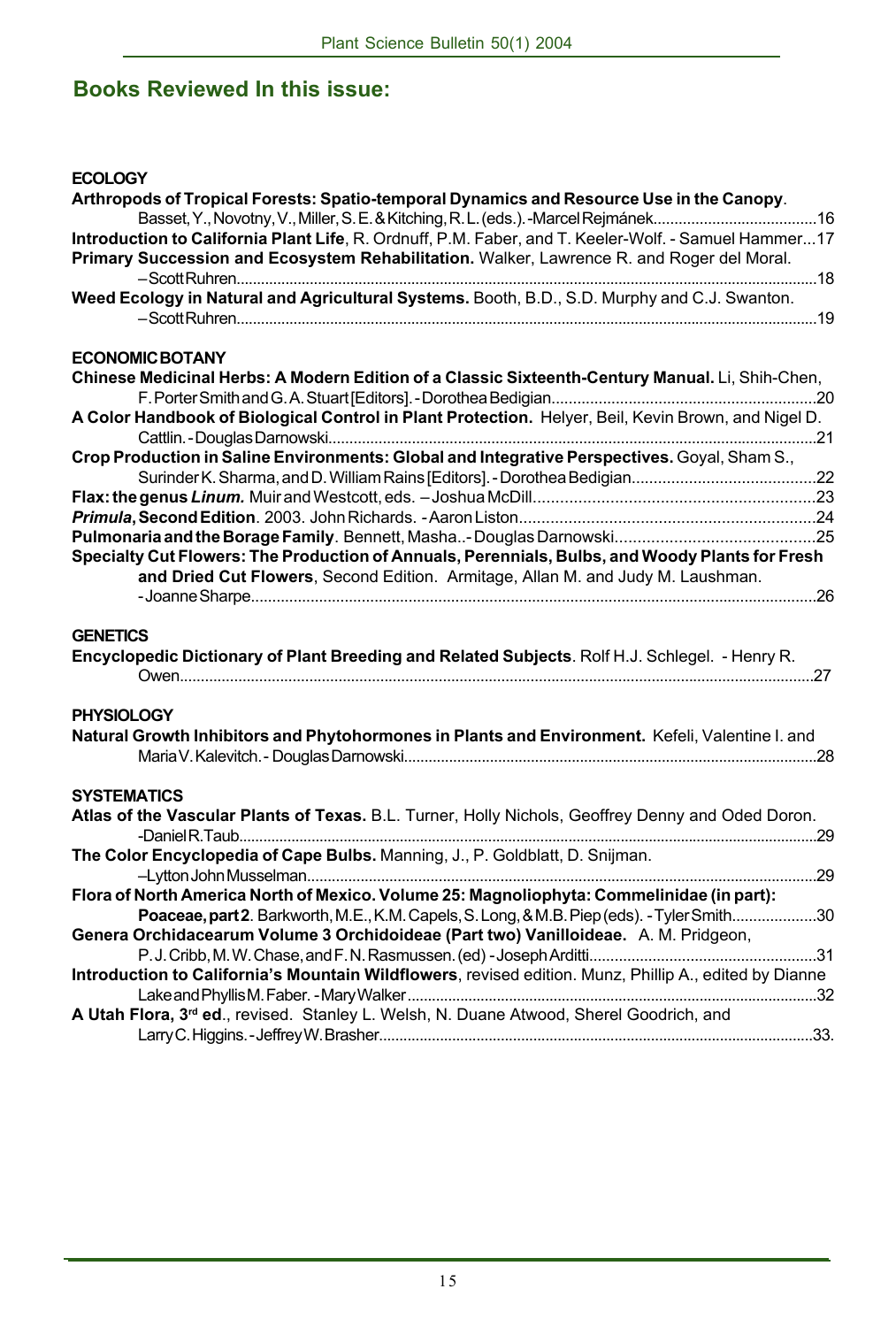**Arthropods of Tropical Forests: Spatio-temporal Dynamics and Resource Use in the Canopy**. Basset, Y., Novotny, V., Miller, S. E. & Kitching, R. L. (eds.) 2003. ISBN 0-521-82000-6 (Hard cover US\$110.00) 474 pp. Cambridge University Press, 40 W. 20th St., New York, NY 10011-4211. – Most of the biological activity in tropical rainforests is concentrated in the upper canopy rather than the understorey. Also, tropical forest canopies may be the most species-rich habitat on Earth. Nevertheless, despite increasing interest in their study, the fauna of tropical canopies remains largely unknown. Canopies of tropical forests have been justifiably called 'new frontiers' or 'last frontiers' of current ecology (Mitchell et al. 2002, Moffett 1993). Accessibility, diversity, and temporal variability could be major challenges by themselves, but it is their combination that makes study of tropical forest canopies extremely difficult. However, arthropod ecologists and taxonomists do not seem to be scared any more. This volume is the best prove! Written by 79 authors from 18 countries, the book aims to provide a balanced overview of recent studies in Australia, Africa, Asia, and the Neotropics. The editors themselves are experienced tropical researchers from Australia (Kitching), Czech Republic (Novotny), and Panama/USA (Basset and Miller).

The volume is divided into five sections: I. Arthropods of tropical canopies: current themes of research; II. Vertical stratification in tropical forests; III. Temporal patterns in tropical canopies; IV. Resource use and host specificity in tropical canopies; V. Synthesis: spatio-temporal dynamics and resource use in tropical canopies. The first section provides a general introduction, the following three cover a broad range of case studies, and the last one attempts to make syntheses and summaries of interpretable patterns. One of the major problems in canopy science is high pseudoreplication, caused by physical constrains on sampling designs. The editors' intention was to overcome this pitfall by comparing datasets from different biogeographical regions and exploring whether detected community patterns hold at different scales and geographic locations. The volume is packed with an amazing volume of new data. Inevitably, it is not easy to evaluate long-term importance of individual results. Just a few highlights as I see them: (1) Analysis of arthropod assemblages across a chronosequence (300 years to 4.1 million years) in the Hawaiian Islands (Gruner & Polhemus): overall diversity steadily rises, although major groups analyzed separately show individualistic trends. (2) Host specificity of phytophagous beetles and expected number of beetle species in a dry forest in Panama (Ødegaard): the forest, which may include 300-500 species of canopy plants, was estimated to harbor 1600-2000 species of phytophagous beetles. (3)

Comparison of Collembola and oribatid mite fauna in the suspended soils in the canopy and in the soil on the forest floor (Prinzing & Woas): the faunistic difference between the canopy and the forest floor is larger in a tropical rainforest than in a temperate deciduous or coniferous forests. (4) Insect herbivores feeding on conspecific seedlings and trees (Barrios): contrary to one key assumption of the Janzen-Connell hypothesis, it seems that insect herbivores rarely colonize saplings from parent trees in rainforests! (5) Tree phylogenetic relatedness and the similarity of insect assemblages (Kitching, Hurley & Thalib): there is a clear decline in similarity as the inter-tree phylogenetic distance increases, but little support for the high level of host specificity implied in some earlier studies. The editors in their concluding chapter elaborate on this last point.

Recent studies in wet tropical forests indicate relatively low proportions of highly specialized herbivores. It seems that the proportion of insect herbivores that are specialized is decreasing from savannas through dry to increasingly wetter tropical forests. Possible explanations include (1) the increasing dilution of hosts in diverse wet forests and the resulting constrains on host location, and (2) the increasing number of taxonomically related hosts in wet forests, favoring host switches. Low host specificity of tropical herbivores has serious consequences for global estimates of arthropod species richness. Earlier extrapolations (up to 31 million) seem to be seriously inflated (Novotny et al. 2002). Another potential consequence, however, is that tropical rainforests that seem to be much less invaded by nonnative plant species than many other vegetation types (Rejmánek 1996), may be resistant due to the low host specificity of resident herbivorous insects (Novotny et al. 2003).

Where are major gaps? First, current knowledge of canopy arthropods is strongly biased towards beetles and ants. Second, studies from the Neotropical region are more frequent (12 case studies out of 28 in this volume), African canopies are understudied. Third, arthropods in epiphytes definitely deserve more attention (Stuntz et al. 2002, Yanoviak et al. 2003). Forth, rigorous studies of food-webs in tropical forest canopies are still in the stage of their infancy (Bluthgen et al. 2003, Floren et al. 2002, Van Bael et al. 2003).

We must to congratulate to the editors and authors. *Arthropods of Tropical Forests* is a milestone publication. It will be of great value to many tropical invertebrate zoologists. Moreover, it also has much to offer to a broader audience, including plant ecologists and conservation biologists. -Marcel Rejmánek, University of California, Davis.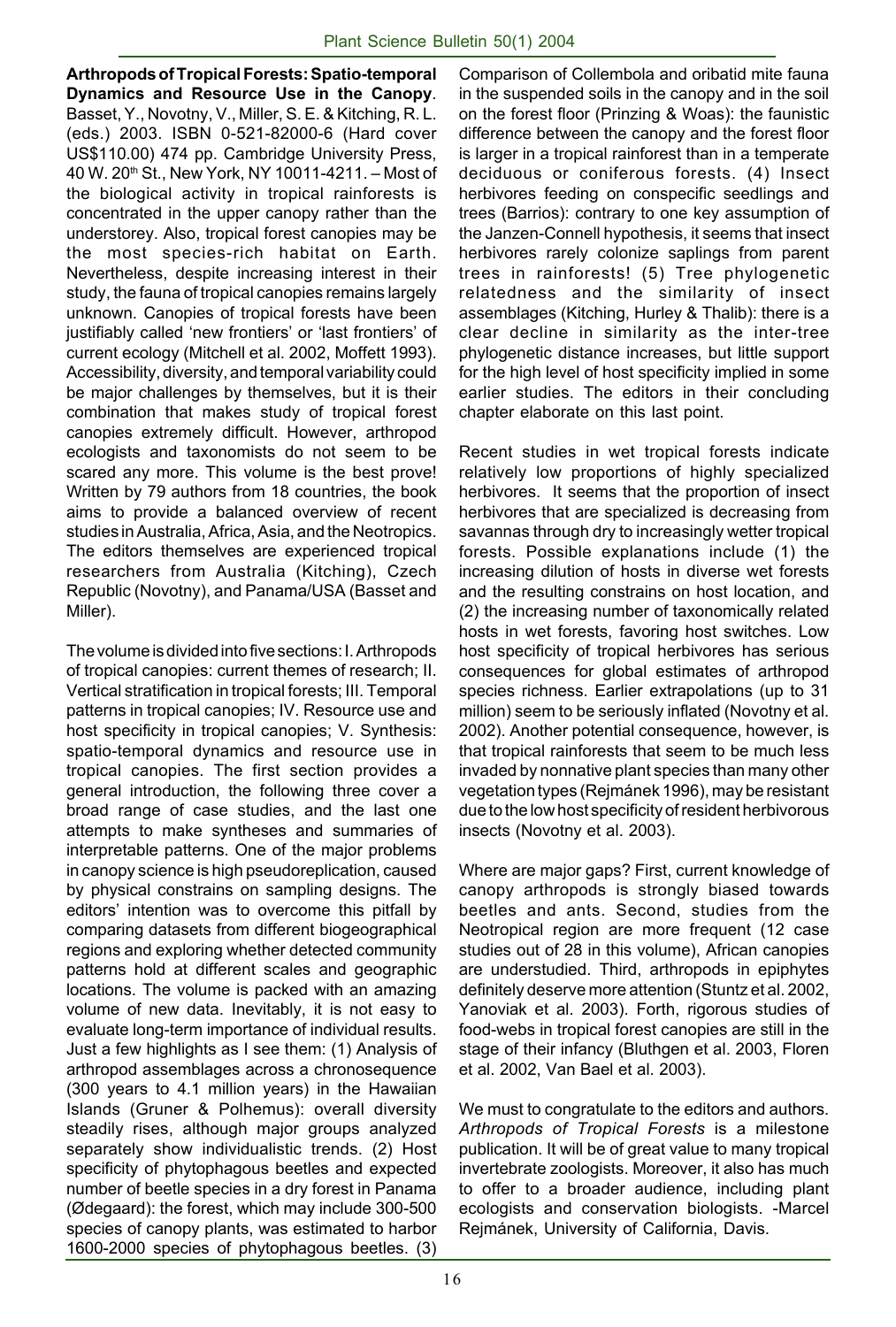Literature Cited

Bluthgen, N., Gebauer, G. & Fiedler, K. 2003. Disentangling a rainforest food web using stable isotopes: dietary diversity in a species-rich ant community. *Oecologia,* 137: 426-435.

Floren, A., Biun, A., & Linsenmair, K. E. 2002. Arboreal ants as key predators in tropical lowland rainforest trees. *Oecologia 131: 137-144.*

Mitchell, A.W., Secoy, K. & Jackson, T. (eds.) 2002. Global Canopy Handbook. Global Canopy Programme, Halifax House, Oxford University, Oxford, UK.

Moffett, M. W. 1993. The tropical rain forest canopy: researching a new frontier. *Selbyana*, 14: 3-4.

Novotny, V., Basset, Y., Miller, S. E. et al. 2002. Low host specificity of herbivorous insects in a tropical forest. *Nature*, 416: 841-844.

Novotny, V., Miller, S. E., Cizek, L. et al. 2003. Colonizing aliens: caterpillars (Lepidoptera) feeding on *Piper aduncum* and *P. umbellatum* in rainforests of Papua New Guinea. *Ecol. Entomol*. 28: 704-716.

Rejmánek, M. 1996. Species richness and resistance to invasions. Pages 153-172 in G. H. Orians, R. Dirzo & J. H. Cushman (eds*.) Biodiversity and Ecosystem Processes in Tropical Forests*, Springer, Berlin.

Stuntz, S., Ziegler C., Simon U. & Zotz, G. 2002. Diversity and structure of the arthropod fauna within three canopy epiphyte species in central Panama. *J. Trop. Ecol.* 18: 161- 176

Van Bael SA, Brawn, J. D. & Robinson, S. K. 2003. Birds defend trees from herbivores in a Neotropical forest canopy. *PNASUSA* 100: 8304-8307.

Yanoviak, S.P., Nadkarni, N. M. & Gering, J. C. 2003. Arthropods in epiphytes: a diversity component that is not effectively sampled by canopy fogging. *Biodiversity and Conservation* 12: 731-741.

**Introduction to California Plant Life**, R. Ordnuff, P.M. Faber, and T. Keeler-Wolf. 2003. ISBN 0-520- 23704-8. (paper, \$ ). University of California Press, Berkeley and Los Angeles. 341 pp. This revision is an enlarged, refined edition of the late Robert Ordnuff's 1974 contribution of the same name. Sixty-ninth in a series of California Natural History Guides, we wonder what took them so long. The book is a delight. Easily hand-held, sturdily bound, and lavishly illustrated, this Introduction will suit all levels of student of the California flora. Whether the reader is a casual traveler, curious about what grows on a scenic hillside, or an ecology student interested in invasive plant species, this book is bound to be rewarding. The language is accessible and precise. The technical descriptions of the six largest plant families in California read clearly and are thoroughly understandable. Likewise, the discussions of nomenclature, classification, and rarity and endemism at the beginning of the book are certain to provide newcomers to the flora with a foundation they can use over and over. The chapter on California's topography, climate, and soils

outlines the abiotic selective pressures that influence the California flora. We are reminded in the third chapter that the diversity of the California flora is a product of evolutionary forces, and our excitement about the plants we observe is allowed to grow as we see them as dynamic players in a changing landscape. California is a giant evolutionary laboratory, and the intervening chapters allow us to apply our understanding of evolution to specific regions and plant communities. We are treated to highlights of history both evolutionary and intellectual, and this adds depth to the book. There are discussions of modern, miocene, and madro-teriary floras, and the book equips readers to observe and interpret all these components. A full chapter invites us to look into the history of botany in California, a romance if ever there was one. Falling in love with the plants of California is easy. Their diversity, endemism, and the stories they tell about evolution are an inspiration to scientists and non-scientists alike. This book guides us through the tunnel of love, and it gives readers some cold hard facts to latch onto. The bibliography is not exhaustive but appropriately comprehensive. It offers up some titles now out of print but not forgotten. Tables, maps, and line drawings complement the stunning photography. As a mycologist I was encouraged by the short discussion of fungi, although the fascinating world of mycorrhizae is a bit underplayed. More specifically as a lichenologist, I would have liked to see mention of the nitrogen-fixing activities of lichens that enhance the soil environment with the help of their cyanobacterial symbionts. But the warts are few on this incisively written, authoritative account. I recommend it highly. Samuel Hammer, College of General Studies, Boston University.

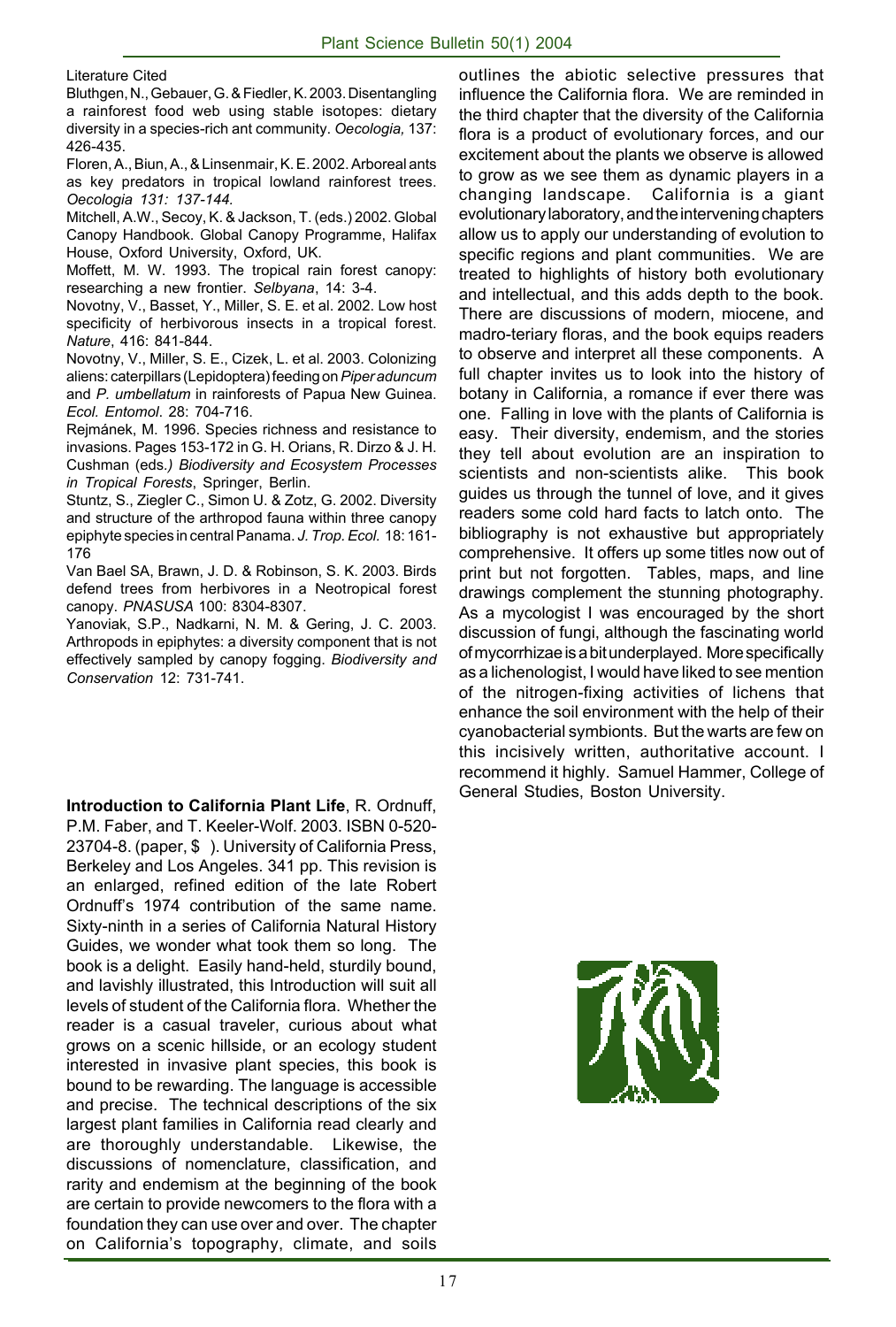**Primary Succession and Ecosystem Rehabilitation.** Walker, Lawrence R. and Roger del Moral. 2003. ISBN 0-521-52954-9 (paper US\$50.00) 442 pp. Cambridge University Press, 40 W. 20<sup>th</sup> St., New York, NY 10011-4211. – The title of this book attracted me immediately. Ecosystem rehabilitation, an unfortunate reality and a crisis discipline, has been receiving recent coverage in technical and popular press. Rehabilitation is a more general goal than restoration (Urbanska et al. 1997); the choice of the word by Walker and del Moral may not be accidental. Though primary succession is often associated with volcanic eruptions and glaciations, those exciting but not-so-close-to-home disturbances, the authors quickly point out there is much more to primary succession and its relationship to rehabilitation. Their fascination and experience with "…natural disasters and how natural processes or regeneration follow…" drove Walker and del Moral's rationale for *Primary Succession and Ecosystem Rehabilitation*. Continuing their Preface the authors admit, "The next logical step was to extend our studies to disturbance of human origin…" Unfortunately (fortunately for the authors?) there are abundant examples of human disturbed ecosystems. Both natural and human disturbances are discussed and as with much of the restoration literature, this book merges science and management, the degradation and the remedies.

Walker and del Moral are self-confessed terrestrial plant ecologists yet they go out of their way to include many other taxa and systems. The geographic coverage is extensive as well, from Alaska to the Alps and the Bahamas to Bangladesh. These are some of the top features that impressed me and would lead me to recommend *Primary Succession and Ecosystem Rehabilitation* to other readers. I am a terrestrial plant ecologist who, via researching and teaching, has wandered and wondered about ecosystems that do not get as much restoration attention. For example the legendary rocky intertidal communities that have yielded some of Ecology's foundation principles are rarely (never?) mentioned in the major ecological restoration journals. Does the low representation in the restoration literature of these fascinating high-energy habitats reflect limitations of the difficult work environment? Literature on the role of algae in restoration and community dynamics as a whole is lacking. Walker and del Moral mention micro- and macroalgae and disturbance at least eight times. Microalgae are mentioned as members of the important yet poorly understood soil biota, probably more involved in nutrient cycling than terrestrial ecologists comprehend. The authors highlight the role of macroalgae as facilitators of succession in marine ecosystems and as components of the sequence

of intertidal species. Even cyanobacteria are given a brief mention.

Random samplings of additional topics treated within the successional and rehabilitation context are invasive species, landfills, landslides, bacteria, biodiversity, deserts, detritivores, urban habitats and volcanoes... wow! Once again it is easy to realize the breadth of this book and is a credit to the authors' efforts. Particularly strong sections deal with soil development and the influence of environmental and biotic factors and a current review of successional theories. Abandoned paved roads and mines of many shapes and sizes help illustrate the complexity of human-disturbed systems. These are but a few snippets illustrating the authors' success in conveying the diversity of disturbed systems available for rehabilitators.

*Primary Succession and Ecosystem Rehabilitation* is formatted with a traditional ecological restoration textbook sequence (Jordan et al. 1987; Urbanska et al. 1997) with a bit more emphasis on successional theory and examples of succession. The application of primary succession to rehabilitation sets this book apart from similar books. True to their rationale and introduction, Walker and del Moral fill the book with in-depth discussions of disturbance, succession theory, soil processes, life histories, interactions, and patterns of succession, applications and finally the future of the field. The format is safe and effective yet I was left wondering if there was another way to tell the story to make this book stand alone? This is a subjective evaluation and in no way a fatal flaw, merely harmless ruminations.

The authors discuss succession over a wide range of scales and species involvement coming to the same conclusion with each example; succession is neither a linear nor an equilibrium process. Directionality implied by some models should not be overdone; rather the beauty is in the deciphering of the variable trajectories of succession. Restoration readers and practitioners have long appreciated the wavy, wobbly and warped path from implementation to maintenance to conclusion (if there is a conclusion!). If only succession followed the models!

*Primary Succession and Ecosystem Rehabilitation* is illustrated liberally with black and white photographs (largely of case studies), line drawings, figures from primary literature and tabular data. Illustrations are well placed and adequate for this type of book. There is a short but helpful glossary preceding the extensive Reference section. The Index is not divided into taxa and subject which could enhance future editions of the book.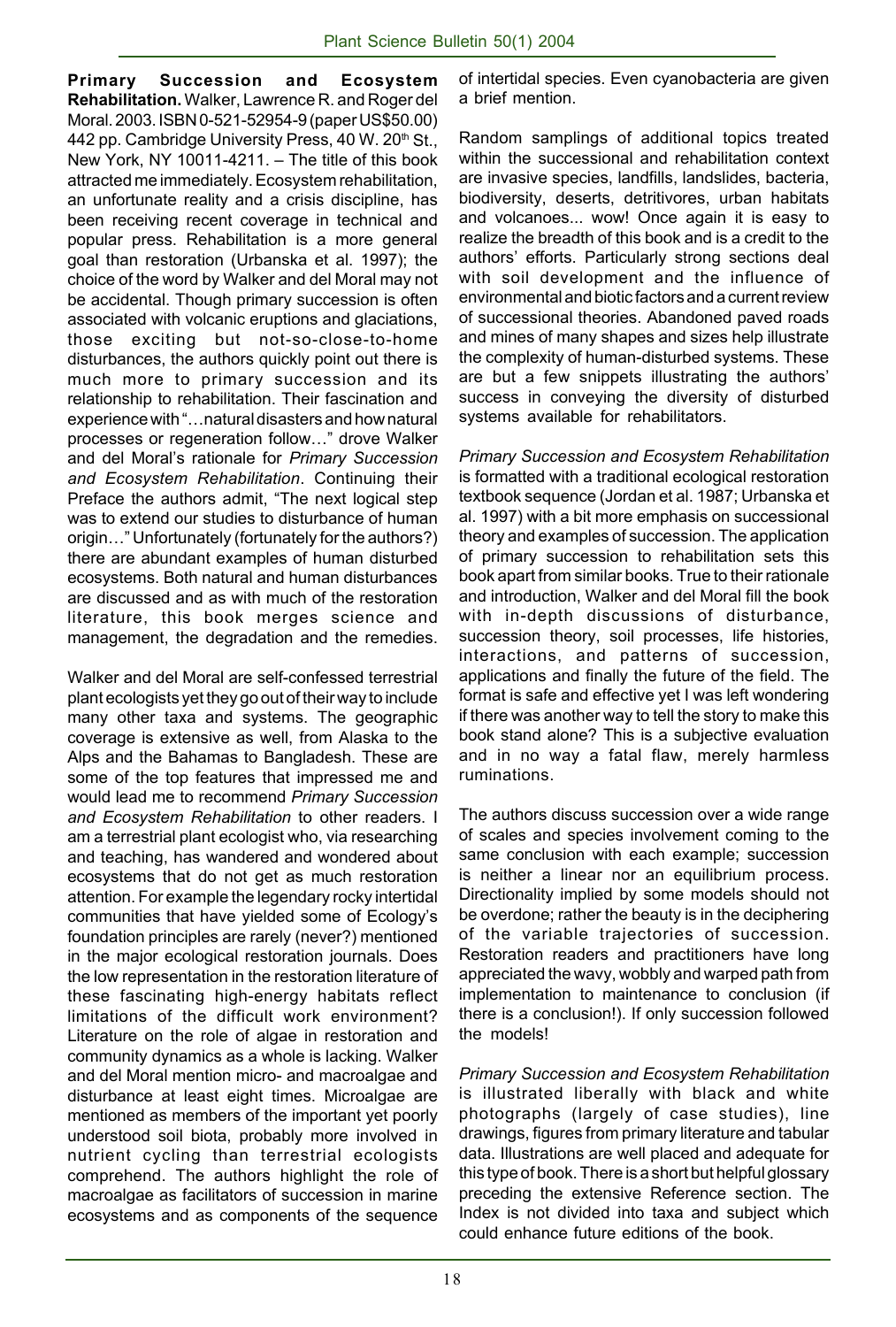I cannot see this book being used by beginning undergraduate students particularly in the more technical sections (e.g., holism, neo-holism, reductionism and neo-reductionism). More advanced students in ecology elective classes, graduate students, researchers and restoration practitioners would all benefit from *Primary Succession and Ecosystem Rehabilitation*. It is an excellent, up to date reference.

Sadly, anthropogenic disturbance, habitat degradation and ecological restoration *are* hot topics, fertile ground for research and discussion. *Primary Succession and Ecosystem Rehabilitation* is an excellent addition to the timely discourse. This book should be welcomed into the growing library of disturbance and restoration publications. – Scott Ruhren, Department of Biological Sciences, Ranger Hall, University of Rhode Island, Kingston, RI 02881. (ruhren@etal.uri.edu)

#### Literature cited

Jordan, W.R., M.E. Gilpin and J.D. Aber, eds. 1987. *Restoration Ecology: A Synthetic Approach to Ecological Research.* Cambridge University Press, New York, N.Y.

Urbanska, K.M., N.R. Webb and P.J. Edwards, eds. 1997. *Restoration Ecology and Sustainable Development.* Cambridge University Press, New York, N.Y

**Weed Ecology in Natural and Agricultural Systems.**

Booth, B.D., S.D. Murphy and C.J. Swanton. 2003. ISBN 0-85199-528-4 (paper US\$60.00) 303 pp. CABI Publishing, 44 Brattle Street, 4<sup>th</sup> Floor, Cambridge, MA 02138. – Booth, Murphy and Swanton should be congratulated for writing a readable text that does not sacrifice substance. My one and only reservation or perhaps sympathy for the authors is the choice of the title. I have no problem with the forthright title, *Weed Ecology in Natural and Agricultural Systems*. However, I hope readers who may avoid applied topics or the word "weed" or perhaps not realize the breadth and depth of the book will give the book a chance. Reluctant readers will be rewarded for their perseverance. This is not a weed control manual; the authors admittedly leave that to the plethora of books that come before them. However this is not a rehashing of the ecology of invasions. This is a modern synthesis of current concerns about invasive plants and well established ecological principles.

In the Preface, Booth, Murphy and Swanton offer a convincing rationale for the book. *Weed Ecology in Natural and Agricultural Systems* is "a link between the fields of weed science, plant invasion and ecology." Such an intriguing and bold claim is supported in every chapter. The audience, though stated to be undergraduate-level (note the teaching emphasis), could encompass invasive plant researchers and conservation biologists.

The general format of "Weed Ecology" is reminiscent of a traditional ecology textbook, moving from organisms to populations then branching off into interactions and community ecology. Many of the examples and figures will be familiar to readers of ecology. However, in no way does this book seem redundant or superfluous. The intriguing part of this volume is how seamlessly the background information flows into application. So many questions are addressed by the authors. What is a weed? An invader? A colonizer? How do phenologies affect plant invasiveness? How does seed movement and fate of propagules influence plant success? How can current estimators of diversity be applied to invasion ecology? Toward the end of the book there is a chapter titled "Plant Invasions." Much of the thesis is summarized here and Booth, Murphy and Swanton effectively summarize current views, successes and shortcomings of theory and application. It is a sobering fact indeed that "we are becoming proficient at explaining invasions; we are not very good at predicting them."

Though most satisfying as a whole, individual chapters would be wonderful launching points for classroom discussions. "Weed Ecology" could be used in an undergraduate course without the additional cost of ecology textbooks. However the audience should/could be much broader. Ecological principles are well described once again with an attention to lucid and thorough writing. Metapopulations, conservation biology, sexual and asexual reproduction, pollination, to name a few topics, are presented in a consistent manner. The foundations of the principles are explained followed by application to weedy plants. For example the authors cite how herbivores may affect growth and allocation of a common invasive species, Japanese honeysuckle (*Lonicera japonica*). Or consider the fact that weeds exhibit all abiotic and biotic seed dispersal methods. Or imagine planning controls for weed species that exhibit phenotypic plasticity in the face of environmental heterogeneity (e.g. dandelion [*Taraxacum officinale*], jimsonweed [*Datura stramonium*] and wild oats [*Avena fatua*]). These are just a few of the helpful supporting examples found within this book. "General References" and "Literature Cited" complete each chapter. The "Glossary", "Species Index" and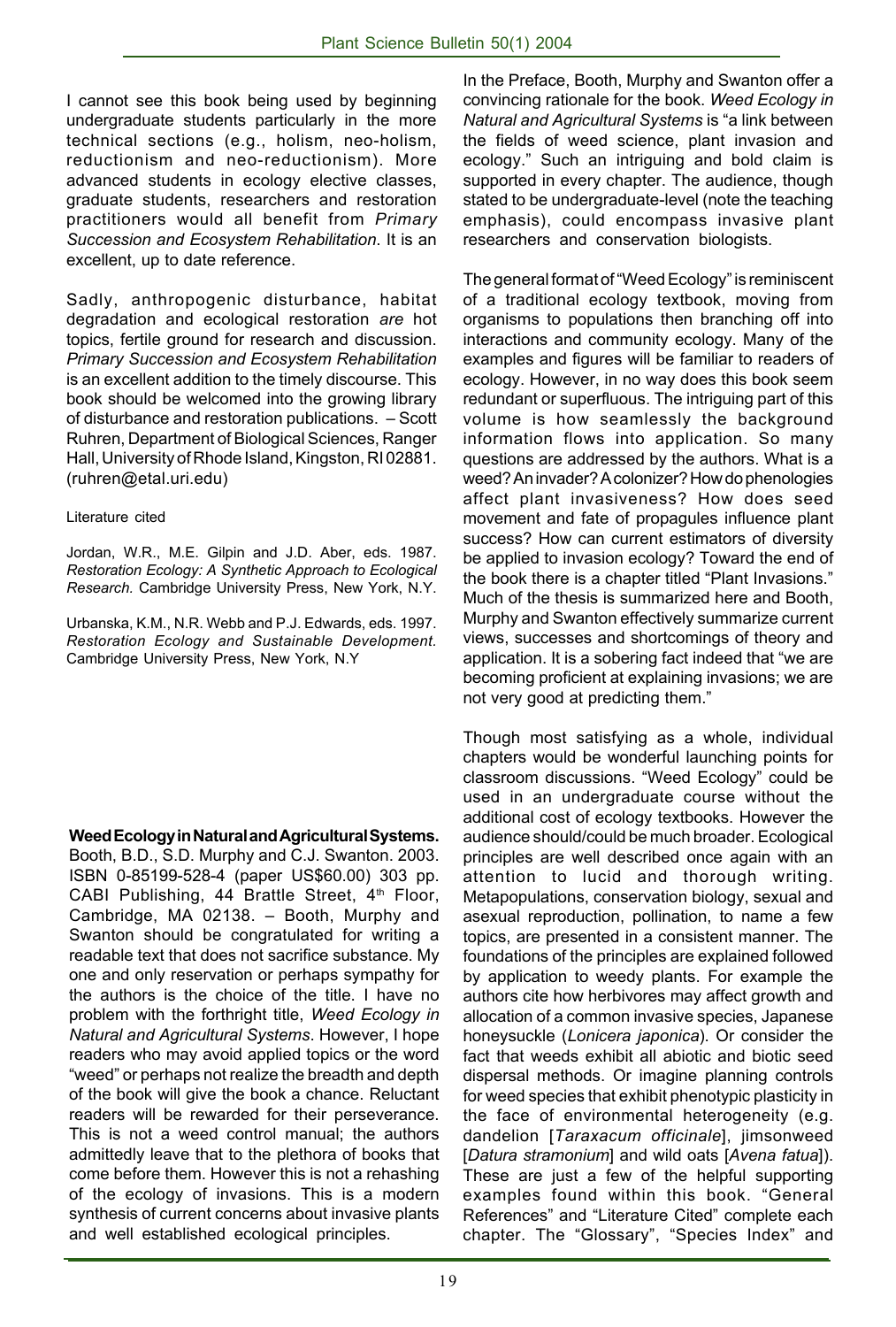"Subject Index" are accurate and complete.

There are many useful features in "Weed Ecology" such as an excellent summary of the scientific method something that cannot be reviewed too often in science classes. Treatment of foundation topics is lucid and accessible without a hint of condescension. Summary tables within the chapters are clear, concise and indispensable. The equally clear and helpful figures include line drawings and graphical data taken from primary literature. If I had to choose the most distinctive feature of Booth, Murphy and Swanton's work it would be the "Questions" section at the end of the chapters. Rather than summary and review this section is designed for readers to answer "a series of questions related to a species of your choice.'" "Knowing the enemy" has never been more relevant than in the research, prevention and control of invasive species. The step-by-step approach created by the authors is effective in this endeavor. Finally, in addition to the outstanding writing, the book is well edited and produced.

"Weed Ecology" offers what was missing in many weed textbooks where the emphasis was on the rogue gallery of species and their control. Booth, Murphy and Swanton's book has much broader appeal however. It bears repeating that in spite of the title, *Weed Ecology in Natural and Agricultural Systems* is so much more than a weed book. I will turn to Booth, Murphy and Swanton's book for examples, case studies and applications when teaching courses in general biology and ecology. The authors more than satisfy their goal of linking weed science, plant invasions and ecology and do so with an eloquent and lively style. Please, if the word weed scares you away look past the cover. – Scott Ruhren, Department of Biological Sciences, Ranger Hall, University of Rhode Island, Kingston, RI 02881. (ruhren@etal.uri.edu)



**Chinese Medicinal Herbs: A Modern Edition of a Classic Sixteenth-Century Manual.** Li, Shih-Chen. F. Porter Smith and G. A. Stuart [Editors]. 2003. ISBN 0-486-42801-X (Paper US\$21.95) 508 pp. Dover Publications, 31 East 2nd Street, Mineola, New York 11501. One of the grandest and most comprehensive Chinese medical works is *Pen Tsao Kang Mu* (The Great Herbal) compiled in the Ming dynasty (1368-1644 AD) by Shizhen Li (1518- 1593 AD). Li's highly respected Materia Medica includes descriptions of 1,892 varieties of herbal drugs; the compendium took 26 years to complete, was based on over 800 medical reference books, and has 52 volumes.

F. Porter Smith and G. A. Stuart, both medical doctors, translated the *Pen Tsao Kang Mu* and using it as a working base, added their own annotations based on their observations, to the text. Their translation was first published in 1973, making these ancient Chinese remedies accessible to the English-speaking world, and this Dover edition is an unabridged republication of their work. The arrangement of the species is alphabetical, by Latin binomial.

There are, without question, many fascinating reports of plant uses as well as popular beliefs. For example, concerning apricot, *Prunus armeniaca*, we learn that the kernels are used to prepare a number of nostrums and a fatty confection, in which ginger and licorice are combined with the kernels. The root is said to be antidote to the poison of the kernels, illustrating a popular belief of Chinese doctors who regard the root of a plant as the polar antagonist of the stem and all that is borne upon it. If one is poisonous, the other will furnish the antidote. As the preceding example illustrates, the list of plants included is not limited to native Chinese species.

Evaluation of the veracity of treatments is problematic, partly because much of the source information was based upon folklore, but also because the plant descriptions were unclear, or amalgams. This reviewer consulted the original *Pen Tsao Kang Mu* more than two decades ago, to learn about Chinese usage of sesame in healing, during her dissertation research. At that time she was unaware that an English translation was available, and persuaded a Chinese colleague, Steve Lin, to translate the original Chinese text. However, it became apparent during that exercise, that there was certainly confusion in the text, wherein the species description conveyed inaccurate details, actually referring to other species. The account in the original *Pen Tsao Kang Mu* thoroughly confounds *Sesamum*, *Linum* and *Cannabis*; much is said about its use as a fiber plant, and a translation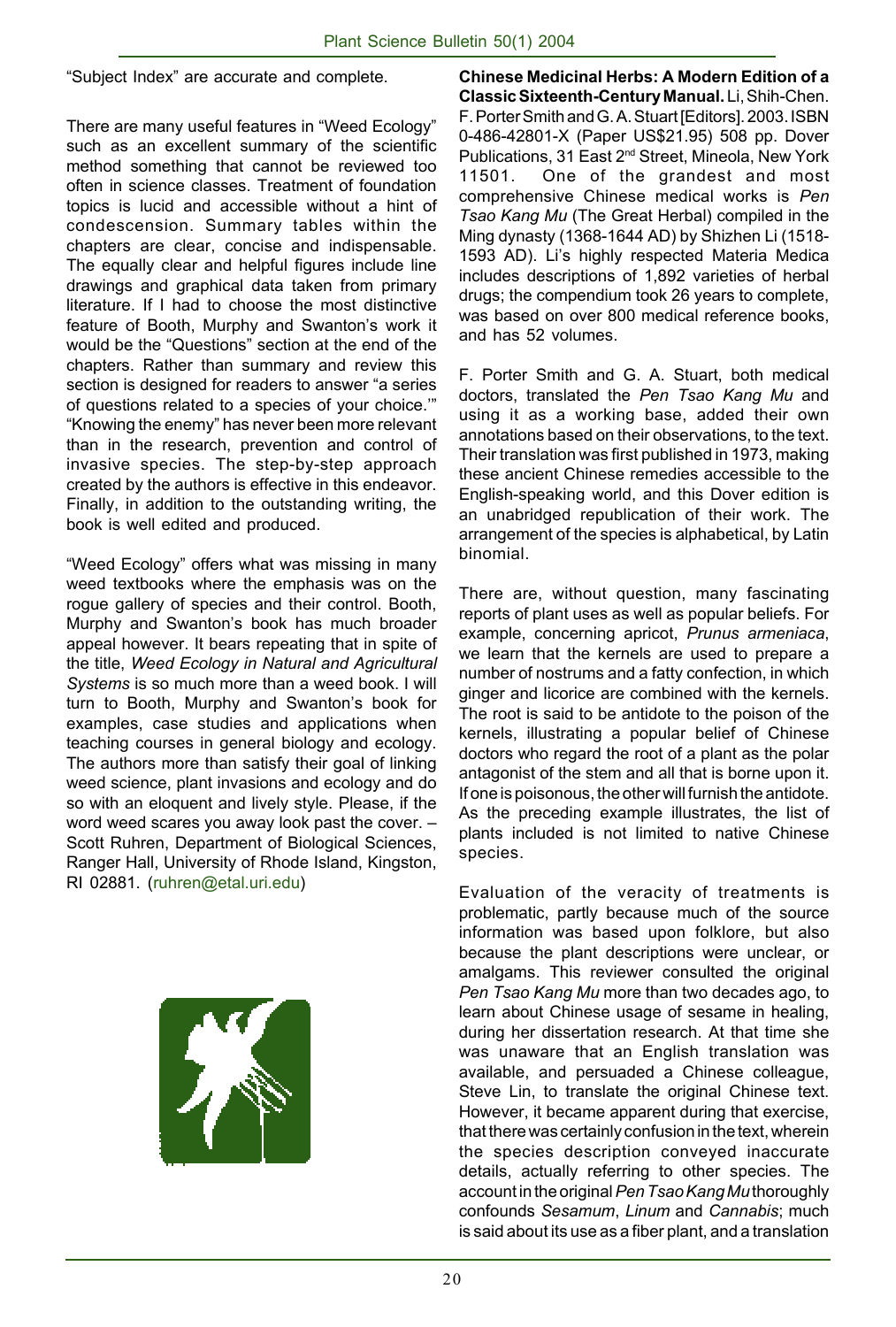of one of its Chinese names is 'Barbarian hemp.' This translation reports that "the fruits [of sesame] are dark brown, or black, four-angled capsules, two valved, and about one quarter of an inch long." That measurement is totally inaccurate, although colleague Steve Lin's translation did not supply those dimensions.

A critical difficulty with this text is that the editortranslators consistently blur the boundaries as to where the original Chinese text ends and their interpretations begin. The editor-translators' comments are interspersed throughout the text at random as regards every entry, without delineating where their additions commence, leaving the careful reader puzzled about whether any particular fact was derived from the ancient Chinese pharmacopoeia, or from the editors' supplemental notes. For example, the entry about *Nicotiana tabacum* opens with this statement: "This is one of the evil gifts of the new world to the old," leaving open the question whether that opinion was written by Li in the 16<sup>th</sup> century. Dorothea Bedigian, Research Associate, Washington University, St. Louis and Missouri Botanical Garden.



**A Color Handbook of Biological Control in Plant Protection.** Helyer, Beil, Kevin Brown, and Nigel D. Cattlin. 2003. ISBN 0-88192-599-3 (Cloth US\$39.95) 126 pp. Timber Press, 133 S.W. Second Avenue, Suite 450. Portland, OR 97204-3527. A Color Handbook of Biological Control in Plant Protection arrives as the Timber Press printing of a book from the UK intended to be a general reference on the use of various organisms, not just beneficial insects, for control and/or elimination of various plant pests. The book succeeds admirably in this goal, providing a wide range of excellent information and illustrations for this purpose.

The authors state in their Preface that they had tried "to produce a handbook containing profiles and colour photographs of as many examples of biological control organisms representative of as

wide a global area as possible" (p.5). To this end they have organized Section 1: Crop Environments in a practical fashion, dealing with the merits of integrated pest management (IPM; using biological controls) in general and means of monitoring populations of these beneficial organisms. They then consider the use of IPM in various settings, including in fruit production and in greenhouse settings. The material discussed takes away somewhat from the authors' aim of providing a global perspective, but not irretrievably—readers from outside the UK should be able to extrapolate from this part of the text to their own situations.

Then, Helyer et al. turn to the organisms themselves. Section 2: Pest Profiles opens with an illustrated key, based on damage symptoms, to various pest insects common around the world. This is followed by articles on each of the pest organisms. The authors then turn in Section 3: Beneficial Arthropod Profiles to articles on the insects and other arthropods useful for IPM and in Section 4: Entomopathogens, nematodes and various microbes which harm the organisms from Section 2. Throughout, A Color Handbook of Biological Control Organisms presents a large number of excellent photographs which very clearly illustrate the organisms described—there will be no mistaking pests or IPM organisms using this book.

A list for Further Reading, since this intended to be a general guide and is supposed to be accessible to home gardeners as well as professionals. Then a brief but useful glossary precedes the taxonomic and subject indices. All-in-all, this volume is a useful work which meets its stated goals

A Color Handbook of Biological Control in Plant Protection does, however, have some weaknesses. The type used is quite small, perhaps to reduce the cost of such a heavily illustrated color publication by reducing the number of pages, making the text swim before the readers eyes at times. Also, the pages contain bright borders which detract from the photographs and compound the problem with readability due to the small type. Probably the blame for these faults belongs with the editor rather than the authors.

Who should buy a copy? Certainly it belongs in college and university libraries, and A Color Handbook of Biological Control in Plant Protection would be a valuable resource in introductory courses dealing with applied plant biology, such as basic horticulture or courses in plant biology which deal extensively with economic botany. Douglas Darnowski, Department of Biology, Indiana University South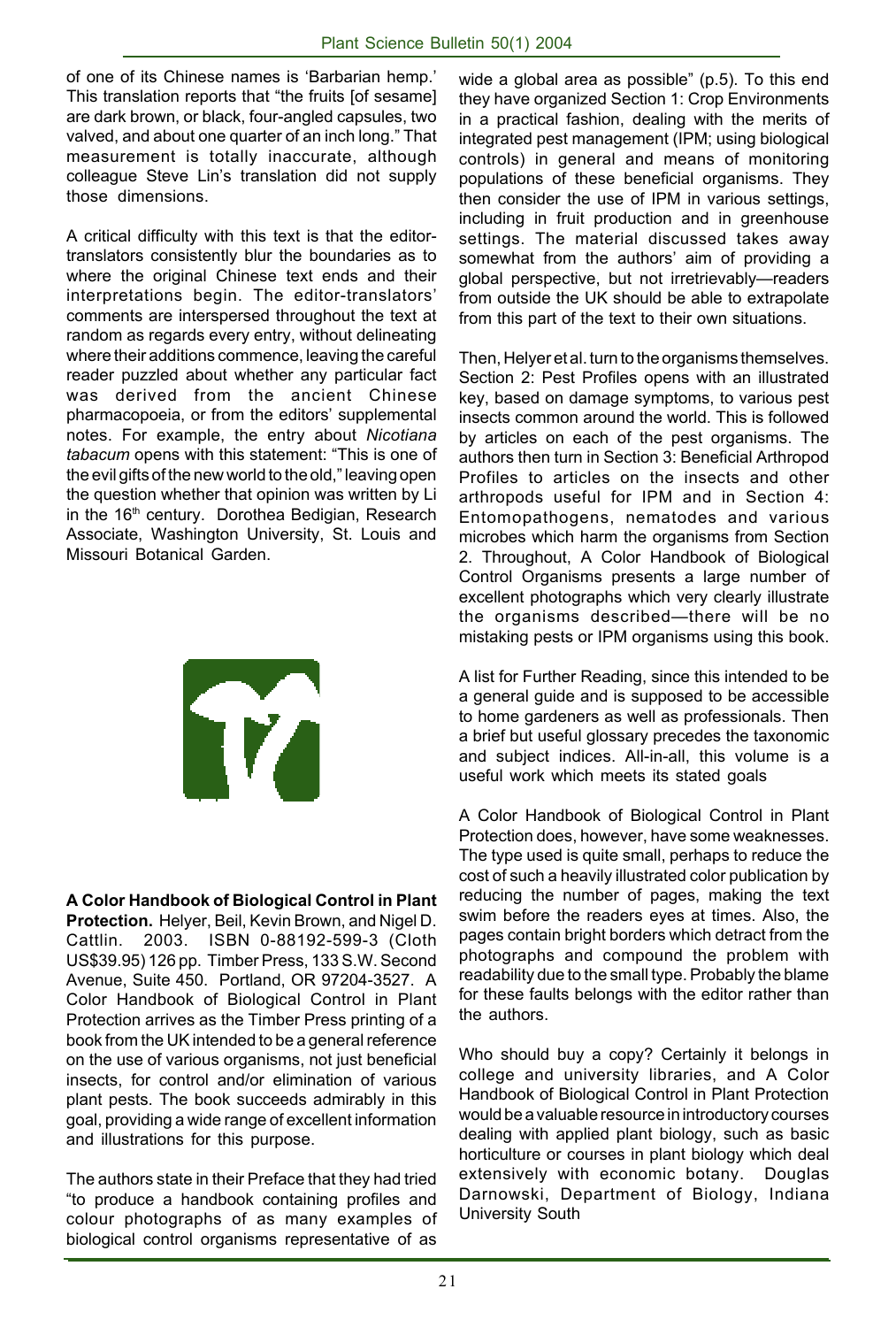**Crop Production in Saline Environments: Global and Integrative Perspectives.** Goyal, Sham S., Surinder K. Sharma, and D. William Rains [Editors]. 2003. ISBN 1-56022-097-X (Paper US\$69.95) 427 pp. Food Products Press, 10 Alice Street, Binghamton, NY 13904-1580. All over the world, fresh water is becoming increasingly scarce and agricultural areas are becoming brackish. This justifies greater attention to crop production in saline conditions. Domestic, industrial and agricultural uses of fresh water are increasing so quickly that water shortages are anticipated throughout much of the world.

Emanuel Epstein, a well-known plant physiologist who devoted much of his career to investigating crop production in saline environments, wrote the two-page foreword to this volume. He deems the use of the tools of genetics and molecular biology to engineer salt tolerant crops as 'incontrovertibly doable.' He also urges selection and modification of halophytes to yield edible seeds, oil, pharmaceuticals, feedstocks and biomass. He believes that the "coastal deserts of the world, with their ample light, high temperatures, long growing seasons, and unlimited supplies of sea water may become the plantations of a new kind of farmer: the shorecropper."

Other scientists have their doubts. According to R. A. Jones (1993), "Few topics in recent times have captured the attention and dedication of researchers than the quest to reduce the impact that saline environments have on limiting agricultural productivity." "Considerable optimism was promoted on the possibility of breeding crops relatively resistant to saline conditions (Epstein et al 1980) as an economic solution to the dilemma. Unfortunately, this optimism was not shared by most plant breeders (Jones and Qualset, 1984)." It may be that the zealous enthusiasm over success rates might be tempered if scientists were to complete more detailed measurements at all stages of plant development.

Each article is an independent report. The first piece: Strategies for managing crop production in saline environments: an overview, was written by two of the editors, D. W. Rains and S. S. Goyal, affiliated as Epstein is, with the University of California, Davis. The closing piece: Progress in plant salinity resistance research: need for an integrative paradigm, was also written by two of the editors, S. K. Sharma and S. S. Goyal.

The first part of the book includes articles by J. Bennett and G. S. Khush: Enhancing salt tolerance in crops through molecular breeding: a new strategy, and by G. E. Santa-María: Molecular approaches to improve salt resistance in crops: facts and perspectives. These provide the hypothetical underpinnings to their approaches, while most of the remaining articles provide examples about management at specific locations around the globe.

Authors report about varied geographic regions: China's Hyang-Huai-Hai plain; India and Pakistan; the Near East and North Africa region; Australia; southwestern Siberia; and the San Joaquin Valley of California. However, coverage from or about Latin America, Russia and the former Soviet republics, Afghanistan, Iran, Iraq, Syria, and sub-Saharan Africa is missing entirely from the 'Global Perspectives' announced in the book's title.

Co-published simultaneously as the Journal of Crop Production 7, numbers [1/2] (#13/14) 2003, this compilation might be useful as a Reader for a graduate seminar focused on International Agriculture, or addressing Plant Stress, where students and faculty critically examine published work. Dorothea Bedigian, Research Associate, Washington University, St. Louis and Missouri Botanical Garden.

Literature Cited

Epstein, E., J. D. Norlyn, D. W. Rush, R. W. Kingsbury, D. B. Kelley, G. A. Cunningham, and A. F. Wrona. 1980. Saline culture of crops: a genetic approach. *Science* 210: 399- 404.

Jones, R. A. 1993. Developing crops better adapted to saline environments: progress, puzzles and constraints. *ISHS Acta Horticulturae* 323: 461-476.

Jones, R. A., and C. O. Qualset. 1984. Breeding crops for environmental stress tolerance. Pages 305-340 *In* G. B. Collins and J. G. Petolino, Eds. Applications of Genetic Engineering to Crop Improvement. M. Nijhoff/W. Junk, Dordrecht, Netherlands.

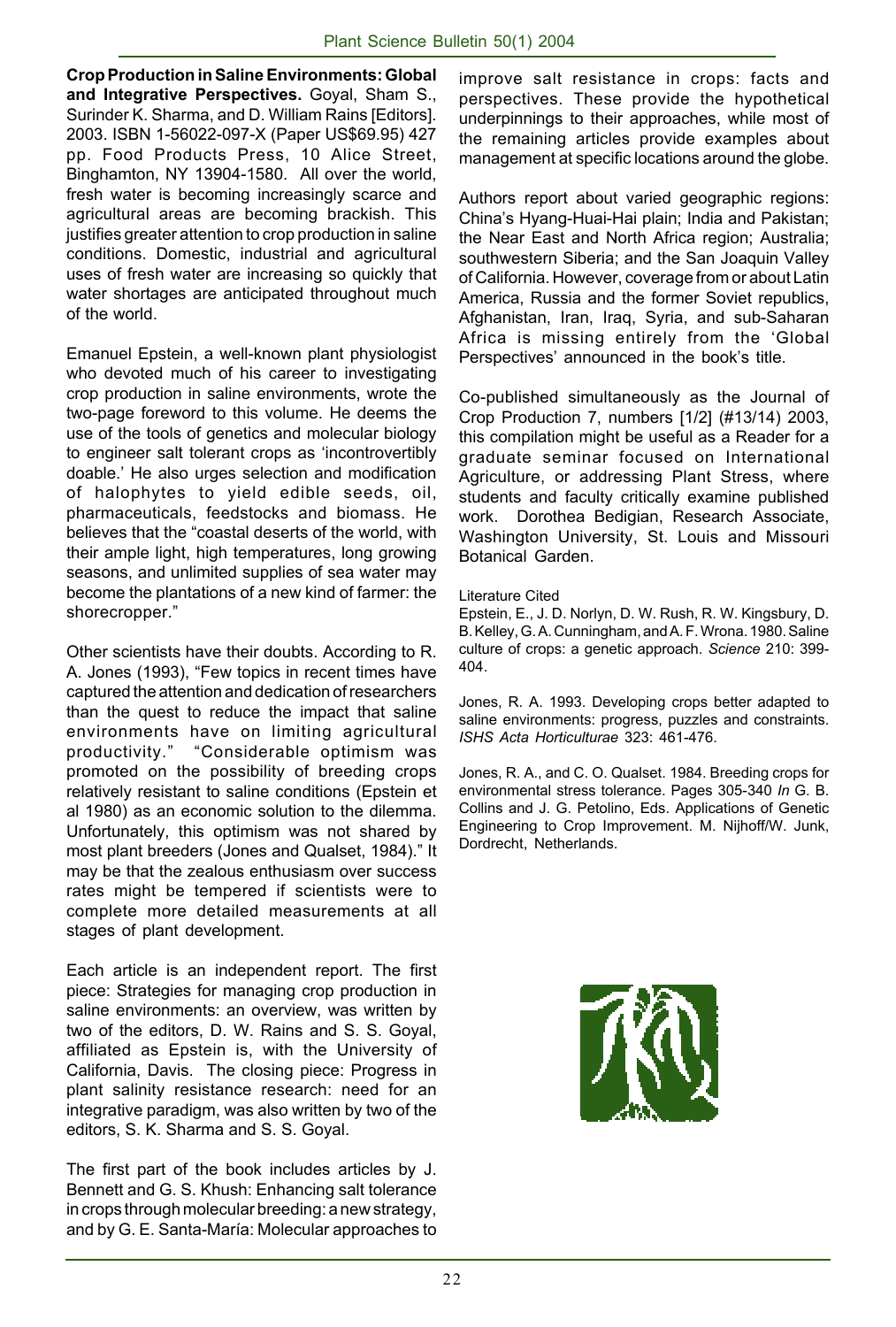**Flax: the genus** *Linum* (Muir and Westcott, eds.) is a recent addition to the "Medicinal and Aromatic Plants — Industrial Profiles" series from Taylor and Francis. I don't know about other entries in the series, but the title of this one strikes me as a slight misrepresentation. The real subject of this volume is *Linum usitatissimum*, a cultivated source of fiber and seed oils for the past 10,000 years. Other members of the genus — which includes approximately 200 species variously distributed throughout the temperate regions of the world — are referred to only incidentally. Each of the twenty chapters of this book is a self-contained review (with extensive references) of some aspect of the biology, cultivation, or dietary/pharmaceutical applications of *L. usitatissimum*.

Marketed toward "all those interested in nutraceuticals, medicinal plants, pharmacy and agronomy," *Flax* covers topics ranging from the history of the use and cultivation of *L. usitatissimum* to modern pharmacological effects of the major components of flaxseed to market trends and economic importance of the crop. As a student of the genus, I found the chapter on the taxonomy of *Linum* to be a bit lacking; details are only provided for the various 'convarieties' of *L. usitatissimum*. However, the target audience and primary users of this book should find that it meets their needs, as will the other chapters. If you need to know the molecular formulae for all of the lignans (not to be confused with lign*i*ns) found in flax, check Chapter 3: Chemical studies on the constituents of *Linum* spp. What should you do if potato aphids infest your flax field? A single pesticide application at full bloom is best, according to Chapter 6: Principal insect pests of flax. Given chapters on the pests and diseases of flax (and their remedies), historical and modern cultivation practices, harvest techniques, germplasm conservation, and market trends and economic importance of flax, it seems like it *might* be possible to run a flax farm with only this book as a reference.

Chapters on the history of flax cultivation and the traditional uses of its fibers and seed oils (Ch. 1 and 13) describe the importance of the species to the social and economic development of human civilization. These chapters are probably of the greatest general interest, and provide a fascinating account of this slice of ethnobotany and history of agriculture. The specific epithet of the cultivated flax, derived from Latin roots meaning "most useful," belies the myriad uses that have been found throughout history for its products (seeds, seed oils, and fibers). Prized for their strength and absorbent properties, flax fibers were woven into ropes, nets, paper, and linen fabric used for mummy wrappings, carpets, clothing, and sails, among other things. The seeds of flax found even greater diversity of application, including their use in food and herbal remedies for maladies such as coughs, ulcers, and unruly hair (thanks to the mucilage that can be extracted through boiling the seeds). The unique drying properties of purified flaxseed oil, due to its fatty acid composition, made it a valued preservative component in embalming (mummies again), paints, protective varnishes, and a famous floor covering (linoleum). Flax is certainly one of the most important cultivated plants to the development of western culture: a component and protector of masterpiece paintings, a drying agent for Johannes Gutenberg's inks, and fiber for the canvas sails of ships that explored the world.

While the importance of flax as a textile fiber has diminished since the advent of cotton in the  $19<sup>th</sup>$ century, the uses and importance of flaxseed continues to expand. Several chapters in *Flax* are devoted to the developing health-related applications of flaxseed components, especially fatty acids and lignans. Flaxseed is a concentrated source of alpha-linolenic acid, an essential omega-3 polyunsaturated fatty acid with potential for therapeutic and preventive use against cardiovascular diseases and cancer, and flax lignans are being investigated for their anti-cancer activities and effects on the progression of kidney failure. Here are detailed reviews of the promising, though sometimes controversial, research that has been conducted in these areas, including the nutraceutical value of consuming flax seed raw or processed into baked goods or cereals, and the possible benefit of consuming eggs or meat from animals given flaxseed in their feed. People interested in alternative medicine and the use of flaxseed for its nutraceutical properties might find these chapters of interest, but they'd better be prepared to wade through technical experimental descriptions.

*Flax* is adequately illustrated and includes many diagrams (such as those detailing metabolic pathways relevant for the seed oils and lignans) and graphs (summarizing results of experimental investigations of the effects of flax seed consumption on the development of atherosclerotic plaques, for instance). Color plate reproductions are provided for many of the photographs accompanying the chapters on the taxonomy and principal diseases of flax fields, but seem to be missing in instances where the picture caption refers to colors but the photograph is presented only in grayscale. The writing throughout is clear and concise, though many of the chapters are replete with acronyms and technical agricultural or biochemical/ pharmaceutical jargon that might be unfamiliar to many; a glossary would have been nice for easy reference. However, since this series is targeted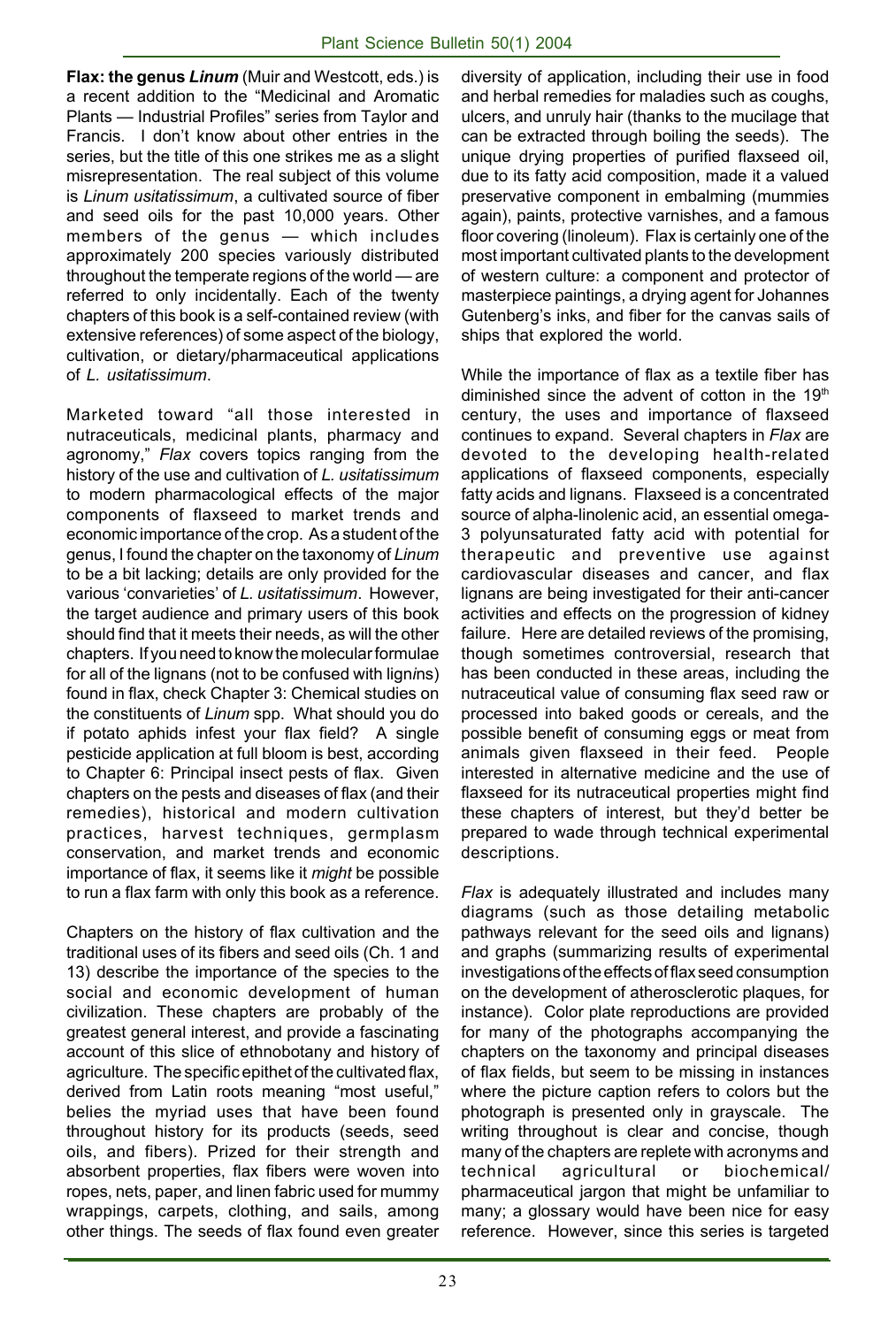to people looking for such technical information, and are probably familiar with the jargon, this can't be a major detraction*. Flax* would most sensibly be purchased by college and university libraries, or by anyone actually responsible for growing flax, to serve as a concise and current reference on aspects of its historical and current cultivation and applications. –Joshua McDill, University of Texas, Austin.

*Primula***, Second Edition**. 2003. John Richards. 346 pp., 85 color photos, 19 illustration plates, hardcover. Timber Press, Portland, OR. ISBN 0- 88192-580-2, US \$39.95. The relationship between Botany and Horticulture reminds me of some siblings: Family friends see them as similar as peas in a pod; while the siblings perceive only their differences, and cannot believe that they come from the same planet, let alone the same parents. At my university, Botany and Horticulture are taught in different colleges, and I have encountered numerous undergraduates who were baffled by the seemingly arbitrary lines we draw between the two departments. Even in the great botanical gardens, which exemplify the common interests of Botany and Horticulture, the members of the two disciplines often remind me of armed camps, and not congenial colleagues working for a common mission.

With the second edition of his book "*Primula*", John Richards bravely enters the gulf between the two disciplines. Richards, a Professor of Botany at the University of Newcastle-upon-Tyne, has decades of personal experience with the genus. Much of his research on plant breeding systems has focused on *Primula*, and as a gardener, he has grown at least 160 species. In addition, he has observed primulas in the field, and more recently, he has coauthored a molecular phylogenetic analysis of the genus. Thus Richards is extremely well-qualified to take on the challenge of producing a book that clearly is geared toward both botanical and horticultural audiences. How does he fare?

The first chapter, "A short history of the exploration, introduction and cultivation of *Primula*", should appeal to all readers. I would have liked to see more than the sparse references provided here, to give interested readers starting points into the literature on specific topics, e.g. how the "garden auricula" (*P.* × *pubescens*) became an obsession in Victorian England; while in Japan "sakarusou" *P. sieboldii* attracted (and still maintains in some places) societies of devoted growers, hybridizers, and exhibitors. The second chapter appears to provide a good introduction to growing, propagating, and keeping primulas healthy. Again, references to

more detailed treatments of these topics would be helpful.

Chapter 3, "The evolutionary history of *Primula* and its relatives" is the most extensively revised relative to the first edition of this book, published in 1993. I was eager to see how Richards approached the challenge of conveying the results of a chloroplast DNA-based phylogenetic analysis to a readership that is largely unfamiliar with this approach. To his credit, Richards describes some of the limitations of an analysis based solely on organellar DNA. Unfortunately, he does not seem to take his own cautionary statements into account, later referring to the single presented chloroplast-only cladogram as a "rigorous examination by the DNA," despite incomplete taxonomic sampling. Furthermore, no explanation is given of the bootstrap values used in the figure nor the meaning of "/*Primula"* (the monophyletic lineage encompassing *Primula* and genera considered derived from it – all except *Sredinskya* are here maintained as distinct). would have liked to see an effort to integrate the results of other published molecular phylogenetic studies of Primulaceae, rather than solely focusing on the study the author contributed to.

The text displays a lack of familiarity with the interpretation of phylogenetic hypotheses. One example: The cladogram contains a well-supported clade of representatives of seven sections including Crystallophlomis, Proliferae, and Petiolares. Richards states (p. 191) that DNA evidence "weakly supports the proposition that the nivalids [section Crystallophlomis] evolved from forerunners of species nowadays classified in the present sections Proliferae and Petiolares". In fact, DNA alone provides no support for this speculation! It would require incorporation of morphological data, and an estimation of the ancestral character states of this clade, to develop a hypothesis for the appearance of their common ancestor. Other evidence of phylogenetic naiveté includes a glossary that describes a cladogram as "… based on evidence of taxonomic distance", and a neologism, "homophyletic", when homoplastic is intended (p. 165).

Overall, Richards' revisions to *Primula* classification and his discussions of morphological trends and biogeography represent an unhappy union of overreliance on a single molecular phylogenetic study coupled with traditional evolutionary taxonomy. (For a thoughtful exposition of how these two schools can be reconciled, see Knox, 1998). Something as simple as including key morphological characters and geographic distributions in the molecular phylogenetic analysis could have provided novel insights, and would have done a better job of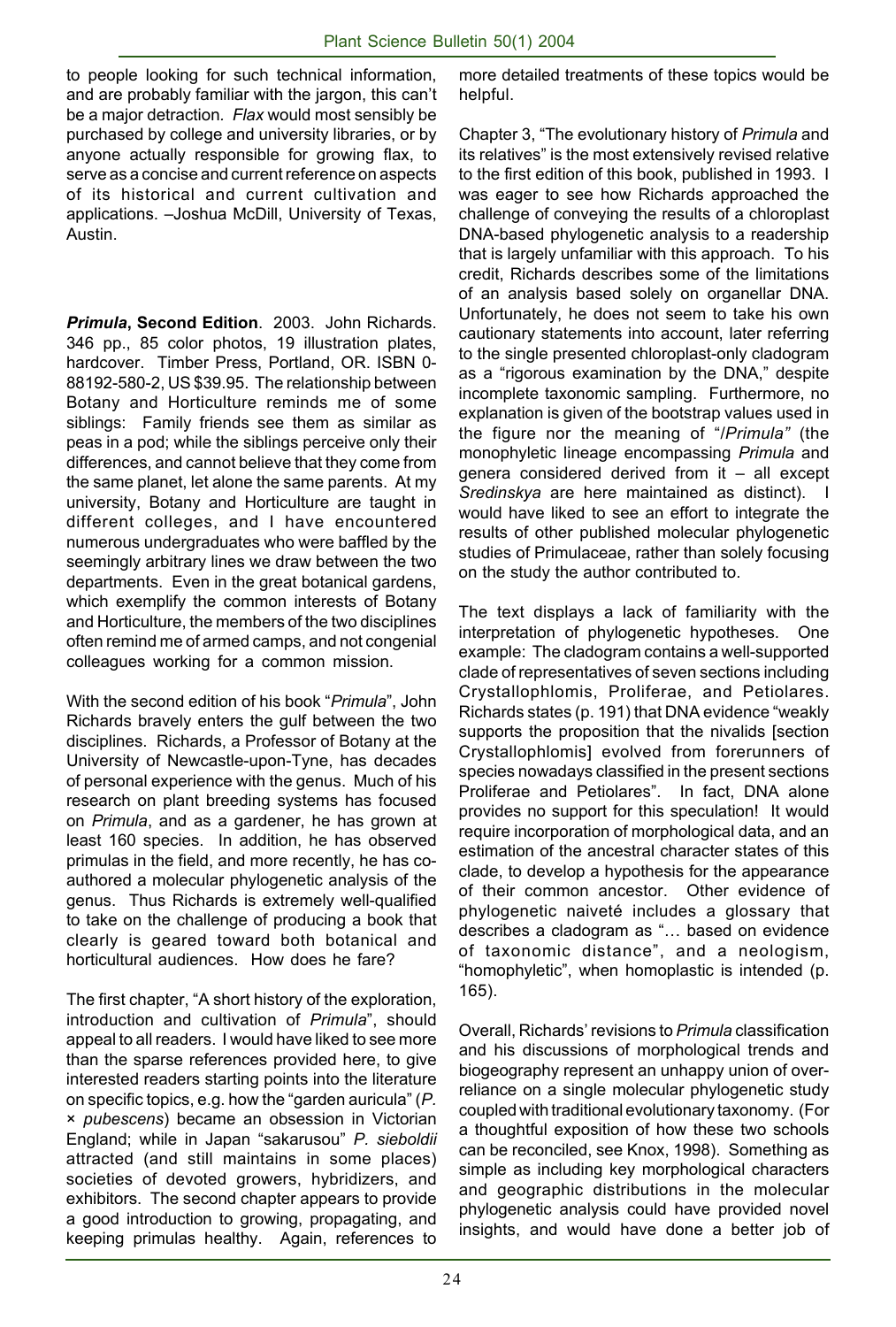introducing the benefits of a molecular phylogenetic approach to a general audience.

The final introductory chapter is an authoritative and well-referenced overview of "heterostyly and homostyly" in *Primula*. Richards has also authored the standard reference on the topic of plant breeding systems (Richards, 1997), and his expertise in this area is reflected here. This material is also of interest to amateur primula breeders, as noted by Ed Buyarski (2003), the colorful and enthusiastic president of the American Primrose Society.

The heart of the book, over 260 pages, is taken up by a systematic treatment of 430 primula species, classified into 38 sections. New to this edition are keys to the species of each section, save one. However, arriving at a section can be a challenge, because the key to sections does not contain page references, nor are the sections listed in the index! The handy "summary of classification" found in the first edition and containing the page numbers, is oddly absent here.

The species accounts cite the original publication and synonyms, but type specimens (and any other herbarium specimens) are not cited (see Halda, 1992 for this information). A morphological description and the geographic distribution are given for all species, and the majority of accounts contain some cultivation information. Chromosome numbers, habitat, intraspecific variation, and evidence for hybridization are given when known, taxonomic notes and literature citations are occasionally provided. The morphological descriptions do not follow a single format, but rather vary greatly in their content and length. Many provide a complete portrait of the species, often enhanced by the author's experience with living plants; others only briefly list the characteristics that differentiate one species from another. Illustrations for approximately 190 species are included. These are generally excellent, comprising 115 watercolors by the artist Brigid Edwards, and 85 photographs primarily taken in the field. A very small number of well-executed line drawings are included in the text; one must rely on Halda (1992) for line drawings of most species.

The production is of the high quality we have come to expect from Timber Press. There are some editorial lapses, including the lack of an index to the illustrations, and the aforementioned difficulty in finding the sections (no, they are not arranged alphabetically). I was surprised to find the valid publication of a new subgenus, section, variety, and forma well-hidden in the text. These nomenclatural innovations should have been noted prominently in an appendix. At \$39.95, the book is a very good value.

In conclusion, I think the book will appeal the most to gardeners who are already addicted to the pleasure of growing primulas, as well as to those who are just discovering their beauty, diversity, and conveniently compact growth form. Richards describes how rarely a day passes when he does not receive an email containing a primula image for him to examine. I suspect the volume of queries will continue unabated, for although he has answered many questions with this useful book, he has also demonstrated that there is still much to discover in the genus *Primula. -* Aaron Liston, Department of Botany & Plant Pathology, Oregon State University,Corvallis, Oregon 97331-2902

Buyarski, E. 2003. *Primula* Book Review. Primroses: Quarterly of the American Primrose Society 61(4):30. Halda, J.J. 1992. The genus *Primula* in cultivation and in the wild. 364 p. Tethys Books. Denver. Knox, E.B. 1998. The use of hierarchies as organizational models in systematics. Biol. J. Linn. Soc. 63:1-49. Richards, A.J. 1997. Plant Breeding Systems. 2<sup>nd</sup> ed. 529 p. Chapman & Hall, London & New York.

#### **Why are floodplain soils so rich?**

#### **Because they form by** *bank deposits***!**

Don Les

**Pulmonaria and the Borage Family**. Bennett, Masha. 2003. ISBN 0-88192-589-6 (Cloth US\$39.95) 240 pp. Timber Press, 133 S.W. Second Avenue, Suite 450. Portland, OR 97204-3527. Pulmonarias and the Borage Family by Masha Bennett arrives as another horticultural monograph from Timber Press. In this truly outstanding work, the author presents a large family, which includes forget-menots and lungwort, which has great potential to provide additional plants for horticulture beyond those already planted in gardens around the world. Timber Press has produced many fine works on horticulture and botany, but of the many which this reviewer has handled for Plant Science Bulletin or simply read for his own interest, this is far and away the finest.

Bennett begins with an Introduction to the Boraginaceae, including all sorts of information from basic botany to biogeography and horticulture. She then turns to the species and hybrids of Pulmonaria, since this is by far the most commonly cultivated genus from this family when a worldwide perspective is considered. Again, information on a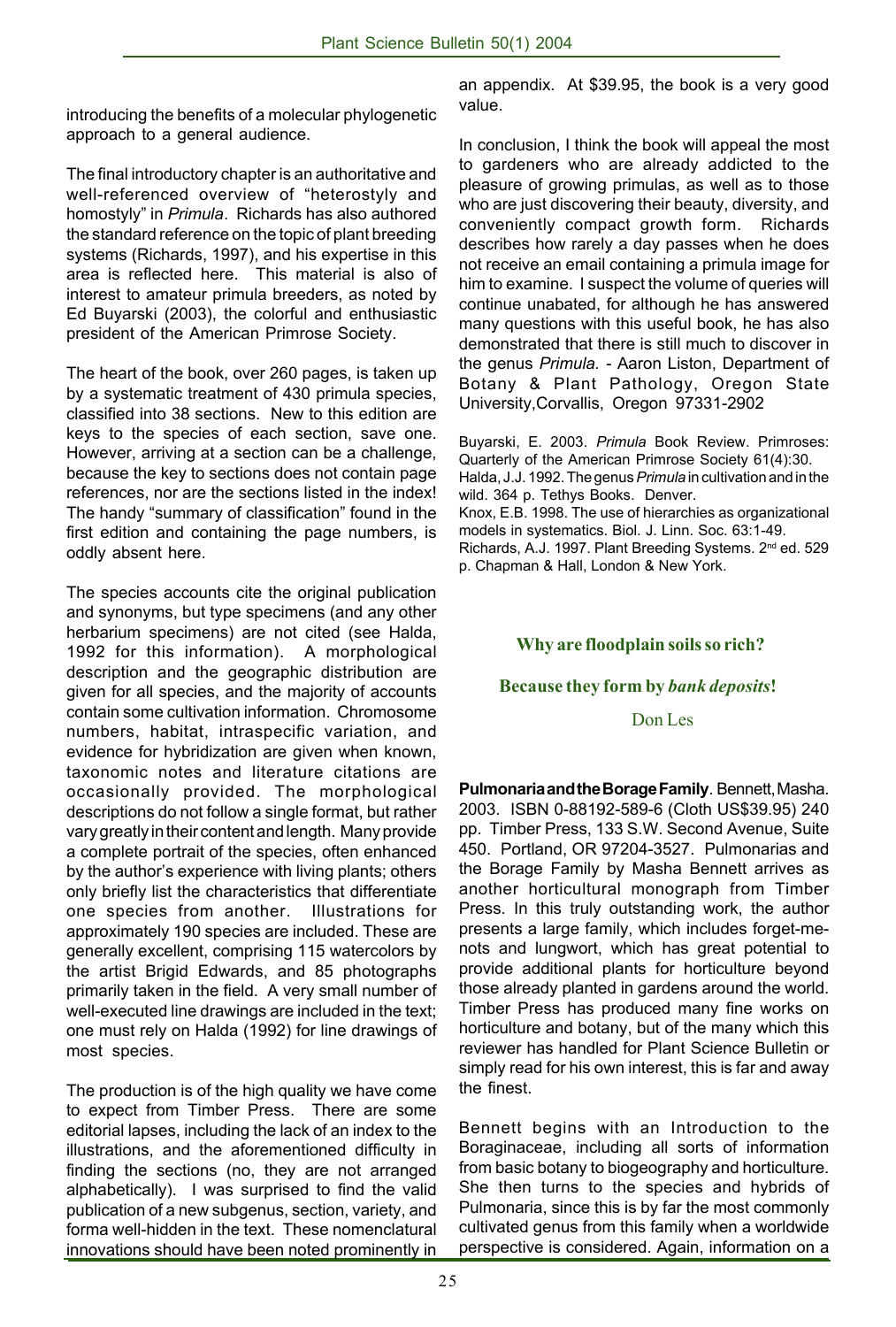wide range of topics, such as common names in the mostly widely spoken languages of Europe, is presented clearly and simply. The next chapter deals with other genera of the Boraginaceae which are cultivated more or less commonly, and the last chapter deals with genera that are rare in cultivation.

The author then provides a range of useful appendices. These include a complete list of the genera in the Boraginaceae, useful addresses, a glossary, a bibliography, the hardiness maps mentioned above, common names in English, and cultivars of Pulmonaria not mentioned in the text. All are presented in a straightforward way.

The text of Pulmonarias and the Borage Family could be a used as a primer for basic botany or basic horticulture. All sorts of topics, such as vegetative propagation and floral structure, are covered with great lucidity. Even though the aim is to present these topics as they are relevant for the Boraginaceae, this part of the text presents excellent general definitions and discussions which could be understood by gardeners and students new to plant biology.

Perhaps the best feature of this wonderful book is the figures. The line drawings are abundant, sharp, and to-the-point. The color photographs are stunning—always in sharp focus, full of vibrant color and highly informative. The distribution maps are gorgeous—brightly colored and, as a great novelty, they include relief. This may be useful since one can see whether a plant grows in mountains or on plains, information relevant for cultivation.

Perhaps the most valuable illustration is the hardiness maps in Appendix V. These maps show the USDA Hardiness Zones applied to the entire earth. Good books will often show USDA Zones for another continent or country where some plants may be found or where they are commonly cultivated, but to have maps for all of the continents is a wonderful surprise. Unfortunately, these maps contain one of the few problems in this book. While the colors indicating the different zones are quite clearly distinguished in the maps, those in the key with each map are hard to distinguish for middle zones (6-8). However, this is a very minor difficulty.

Who should buy a copy? Every college and university library should buy a copy, and for the basic botany and horticulture as well as the worldwide hardiness maps, anyone serious about horticulture, amateur or professional, should consider purchasing Pulmonarias and the Borage Family. It would make an excellent book to use in undergraduate courses on a supplemental reading list.- Douglas Darnowski, Department of Biology, Indiana University South.

**Specialty Cut Flowers: The Production of Annuals, Perennials, Bulbs, and Woody Plants for Fresh and Dried Cut Flowers**, Second Edition. Armitage, Allan M. and Judy M. Laushman. 2003. ISBN 0- 88192-579-9. 586 pages. Timber Press, Portland Oregon. In the preface the authors indicate that the function of this book is "to help growers produce the fine flowers needed to be profitable". The term "specialty cut flower" had been defined in the first edition of this book as any crop other than roses, carnations and chrysanthemums. The second edition, in response to changes in the market and availability of plants, quotes the president of the Association of Specialty Cut Flower Growers, Inc. as defining a specialty cut flower as "something that isn't on the market on a regular basis or is there only for an exceptionally short time period...." The reader is first introduced to some of the issues of concern to the specialty cut flower industry including the role of imports (expanding), product mix (complement the non-specialty cuts like mums and gladioli), plant diversity (expanding), volume and price (avoiding losses), and grading (need for standards). For someone relatively unfamiliar with the specialty cut flower industry, this book seemed to provide a wealth of information, some of which might be of interest to a home grower as well. Following a fairly detailed section on postharvest care, Armitage and Laushman plunge right into over 500 pages of information, advice and opinions on a selection of plant genera. For each genus they include a description of various species and cultivars appropriate for cut flower production. There is information on propagation, growing-on, environmental factors, field performance, greenhouse performance, stage of harvest, postharvest, and pests and diseases. For some genera the authors include interesting additional insights. For example, for *Lysimachia clethroides* (Gooseneck loosestrife), there is a detailed graphic indicating schedules to follow for production in time for Valentine's Day, Easter Sunday, Secretaries' Day and Mother's Day.

 The information provided is generally concise and usually several references are noted for additional detail. These reading recommendations for each genus are very current, usually referencing 1990 and later research papers on specific aspects of culture for that particular genus. There is also a list of more general references toward the back of the book. For several genera there are comments from professional growers throughout the country reflecting their experiences with the genus. These selections are valuable for their practicality. They include the name and location of one or more professional growers who are in a position to offer "hands-on" advice for dealing with different growth and harvest challenges as well as marketing knowhow. These growers comments, when present,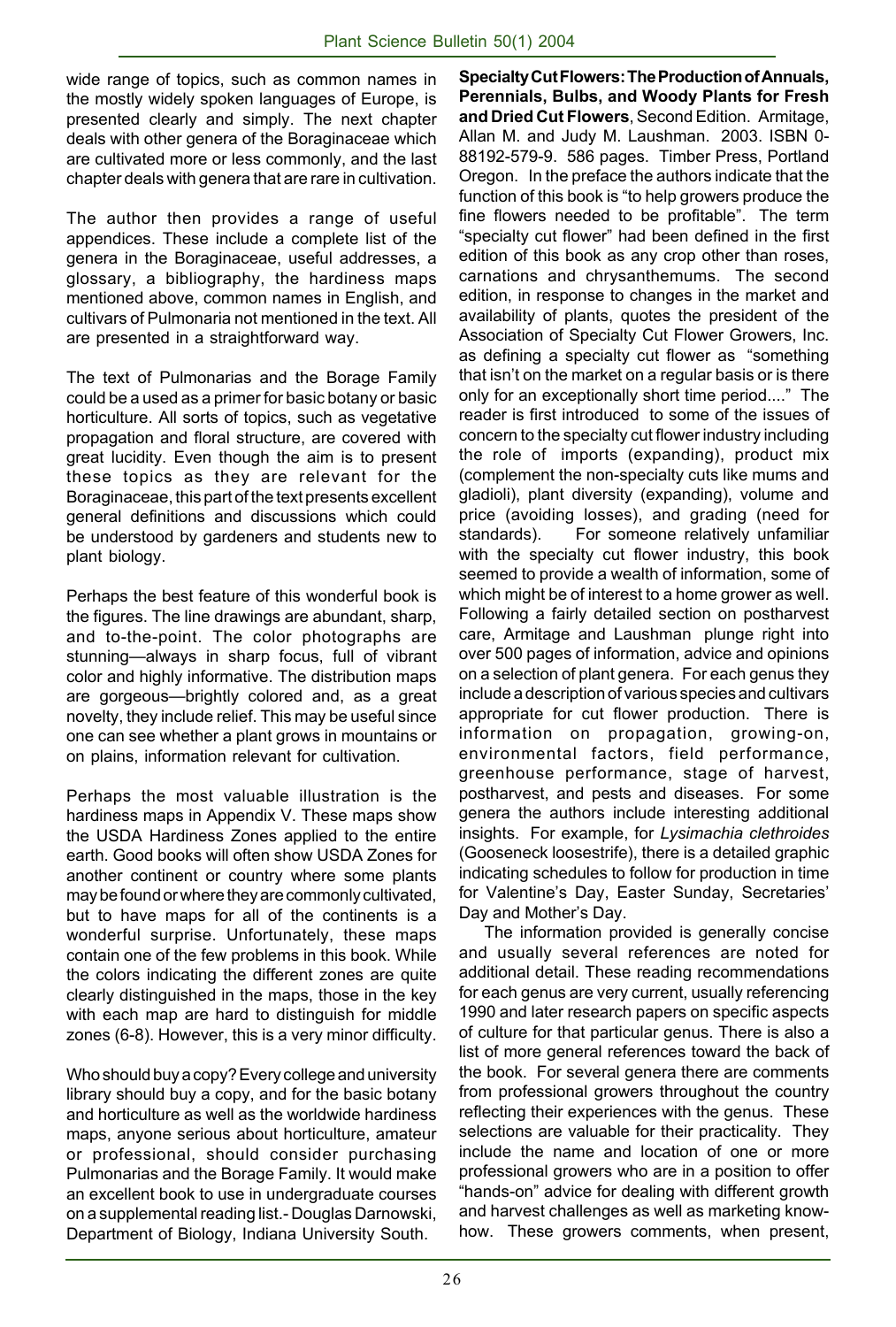often include an enthusiastic endorsements of a particular species or cultivar which worked well for them. Much of the genus information has also been reviewed by one or more experts on that genus and the names of the reviewers are available to the reader as well.

 While alphabetical sequencing by genus name is a convenient way to organize the material, it would have been useful to also have a summary list of the selected genera, categorized according to habit (annual, perennial, woody) or whether grown for fresh or dried material. There is such a list in Appendix II for "additional plants" but nowhere is there a summary for the plants that are covered in the book. There is an appendix summarizing stage of harvest information, but this seems to mix genera covered in the book as well as others. There are some excellent color photos, but several of them (*Agapanthus* and *Belancamda*, for example) are of genera not described in the book.

 The book is clearly oriented toward the American producer for the American market, and while it may not include quite everything you need to know to actually plow up a field or set up a greenhouse and go into business, it would certainly be a good start. Its emphasis on the economics of growing specialty cut flowers would certainly provide a "reality check" for someone who may be dreaming of turning that extra few acres into cash by growing and selling flowers. Peonies (*Paeonia* hybrids), for example, take a minimum of five years to become profitable, and almost a full page is devoted to reasons why they may not bloom. However, the increasing importance of the local farmers market as a successful outlet for small scale, very specialized flower production is an encouraging trend. This book would be an asset to any horticulture- oriented library. Its reasonable price would also make it a very worthwhile addition to the reference collection of anyone in the florist or nursery industry. Joanne Sharpe, Coastal Maine Botanical Gardens, Boothbay Maine, 72 Creek Lane, PO Box 499, Edgecomb ME 04556 USA.

joannesharpe@email.com

**Encyclopedic Dictionary of Plant Breeding and Related Subjects**. Rolf H.J. Schlegel. 2003. ISBN 1-56022-950-0. Food Products Press of the Haworth Reference Press, Binghamton, NY. 563p. Dr. Schlegel is to be commended for compiling such a comprehensive reference combining the disciplines of plant breeding, botany, agriculture, seed science, horticulture, cell & tissue culture, genetics, and statistics – over two dozen fields in all, from molecular to ecological. So often, such information is fragmented in highly technical,

species-specific or discipline-specific references. Upon receiving the book, I first wondered if there might be a more accurate title than the somewhat ambiguous one it was given. Is it an encyclopedia, or is it a dictionary? Why not mention the "related subjects" in the title? I thought of several variations on the current title, but none of them described the book more completely without being overly verbose (*e.g.* A Dictionary of Plant Breeding, Botany, Biotechnology and Related Disciplines With Tables and Figures and a List of Crop Species – ugh!). After a more thorough examination, I concluded that the title indeed was appropriate.

Over 75% of the book is a dictionary of terms, written such that it is comprehensible to most botanists. There is extensive cross listing, as well as noting the particular discipline(s) with which each definition is associated. This cross listing is an important addition, since there are a number of terms that are defined differently in different contexts (*clone*, for example). A significant proportion of the terms are botanical, focusing largely on reproductive structures and processes, as would be expected, but there also are terms specific to methodologies, such as microscopy, biotechnology and experimental design. It's a comprehensive compilation, in that it includes historical terms found in the early plant breeding literature, as well as the current terminology of this age of genetic engineering and genomics.

The second section of the book is a 56 page listing of important crop plants and related species, alphabetized by common name. The listings include scientific names and descriptions and chromosome number/DNA content for some species. I find it particularly practical that it is organized by common name (with extensive cross listing of pseudonyms), giving it an applied focus. Many listings are rather brief, but globally important crop species are given more in-depth descriptions. It is interesting to note the diversity of crop species currently in cultivation, or with future economic potential. To round out this section, descriptions of a number of invasive and/or exotic species that are problematic to certain cultivated crops are included.

The last section includes 35 tables and 41 figures that convey a broad spectrum of information such as selection schemes, genetic ratios, segregation patterns, chromosome numbers and configurations, nutritional compositions, and genomic/ploidy relationships. The tables and figures are referenced in the dictionary section, thus making this book encyclopedic as well (hence the name). The figures illustrating a variety of breeding schemes and field plot designs make it particularly worth purchasing. One drawback to the figures, however, is that the halftones and dotted lines are somewhat faint. I think Schlegel's book would be even more useful if it were to include illustrations to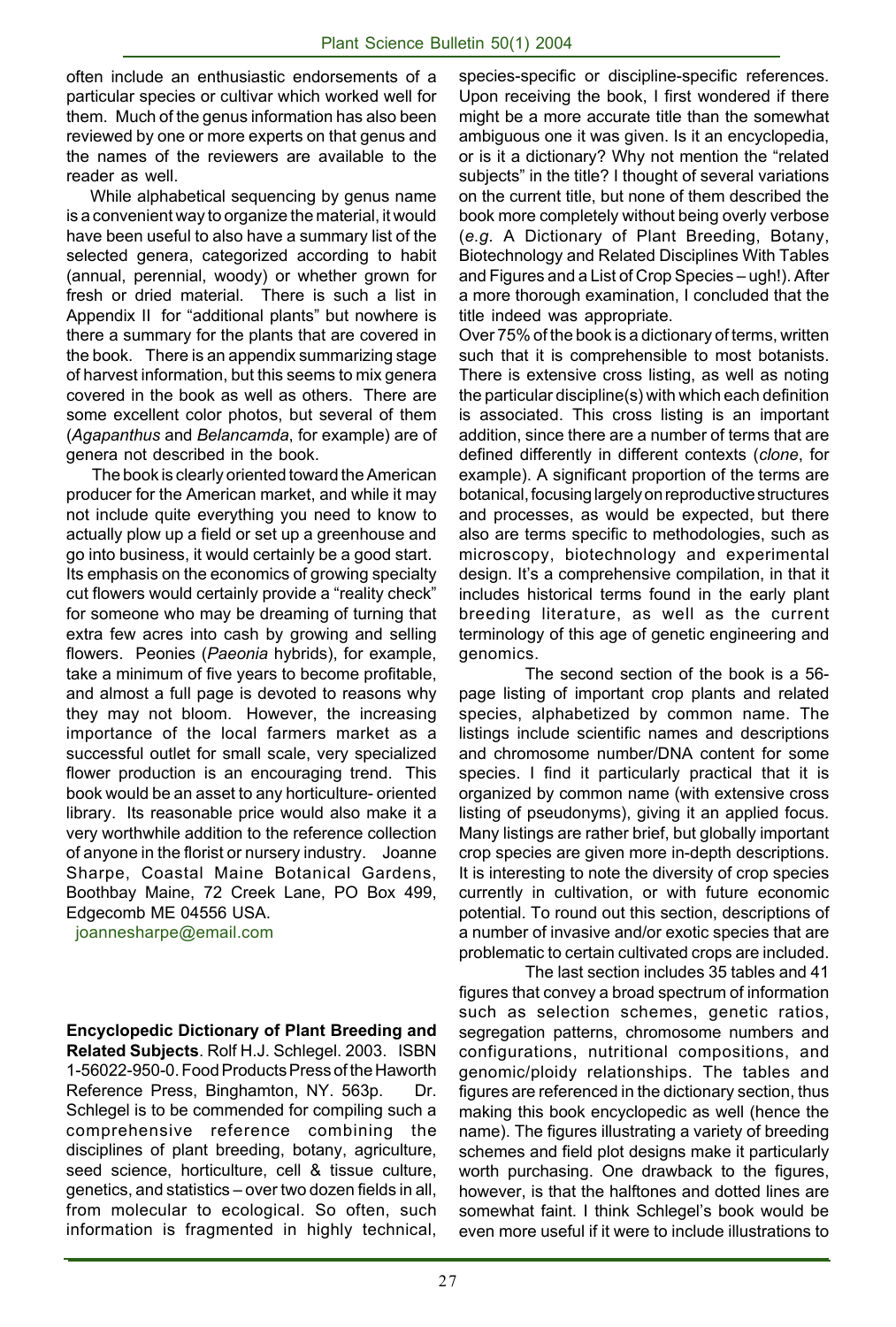accompany several of the definitions, thus making it even more encyclopedic. For example, incorporating diagrams of the different flower morphologies would more completely describe them than simple definitions or tables.

The three-page bibliography at the end of the book includes some noteworthy references, but it is somewhat brief. Perhaps a "Suggestions for Further Reading" section that is subdivided to correspond to the disciplines represented in this volume could be included in a second edition, thus making it even more valuable as a reference tool.

In summary, I would recommend that this volume be on the bookshelf of every biologist involved in teaching and research in classical, as well as biotechnological, plant improvement. It would make a very useful reference to accompany standard plant breeding texts such as those by Allard, Briggs & Knowles, and Poehlman & Sleper. - Henry R. Owen, Eastern Illinois University, Charleston, IL 61920

#### Q. What kind of person laughs at sedge (Cyperaceae) jokes?

#### A. One with *achene* sense of humor!

#### -Don Les

**Natural Growth Inhibitors and Phytohormones in Plants and Environment.** Kefeli, Valentine I. and Maria V. Kalevitch. 2003. ISBN 1-4020-1069-9. (Cloth US\$118.00) 323 pp. Kluwer Academic Publishers B.V. P.O. Box 989, 3300 AZ Dordrecht, The Netherlands. Almost everyone who is reading this review will have had a student with very great self confidence whose work is nearly incomprehensible—hard to follow, lacking in accuracy, poorly connected to the literature. Unfortunately, Natural Growth Inhibitors and Phytohormones in Plants and Environment by Valentine Kefeli and Maria Kalevich will remind you of that student. This book is not without redeeming features, however.

The authors state in the Preface that they wish to present a book which examines both hormones and inhibitors in plants and in the plants' environments. With this opening paragraph, the reader sees the unconventional way in which they classify plant growth regulators. While most everyone in writing about plant hormones uses the five classical groups (auxins, cytokinins, gibberellic acids, ethylene, abscisic acid; see any textbook) as a starting point and then discusses other, more recently discovered molecules (e.g. oligosaccharins, systemin) which are now accepted as hormones or at least as having some hormonal features, according to Kefeli and Kalevich, only

auxins, cytokinins, and gibberellins are discussed as "hormones" while abscisic acid is called an "inhibitor" and ethylene is presented as an intermediate between these two classes. This way of grouping might be interesting—classification according to whether the molecular enhances or inhibits growth and development—but the normal scheme ought at least to be acknowledged. Even better would have been to talk about growthpromoting and growth-inhibiting characteristics of each hormone, since even auxins at high concentrations have herbicidal effects.

Other molecules are mentioned as having activity like that of either hormones or inhibitors. However, though the authors spend much time on a wide range of chemicals, many of the recently recognized hormones and molecules with hormonal properties, such as systemin and jasmonic acid, receive little or no mention. This points to the nature of the literature cited in Natural Growth Inhibitors and Phytohormones in Plants and Environment. The papers are mostly out-of-date, and a very high percentage of the works cited come from the authors of this book.

Other odd statements and omissions pepper Natural Growth Inhibitors and Phytohormones in Plants and Environment. For example, on p. 19 the authors state that "This characteristic, unique among some specialized plant cells is called the variable gene expression theory, or growth and differentiation theory." Given the general acceptance of differential gene expression as the driving force in the differentiation of cells in all organisms, the authors' statement is hard to comprehend at best. As another example, in section 2.3, the authors set out to discuss photomorphogenesis without mentioning once the work by Chory's group, among others.

In terms of editing and general appearance, this book is poorly prepared. Many of the figures are muddy and not easy to make out—for example Figure 1 on p.3 looks like a rephotocopied photocopy of a photocopy. The English usage is often awkward or inappropriate, and the proofreading is downright atrocious—the reviewer has never seen so many typographical errors in a book. Someone at Kluwer did a terrible job with this volume.

Who should buy a copy of Natural Growth Inhibitors and Phytohormones in Plants and Environment? Given the novel perspective and the access which its bibliography might give to some of the Russian literature, large research libraries and those working on hormones might consider a copy. However, it would be a inappropriate for most students and a waste of money for smaller libraries and those not working on hormones. Douglas Darnowski, Department of Biology, Indiana University South.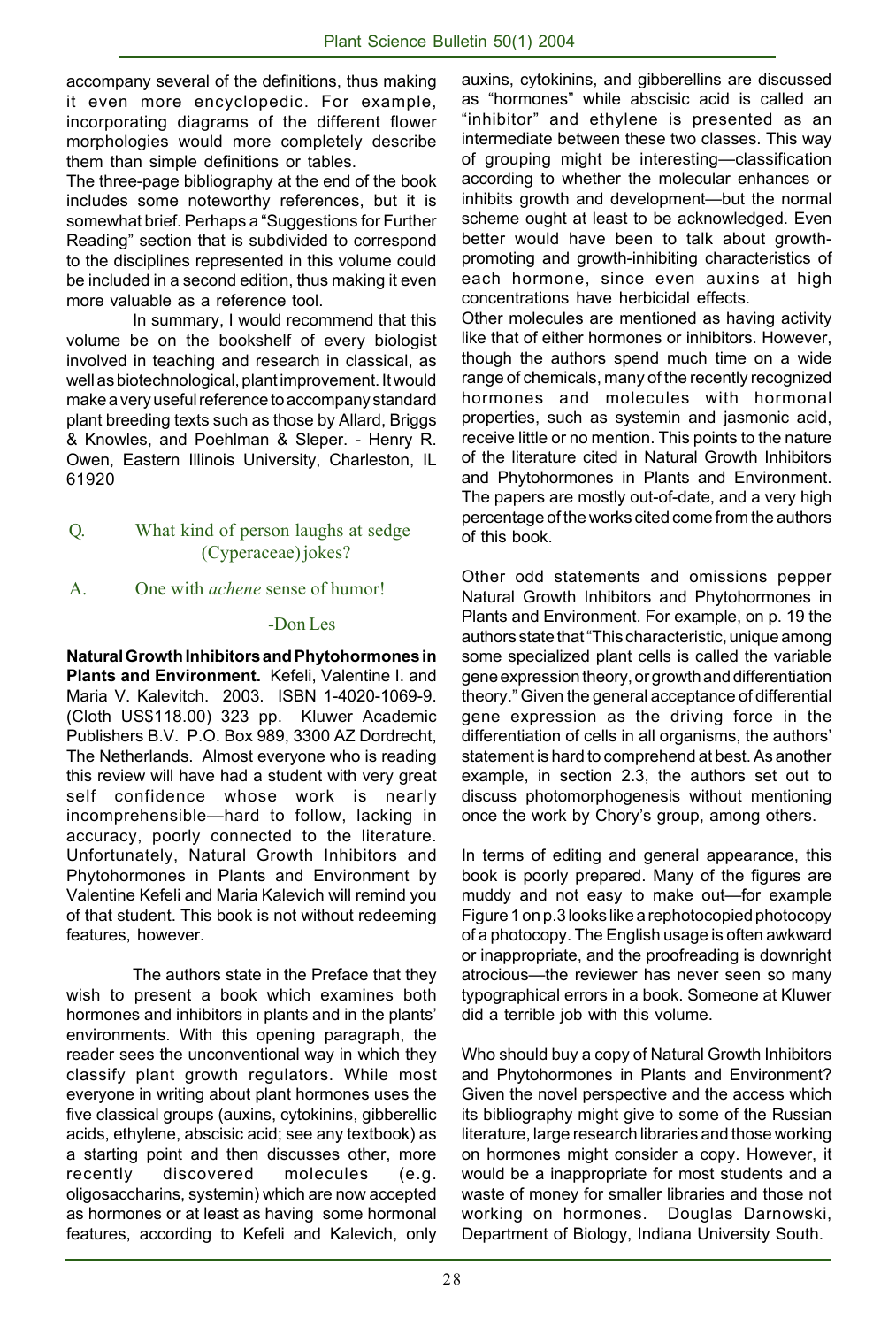**Atlas of the Vascular Plants of Texas.** B.L. Turner, Holly Nichols, Geoffrey Denny and Oded Doron. 2003. Botanical Research Institute of Texas Press, Fort Worth TX. ISBN 1-889878-08-1 (Volume 1), ISBN 1-889878-09-X (Volume 2). The two volumes of the *Atlas* consist almost entirely of county-level dot maps showing the distributions of both vascular plant species and infraspecific taxa in Texas. The botanical work for the atlas was performed by the senior author, Dr. Turner, with the additional authors supplying technical help in production of the maps for the volumes.

The principal question to be asked of any work of this kind is: How was the presence of a given species in a given county determined? Was it by assembling species lists from published field surveys and species lists drawn up for their properties by agencies such as the Bureau of Land Management, National Park Service, etc.? Was it entered directly from the labels of herbarium specimens, and was that done with, or without confirmation of the identity of the specimens? A second question worth asking: Who is responsible for the information? Who made the decisions about which taxa to recognize? Who (if anyone) was responsible for pruning out erroneous county records?

The most succinct answer to all of these questions is that this work represents the opinions and observations of Dr. Turner. For most families, Dr. Turner prepared the maps based on his examination of herbarium specimens; he estimates having examined "several hundred thousand sheets" to confirm identifications for the *Atlas*. For several important families (Cactaceae, Orchidaceae, Poaceae) the maps were largely prepared by other botanists with detailed knowledge of these taxa in Texas. Even in these cases, it appears that the results must still be consistent with the opinions of Dr. Turner; he notes in the introduction that the *Atlas* incorporates the views of others "only when their systematic views are concordant with ours."

 The dot-maps in the *Atlas* are not limited to a single dot per county for each taxon. For the most part, the density of dots approximately reflects the number of specimens that have been collected in that county. For the larger counties, the placement of the dots in different portions of the county additionally reflects the locations from which specimens were collected. In cases in which Dr. Turner has observed species with more-or-less continuous distributions alongside the highways he has driven, this is indicated by series of dots tracing the contours of the highways. This is perhaps the most telling sign that this work largely represents Dr. Turner's personal experience with the flora of Texas.

Clearly it must take both impressive botanical knowledge and tremendous tenacity to produce a work of this nature as a largely one-man project. In his introduction, Dr. Turner refers to the labor of producing this book as a "tedious enterprise." However tedious, projects such as this are clearly important. Accurate knowledge of the distributions of species is a prerequisite for meaningful studies in such areas as monitoring the spread of invasives or assessing the effects of climate change on species' ranges. This work is a valuable resource that will be of interest both for institutions and individuals involved in botanical fieldwork in Texas, and for institutions far from Texas with an interest in maintaining a comprehensive holding of floristic works from all parts of the world.

Daniel R.Taub, Southwestern University.

- Q. Where do dugongs sleep?
- A. In seagrass "beds".

#### -Don Les

**The Color Encyclopedia of Cape Bulbs.** Manning, J., P. Goldblatt, D. Snijman. 2002. ISBN 0-88192- 547-0. Timber Press, Inc., 133 S. W. Second Avenue, Suite 450, Portland, Oregon, 97204. (Hardbound \$59.95) 486 pp. Just before leaving for South Africa, I asked a botanist there if I should bring this book. Too late. He considered this such an important volume that had purchased his copy of *Color Encyclopedia of Cape Bulbs* as soon as it was published. After seeing the book I understand why. It is the definitive volume for anyone interested in this group of this incredibly diverse group South African geophytes.

The majority of the book–362 pages–is a treatment of species conveniently arranged alphabetically by genus. About half of the 1200 species are illustrated. The images are stunning with excellent color reproduction. For each genus the family is indicated—familial taxonomy is based on modern phylogeny—along with common names and technical descriptions of the plants. Particularly valuable are the copious notes on culture, natural history, and the many references. It is obvious to the reader that these people know what they are talking about and that they love these plants! Species treatments are short, concise, and consist of technical descriptions, phenology, and distribution.

Introductory material provides a short but cogent background in history of plant exploration and phytogeography. This is followed by a chapter on bulbs in the garden with clearly presented information on growing the plants both from bulbs and from seed. A helpful feature for the serious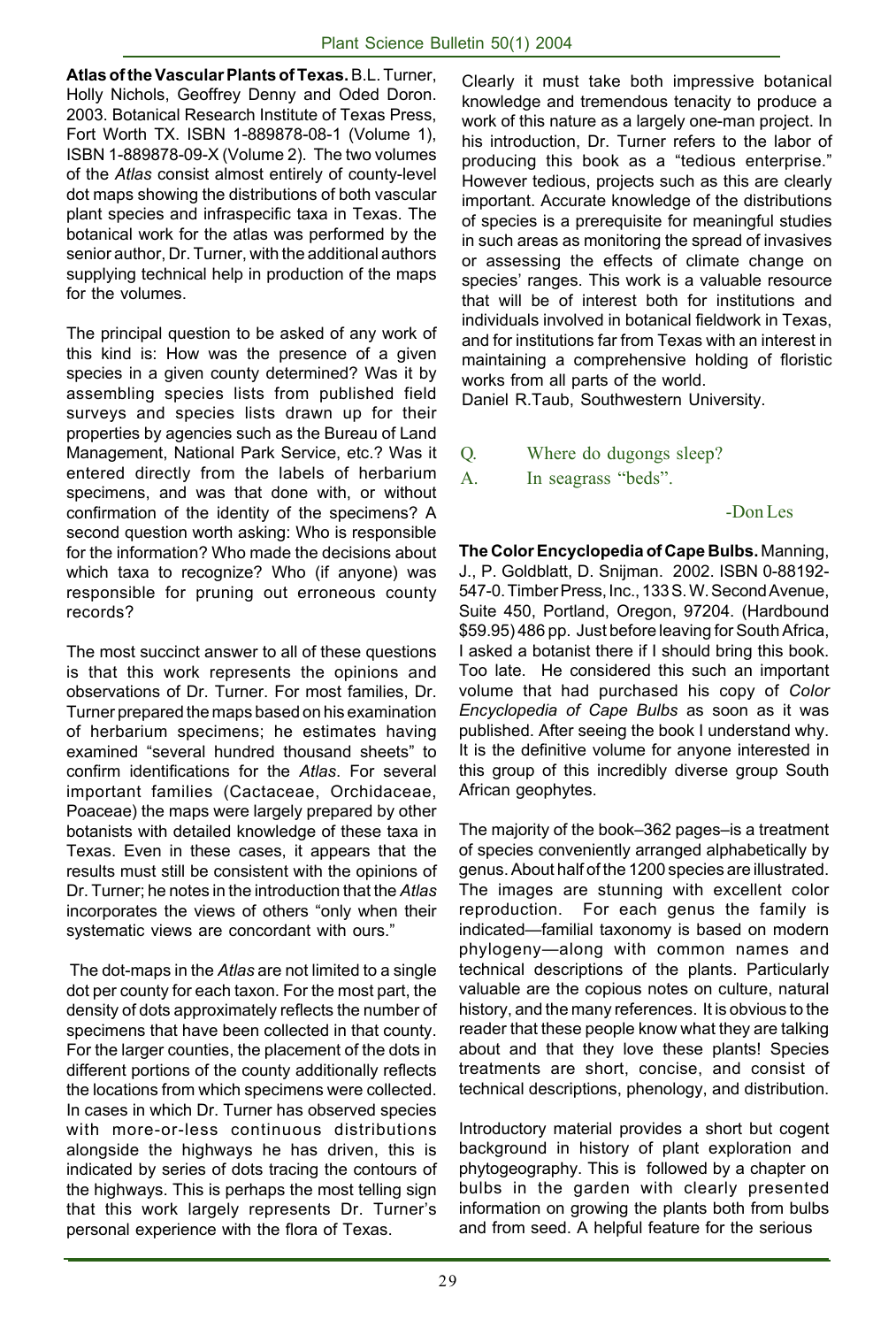gardener is a list of suppliers in South Africa, the United States, and Europe.

There are many different keys (to families, genera, and a key to all species) in the book and the practical utility of these, like dichotomous keys anywhere, is questionable. I find it hard to imagine that someone would collect a plant (collection would be necessary to determine if it were indeed bulbous) and then determine it through the keys. In any event, keys will be of use only to botanists who need to know that there are 2 to several ovules in each locule in order to key genera of the Hyacinthaceae as well as knowing other technical characters. A glossary is included; illustrations for some terms, especially relating to bulb architecture, would be helpful. The book appears to be well indexed by both scientific and common names.

Goldblatt and Manning as well as Manning and Goldblatt have done so much to raise awareness of the botanical treasures of the South African flora. I look forward to additional books from this prodigious pair and their colleagues. But it will be hard to outdo this production! Kudos to this pair and Snijman for bringing all this information together and to Timber Press for production of a volume worthy of their scholarship. *The Color Encyclopedia of Cape Bulbs* will be an invaluable aid for anyone working in South Africa, for students of the various families so well surveyed in the book, and for gardeners who are encouraged to select from a wonderful menu of species, many of which are spectacular but little known in culture.

A note on the price. At \$59.95 this is a steal. I reckon there are about 800 pictures, this comes out to about seven cents per picture. While not produced for this purpose, this is a serious coffee table book sure to draw observers into reading and, ultimately, appreciating these plants.

According to the authors, ". . . the South African bulb flora easily ranks among the richest." "It is one of the main aims *The Color Encyclopedia of Cape Bulbs* to expose this wonderful variety." They have succeeded admirably. –Lytton John Musselman, Department of Biological Sciences, Old Dominion University, Norfolk, Virginia 23529-0266.

- Q. What is the past tense of 'seagrass' (*Zostera*, etc.)?
- A. '*Sawgrass'* (*Cladium jamaicense*).

-Don Les

**Flora of North America North of Mexico. Volume 25: Magnoliophyta: Commelinidae (in part): Poaceae, part 2**. Barkworth, M.E., K.M. Capels, S. Long, & M.B. Piep, eds. 2003. Oxford University Press, New York - Oxford. 783 p. Price: US\$120.00 This is the seventh completed volume of the Flora of North America (FNA). Work on this volume actually predates the FNA project: it began in 1986 as part of a separate project to produce a revised and updated Manual for Grasses for North America. Progress on the Grass Manual was limited by a lack of financial support until arrangements were made for it to be incorporated into the FNA in 1999. This partnership has benefited both projects. A separate, stand-alone field manual for the grasses of North America will eventually be produced, using the treatments and illustrations first published in FNA volumes 24 and 25.

This is actually the second FNA volume devoted to grasses. As the editors explain: "Volume 25 is being published before volume 24, because volume 24 will contain a key to all the grass tribes in the Flora region and an artificial key to the genera. Because keys must be checked against the final descriptions for the taxa they contain, volume 24 cannot be completed until the tribal and generic treatments in both volumes have been finalized." This may also prove to be a shrewd marketing tactic, as owners of the very attractive second half of this set will be anxious to get their hands on the keys in the first volume in order to take full advantage of both books. In the meantime readers will have to make do with a comprehensive treatment of only half (733 species) the grasses in North America north of Mexico.

Each FNA volume represents a monumental collaboration of dozens of systematists, regional reviewers, and botanical illustrators, and this is no exception. It does differ from previous volumes in several regards. I have been pleased with the quality of most of the illustrations in the FNA. However, previous volumes limited illustrations to the top third of the page. The formatting in volume 25 allows for full-page reproduction of many of the figures, which makes them easier to examine (and appreciate!). This is particularly evident with graminoids – the habit illustrations of sedges in volume 23 had to be reduced so drastically as to render them little more than silhouettes in some cases. As in the sedge volume most of the species covered are illustrated.

Another improvement of this volume over previous efforts are the maps. The first five FNA volumes included a 3cm square map of North America with each taxon, shaded to illustrate their range. The sedge volume saw the same maps, but the shading had been replaced by a single dot for each state or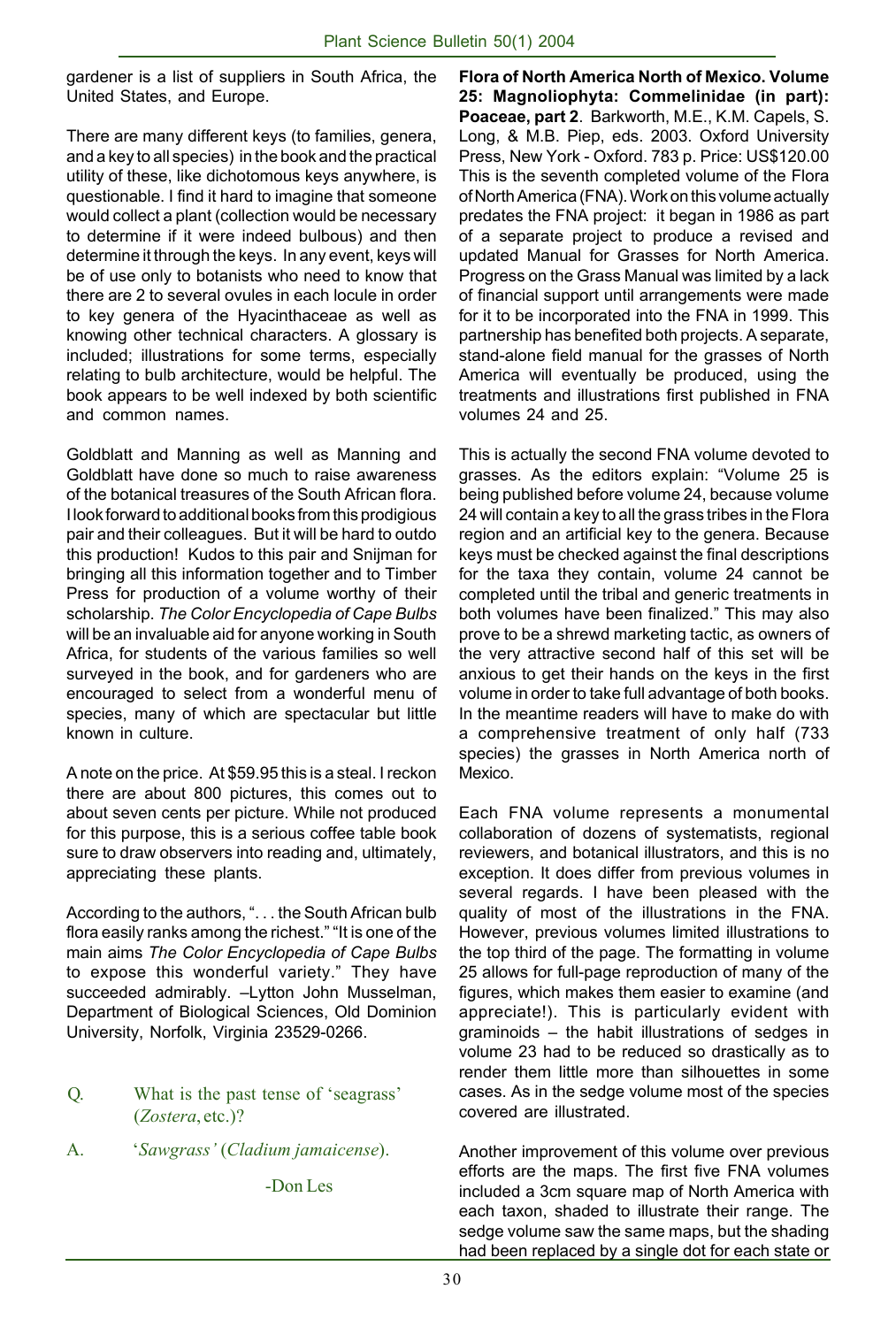province where the taxon occurred. This may not represent too great a sacrifice for botanists in Rhode Island, but here in Quebec it seriously diminished their value. The editors of the grass volume have set a new standard, shading each county where a taxon is known to occur, and increasing the scale of each map to suit the range it represents. This allows them to produce a detailed distribution of *Tridens ambiguus* along the southeastern coastal plain and a continent-wide map for *Phragmites australis* using the same 3cm square. Of course, this doesn't guarantee the accuracy of these maps, but it does allow the reader to more critically examine them. The editors plan to maintain updated distribution maps on the grass manual website: http://herbarium.usu.edu/webmanual/.

The editors of Volume 25 have taken an inclusive approach to deciding which species to treat. As in other volumes, all native and established exotic taxa from the region are covered. Additionally, species used in agriculture and horticulture, rare waifs, and potentially noxious weeds not yet found in the region have been included. This proactive approach should help land managers to detect newly invasive exotic species before they are beyond control.

The treatments from previous FNA volumes are available on the FNA website http:// hua.huh.harvard.edu/FNA/. This makes the work accessible to students and researchers at smaller institutions. Volume 25 is available separately at the Grass Manual website http:// herbarium.usu.edu/grassmanual/, but this is not mentioned at the FNA site. I hope that the FNA site will either provide a link to the Grass Manual site or include the grass treatments in the FNA online database. While I'm making requests, I'd also like to see the illustrations from volume 1 on the website. It's hard to appreciate the biogeography of North America without a single map on display!

The Grass Manual team has produced the best FNA treatment yet. I don't need to recommend this volume to herbaria or botanical libraries, as they undoubtedly already have a copy. Likewise for grass systematists. The rest of us will have to weigh our options. The eventual publication of a field manual, which will include the keys, illustrations, and descriptions from this volume will serve the needs of most field biologists. The field manual will not include the comments, references, or synonyms provided here, but this information is probably only of interest to professional systematists and the most enthusiastic amateurs. The entire contents will be available online as well, so even with just the field manual in hand you can access the more arcane information of the full FNA treatments. On

the other hand, completion of the first half of the FNA treatment (volume 24) and the field manual won't be possible until additional funds have been secured, so you could be waiting for a while – all the more reason to support the editors and authors by purchasing a copy of this very worthy tome for your lab. Tyler Smith, Plant Science, McGill University, Raymond Building 21,111 Lakeshore Road Ste. Anne de Bellevue, Quebec H9X 3V9.

- Q. Why are waterweeds so friendly?
- A. Because they always say *Elo*-*dea*

#### -Don Les

**Genera Orchidacearum Volume 3 Orchidoideae (Part two) Vanilloideae.** A. M. Pridgeon, P. J. Cribb, M. W. Chase, and F. N. Rasmussen., ed. 2003. ISBN 0 19 8507119 (Hard cover, \$150) xviii+358 pp (plus two numbered pages). Oxford University Press. – As I have already indicated (Arditti, 2001, 2002) the editors of this series include a versatile and effective orchid scientist and editor, a prominent and controversial orchid taxonomist, the founder of orchid molecular taxonomy who is also an expert in other areas of orchids, and a Danish orchid scientist with expertise in the structure of orchids. Contributors to the current and previous volumes include some of the most active and best known orchid scientists in the world today. Given these facts it was and still is reasonable to expect an excellent series. The first two volumes easily met these expectations and so does the current one. In a way the current volume may be the most interesting of the three because it includes many less familiar genera, a relatively large number of which are not widely known or are rarely seen in cultivation.

The same format is followed in the descriptions of all genera: currently valid name (and synonymy); derivation and meaning of name (which is either well known and documented or requires speculation as in the case of the genus *Aa*); description (including line drawings and photographs); distribution (accompanied by maps); infrageneric treatment (when necessary); anatomy (only for some genera despite the fact that more extensive information is available); seed morphology (if known); palynology (when there is information); phylogenetics (for some genera); cytogenetics (if studied); phytochemistry (not for all genera); ecology (sometimes the information is limited); pollination (not always known); uses (not recorded for some, well known for others and in a few cases subject to careful investigations); cultivation (for genera which are cultivated); taxonomic notes (some more extensive than others) and taxonomic literature. Keys are presented for some entries. The information is often by several contributors (identified by initials), a practice which adds richness and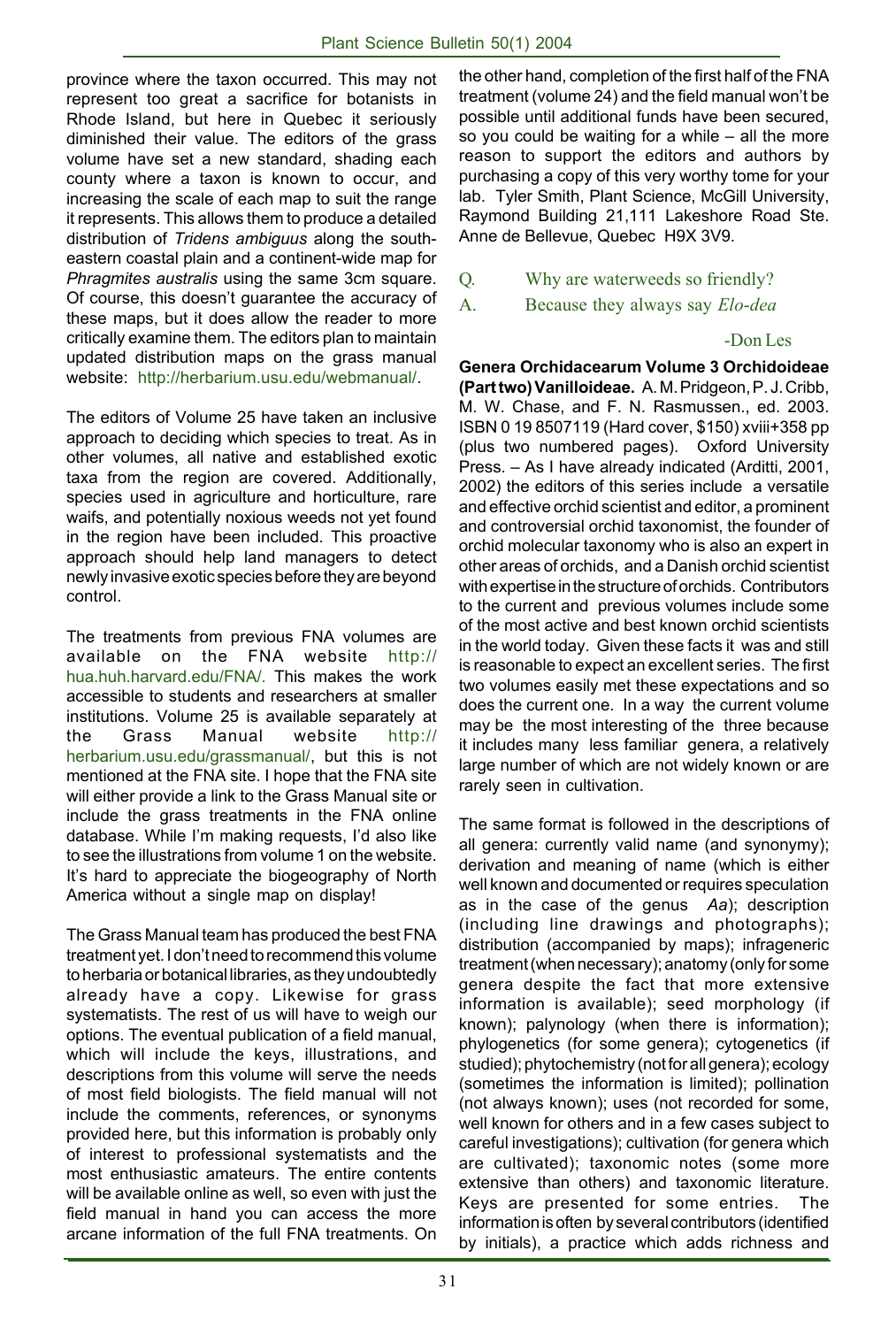detail. Altogether there is much to be learned from this volume about the orchids is covers.

Pages 335-339 are devoted to an informative glossary. An especially useful feature of this glossary are terms relating to molecular taxonomy of orchids which is a relatively new field with new terminology. There are 105 excellent color illustrations in the book, grouped 5 or 6 per page; each figure is listed as a plate rather than as a figure. Like the previous volumes this one is well edited, designed and produced. If there are errors here and there I missed most of them.

Despite its excellence this volume does have a few shortcomings. One is that orchid physiology and development are missing completely (there are not even citations and references). This is unfortunate because these volumes will become a major source of information for many years to come. The phytochemistry section relating to *Spiranthes* lists several phenantherene derivatives. However it does not mention that a number of orchids produce phytoalexins which belong to this group of chemicals, a fact which suggests that at least some of the *Spiratnhes* phenanthrenes may have similar functions. The index to scientific names is very useful. However the subject index is less complete. (I hope that the final volume in this series will have a detailed subject index.) A Locator List of Generic Names (the two last, but unnumbered pages of the book) lists genera by number without indicating if the numbers refer to page or numeric sequence of each genus. This is confusing.

The shortcomings I have listed would have made a very good book even better, but they do not make this one less than an excellent reference. I look forward to the next volume in the series.– Joseph Arditti, Professor Emeritus, Department of Developmental and Cell Biology, University of California, Irvine.

Literature Cited

Arditti, J. 2001. Genera Orchidacearum, Vol. 1. General introduction, Apostasioideae, Cypripedoideae. *Plant Science Bulletin* 47: 74-76.

Arditti, J. 2002. Genera Orchidacearum. *The Quarterly Review of Biology* 77: 204.

#### Q. What's harder than playing 'taps' on a Bugleweed (*Lycopus*)?

A. Trying to Reed Canary Grass (*Phalaris arundinacea*).

**Introduction to California's Mountain Wildflowers**, revised edition. Munz, Phillip A., edited by Dianne Lake and Phyllis M. Faber. 247 pp. 2003. ISBN 0- 520-23637-8(pbk). University of California Press, Berkeley, California. California Natural History Guides # 68, and **Introduction to Shore Wildflowers of California, Oregon, and Washington**, revised edition, Munz, Phillip A. edited by Dianne Lake and Phyllis M. Faber, 234 pp. 2003 ISBN 0-520-23639- 4 (pbk.). University of California Press, Berkeley, California. California Natural History Guides # 67. Phillip A. Munz (1892-1974) was a leading botanist in California, professor of botany at Pomona College, and author of *A California Flora*. He wrote four popular books published in the 1960's: *California Mountain Flowers, California Spring Wildflowers, California Desert Wildflowers* and *Shore Wildflowers of California, Oregon, and Washington* which introduced many non-botanists to the distinctive wildflowers of the state. Now revisions that bring together the many changes in taxonomy, new range information, and new data that have been gathered are being published in the California Natural History Series by the University of California Press. .These changes are reflected in the use of the Jepson *Manual: Higher Plants of California* as the major reference instead of Munz's *Flora* and in the careful rewriting of plant descriptions by Dianne Lake. The two other titles of Munz's books will be revised and published next year. A section on the relevant plant communities by Robert Ornduff is included in the above books and will be in the next two also. I am basing my review of both books on a comparison of *California Mountain Wildflowers* and the new edition.

There are a number of changes in format and coverage that I presume are similar in both cases. The illustrations have been somewhat reduced in size to accomodate the new format but often a close-up or semi-close-up replaces a more general habitat shot found in the older book. e.g. *Mimulus tillingii, Castilleja nana, Pedicularis atttoleus*. The new edition describes 283 species, compared to 276 in the older book. Plants that are now considered rare have been excluded. In the first edition a central color photo section illustrated 95 species, and line drawings, the remaining 181, many by the accomplished artist, Jeanne R. Janish. Continuity of the whole text is much improved by elimination of this central section and interspersing new better color photos with the line drawings. Most of the original drawings are retained, some new ones added and many plants are now illustrated with both color photos and line drawings. Plants are still grouped by flower color to aid in identification. The new edition is thicker (247 pp.) but more of a pocket size (4x 7 inches) than the old (6 x 9 inches, 122pp.)

In both books, as in any field guide, one can always question the selection of the plants included (usually

-Don Les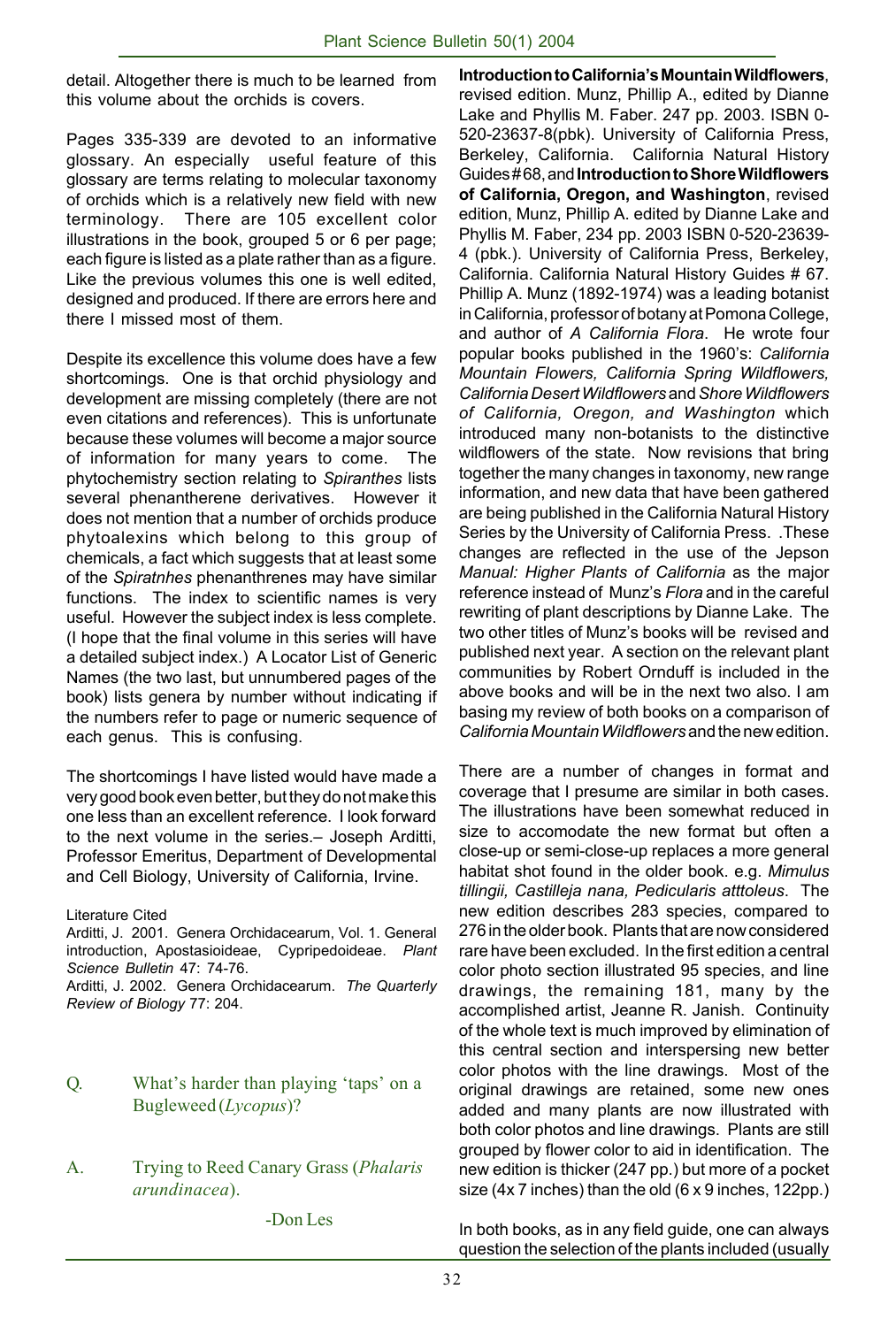a few hundred out of thousands). Mountain Wildflowers covers plants growing in all the mountain ranges in California (except the desert ones) from the yellow pine belt upward through the red fir, and sub-alpine zones to the alpine meadows and peaks above timberline. To select only 283 plants from this wide geographic range is a tall order. In Shore Wildflowers 268 species are described from all of those growing along the Pacific coastline: California, Oregon and Washington. Munz states in the introduction that he wanted to include those "that are striking because of unusual structure… and might arouse your curiosity" as well as those which are "pretty and conspicuous." Because so few trees and shrubs come down to the shore he has a section on these even though they are not wildflowers. The California Natural History Guides are often revisions of older, time-tested, successful, useful books now brought up to date in an extremely well-edited series under the direction of Phyllis M. Faber.. Mary M. Walker, New England Wild Flower Society, Framingham, MA.

**A Utah Flora, 3rd ed**., revised. Stanley L. Welsh, N. Duane Atwood, Sherel Goodrich, and Larry C. Higgins. 2003. Brigham Young University, Provo, Utah 84602. 912 pp. ISBN 0-8425-2556-4 (Hard cover US \$85) The Third edition of *A Utah Flora* (henceforth UT3) represents the most recent summary of a productive research program begun in the 1950's by Welsh and his associates. As one who used the second edition (Welsh et al. 1993) extensively (Brasher 1996) and is currently working on a large interactive key for the Southern Rocky Mountain Region (Brasher & Snow 2003), the new edition is of considerable interest.

UT3 treats a total of 3930 taxa, 3515 species, and 151 families; of these 802 taxa, 792 species, and 34 families are introduced. This is an increase of 293 taxa or 7.9 % (3.5% introduced) over the second edition. Fortunately, no plant extinctions have been documented in Utah.

The summary of new taxa and combinations is somewhat hidden after the last species entry (p. 838). Nomenclatural innovations and new taxa include 15 new species (2 from NM), 1 new nothospecies, 31 new combinations, 6 change in combination and/or status proposals, 26 new varieties (1 each from CO and WY), and 3 subvarieties. Omitted from the (p. 838) list is *Ipomopsis congesta* (Hooker) V. Grant var. *goodrichii* S. Welsh *var. nov.* (see p. 487).

The taxonomic treatment remains traditional and perhaps somewhat provincial. The family classification is only slightly modified from Cronquist (1981, "*Integrated System…"*) despite the availability

of Thorne (1992, *Botanical Review* 58: 255-348) and APG II (2003), which are apparently not even cited in UT3. Thus the demonstrably polyphyletic families Liliaceae, Scrophulariaceae, and Saxifragaceae are not separated into smaller monophyletic families, nor are the polyphyletic families Hydrophyllaceae and Chenopodiaceae submerged within broadly defined monophyletic Boraginaceae and Amaranthaceae.

Welsh's Compositae entry expresses disagreement with recent generic realignments in the family (p. 122). Correspondingly, the entry for *Aster kingii* is unchanged from the second edition, with the newer name, *Tonestus kingii* (G. L. Nesom, 1991, *Phytologia* 71: 125), not even included as a synonym. The nomenclature is highly conservative, but some changes in classification based on new data are included, such as submerging *Lesquerella* in *Physaria* (Al-Shehbaz and O'Kane, 2002, *Novon* 12: 319-329).

Conservation status is only sporadically included. None of the main four sensitive status Utah taxa that I have personally worked on (*Aster* (=*Tonestus*) *kingii*, *Ivesia utahensis*, *Jamesia americana* var. *macrocalyx*, and *Physaria garrettii*) were mentioned to be of conservation concern. I also surveyed the first six species listed under the category of "Federally Listed PT&E Species" in Atwood et al. (1991, *Utah Threatened, Endangered, and Sensitive Plant field guide*). For two of these there was no mention of special public policy status. Another was not even cited in UT3 as a synonym.

An excellent feature of this and previous editions is the 2-number annotation at the end of each species entry. This indicates how many specimens from Utah the treatment's author has seen and personally collected, providing transparency of methods used. It shows the author's familiarity with the taxon in the herbarium and field, and provides a general index of abundance. The numbers also guide collectors. Low numbers indicate more collections are needed, and this edition uses bold print to highlight numbers of specimens seen if greater than 100 to discourage redundant collecting.

Many of the newly described species and varieties are boldly described on the basis of one or few specimens, often not collected by the author of the treatment, without citing relevant fieldwork. Naming subvarieties of *Dodecatheon pulchellum* var. *pulchellum* by Welsh in UT3 is questionable. The species entry itself says the species is comprised of two varieties that are "separable somewhat arbitrarily into two intergrading phases", and the entry annotations indicate Welsh only saw 1-4 herbarium specimens each for the subvarieties,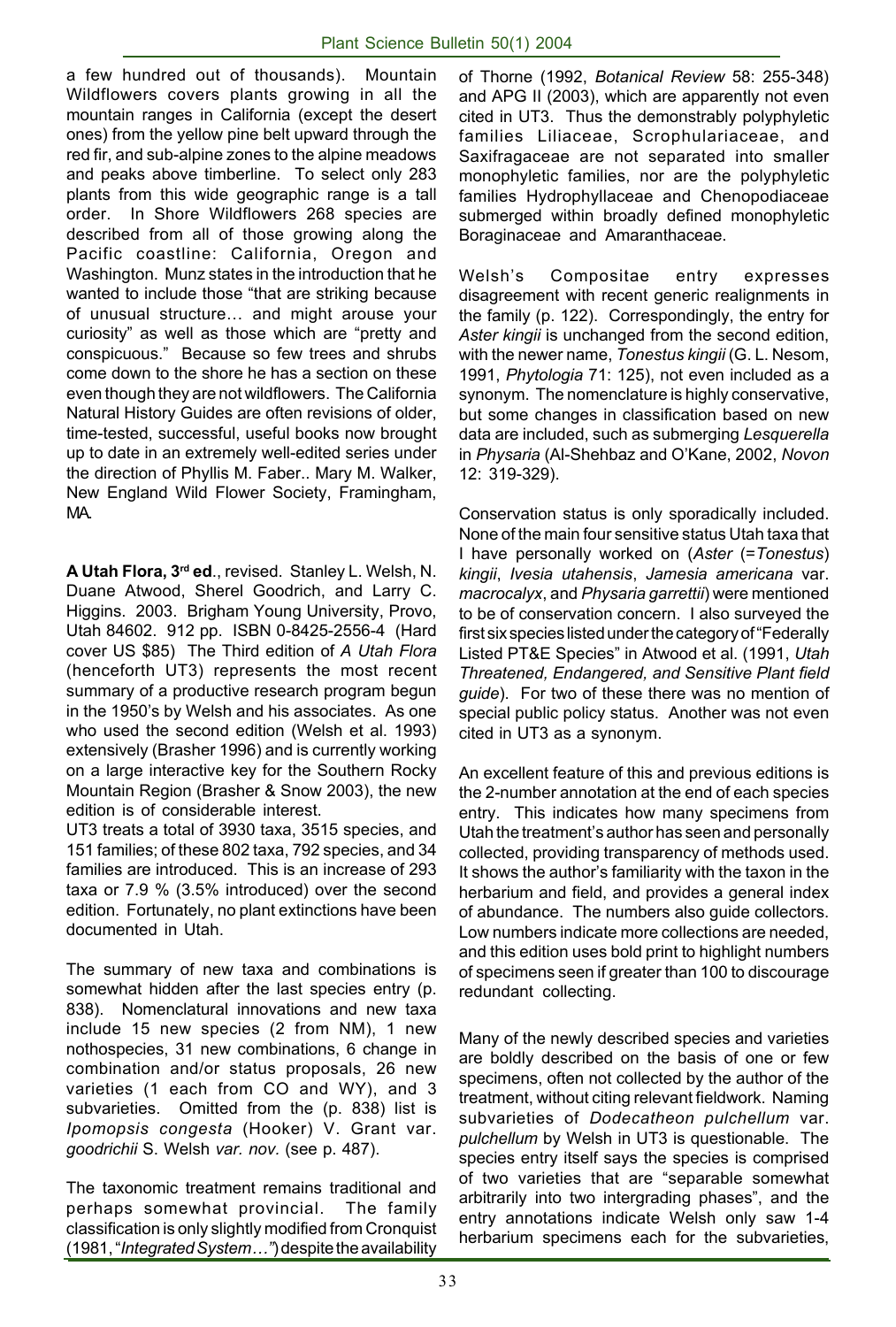collecting only one of the eight specimens himself. Additionally, having more than one infraspecific rank is questionable on theoretical grounds (Snow 1997). In another example Welsh describes *Arabis goodrichii* S. Welsh *sp. nov*., *A. perennans* var. *thorneae* S. Welsh *var. nov*., and *A. thompsonii* S. Welsh *sp. nov.* each from only one locality and one herbarium specimen each, these not collected himself. On a more positive note, these are cases where the annotations indicating numbers of specimens are helpful in analyzing the book's content.

Whether authors or treatments within UT3 get credit or "blame" (see UT3 introduction) for these new taxa is an open question; time will tell. In the short term, publishing them will cause a flurry of activity among those involved with rare Utah plants. Workers will study these proposed taxonomic hypotheses, perhaps in light of differing species concepts, then accept or reject them, and ultimately work to preserve the accepted taxa. Some of these taxa may displace other less-rare taxa currently categorized as sensitive, threatened, or endangered.

The varieties of *Tidestromia lanuginosa* (not published by any of the UT3 editors) accepted in UT3 are apparently differentiated only by pollen morphology and one county line. Welsh's case would be more convincing with additional explanation such as ecological differences, more geographical details, or chromosome numbers. As it stands, this is uncharacteristic of Welsh, running counter to the popular botanical species criterion that taxa should be "distinguishable by *ordinary means*" (Cronquist 1988, p. 72).

Several parts of the entry for *Papaver uintaense* S. Welsh *sp. nov.* indicate only the Uinta Mountains, but another part calls the species circumboreal. The list of Author Abbreviations lacks departure dates for some deceased authors (see R. C. Barneby, A. Cronquist, F. C. Gould, and R. C. Rollins). The text has its share of misspellings and production oversights (especially two words lacking an intervening space). UT3 is also slightly larger and heavier than the second edition. The estimated worldwide numbers of taxa and general geographic range of particular families and genera would be a useful addition for a hypothetical fourth edition.

UT3 species descriptions are complete but not as detailed as some floras (*Flora of North America,* 1993-2003; Cronquist et al., 1972- 1997, *Intermountain Flora*). UT3 often omits microscopic character states pertaining to gynoecium and seeds. Still, the descriptions are a great advantage over floras that lack them (Weber and Wittmann, 2001, *Colorado Flora: West-* *ern Slope*; Dorn, 2001, *Vascular Plants of Wyoming*).

Much can be said about the strengths of this edition. Bibliographic citations for taxa, basionyms, and pertinent synonyms are included for the first time, adding to the scholarly credibility of the work. The author of each treatment is now clearly indicated, rather than being buried in the introduction. Taxon entries are now more accessible with more white space. Many discussions accompanying taxa are enlarged.

Unlike most floras, cultivated plants are included. This serves to better document biological invasions (Prather et al. 2004), and allows both beginners and scholars to identify any plant at hand with a single reference.

UT3 has been the effort of a relatively small and cohesive team of individuals – almost exclusively Welsh and his students. Individuals and small, tight-knit groups generally make more rapid progress than larger, more diffuse collaborations. The "small-team" strategy is also being followed in the Southern Rocky Mountain Interactive Flora (SRMIF) project (Brasher and Snow 2003).

In summary, the book has many compelling strengths and some opportunities for future improvement. UT3 will be a blessing to the consumers of botanical information in the West. I give it a grade of A.- Jeffrey W. Brasher, Department of Biological Sciences, University of Northern Colorado, Greeley, CO.

#### Literature Cited

APG II (Angiosperm Phylogeny Group II). 2003. An update of the Angiosperm Phylogeny Group classification for the orders and families of flowering plants: APG II. *Botanical Journal of the Linnaean Society* 141: 399-436.

Brasher, J. W. 1996. A floristic study of the southern Wasatch Mountains, Utah. Unpublished Master's Thesis, Brigham Young University, Provo, UT.

Brasher, J. W. and N. Snow. 2003, Sept 24. S*outhern Rocky Mountain Interactive Flora (SRMIF). Phase I: Key to Families*. Online interactive key. (http:/ /asstudents.unco.edu/students/lucid/). University of Northern Colorado, Greeley.

Cronquist, A. 1988. *The evolution and classification of flowering plants*. Second Edition. New York Botanical Garden, Bronx, NY.

Prather, L. A., O. Alvarez-Fuentes, M. H. Mayfield, and C. J. Ferguson. 2004 (in press). The decline of plant collecting in the United States: a threat to the infrastructure of biodiversity studies. *Systematic Botany* 29: xx-yy

Snow, N. 1997. Application of the phylogenetic species concept: a botanical monographic perspective. *Austrobaileya* 5:1-8.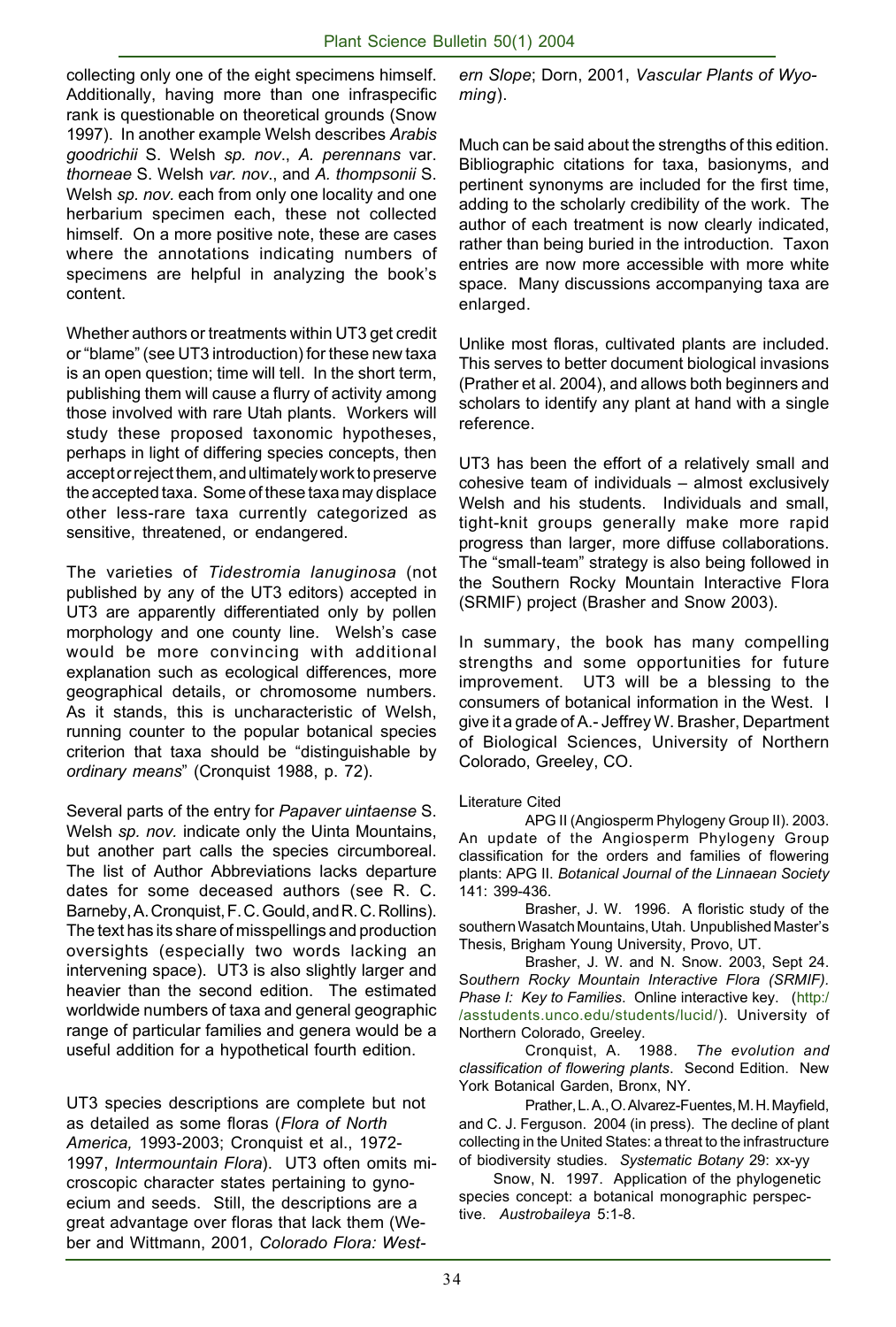#### **Books Received**

If you would like to review a book or books for PSB, contact the Editor, stating the book of interest and the date by which it would be reviewed (1 February, 1 May, 1 August or 1 November). Send E-mail to sundberm@emporia.edu, call or write as soon as you notice the book of interest in this list because they go quickly! Editor

**Annual Review of Phytopathology, 41.** Webster, Robert K., Geroge Bruening, William O. Dawson, and Neal K van Alfen (eds). 2003. (Cloth ) 724 pp. Annual Reviews, 4139 El Camino Way, P.O. Box 10139, Palo Alto, CA 94303-0139.

**Annual Review of Plant Biology, 54.** Delmer, Deborah P., Hans J. Bohnert, Sabeeha Merchant (eds). (Cloth) 773 pp. Annual Reviews, 4139 El Camino Way, P.O. Box 10139, Palo Alto, CA 94303-0139.

**Biology of Seeds: Recent Research Advances**. Nicolás, G., K.J. Bradford, D. Côme, and H.W. Pritchard (eds) 2003. ISBN 0-85199-653-1 (Cloth ) 472 pp CABI Publishing c/o Oxford University Press, 2001 Evans Road, Cary, NC 27513.

**Brassinosteroids: Bioactivity and Crop Productivity.** Hayat, S. and A. Ahmad. 2003. ISBN 1-4020- 1710-3 (Cloth US\$105.00) 246 pp. Kluwer Academic Publishers B.V., P.O. Box 989, 3300 AZ, Dordrecht, The Netherlands.

**Carotenoids Handbook.** Britton, G., S. Liaaen-Jensen, and H. Pfander (eds.) 2004. ISBN 3-7643- 6180-8 (Cloth EUR118.00) 563 pp . Birkhäuser Verlag AG. Viaduktstrasse 42, CH-4051, Basel, Switzerland.

**Ferns for American Gardens.** Mickel, John T. 2003. ISBN 0-88192-598-5 (Paper US\$24.95) 384 pp. Timber Press, Inc., 133 S.W. Second Avenue, Suite 450, Portland, Oregon 97204-3527.

**Folklore and Symbiolis of Flowers, Plants and Trees.** Lehner, Ernst and Johanna. 2003. ISBN 0- 486-42978-4 (Paper US\$11.95) 128 pp. Dover Publications, 31 East 2nd Street, Mineola, New York 11501.

**Flora: A Gardener's Encyclopedia.** Hogan, Sean (Chief Consultant). 2003. ISBN 0-88192-538-1 (Cloth US\$99.95) 1584 pp (2 volumes with slipcase). Timber Press, Inc., 133 S.W. Second Avenue, Suite 450, Portland, Oregon 97204-3527.

**The Interactive Manual and Photo-Library of Woody Landscape Plants, DVD Version.** Dirr, Michael A. 2004. ISBN 0-942375-03-3 (DVD UD\$99.95) 7600 color photos, 1100 line drawings. Timber Press, Inc., 133 S.W. Second Avenue, Suite

450, Portland, Oregon 97204-3527.

**Invasive Plant Species of the World: A Reference Guide to Environmental Weeds.** Weber, E. 2003. ISBN 0-85199-695-7 (Cloth US\$ )548 pp. CABI Publishing, Oxford University Press, 198 Madison Ave, New York, NY 10016.

**Invasive Species: Vectors and Management Strategies.** Ruia, Gregory M. and James T. Carlton (eds). 2003. ISBN 1-55963-903-2 (Paper US\$40.00) 518 pp. Island Press1718 Connecticut Ave., N.W., Washington, DC 20009.

**Manual of Vascular Plants of Northeastern United States and Adjacent Canada, Second Edition, corrected**. Henry A. Gleason and Arthur Cronquist ISBN 0-89327-365-1 (Cloth US\$69.00), 933 pages. The New York Botanical Garden Press, 200th Street and Kazimiroff Blvd, Bronx, NY 10458-5126.

**Plant Genomics and Proteomics**. Cullis, Christopher A. 2004. ISBN 0-471-37314-1 (Cloth US\$69.95) 214 pp. John Wiley & Sons, Inc. 111 River Street, 4th Floor, Hoboken, NJ 07030.

#### **BSA Contact Information**

All inquiries for the BSA Business Office should be directed to:

 Executive Director: William Dahl and / or Administrative Coordinator: Wanda Lovan

 BSA Business Office Botanical Society of America, Inc. 4474 Castleman Avenue P.O. Box 299 St. Louis, MO 63166-0299

 Voice: 314-577-9566 FAX: 314-577-9515 E-mail: bsa-manager@botany.org Office hours are 7:30 am to 4:30 pm Central Time http://www.botany.org/

President: Linda E. Graham <lkgraham@facstaff.wisc.edu>

All inquiries about the Botany 2004 meeting (and any other future meeting) should be directed to:

 Mrs. Johanne Stogran, Meetings Manager. Email: johanne@botany.org or meetings@botany.org Voice: 614-292-3519 Fax: 614-247-6444 http://www.botanyconference.org/